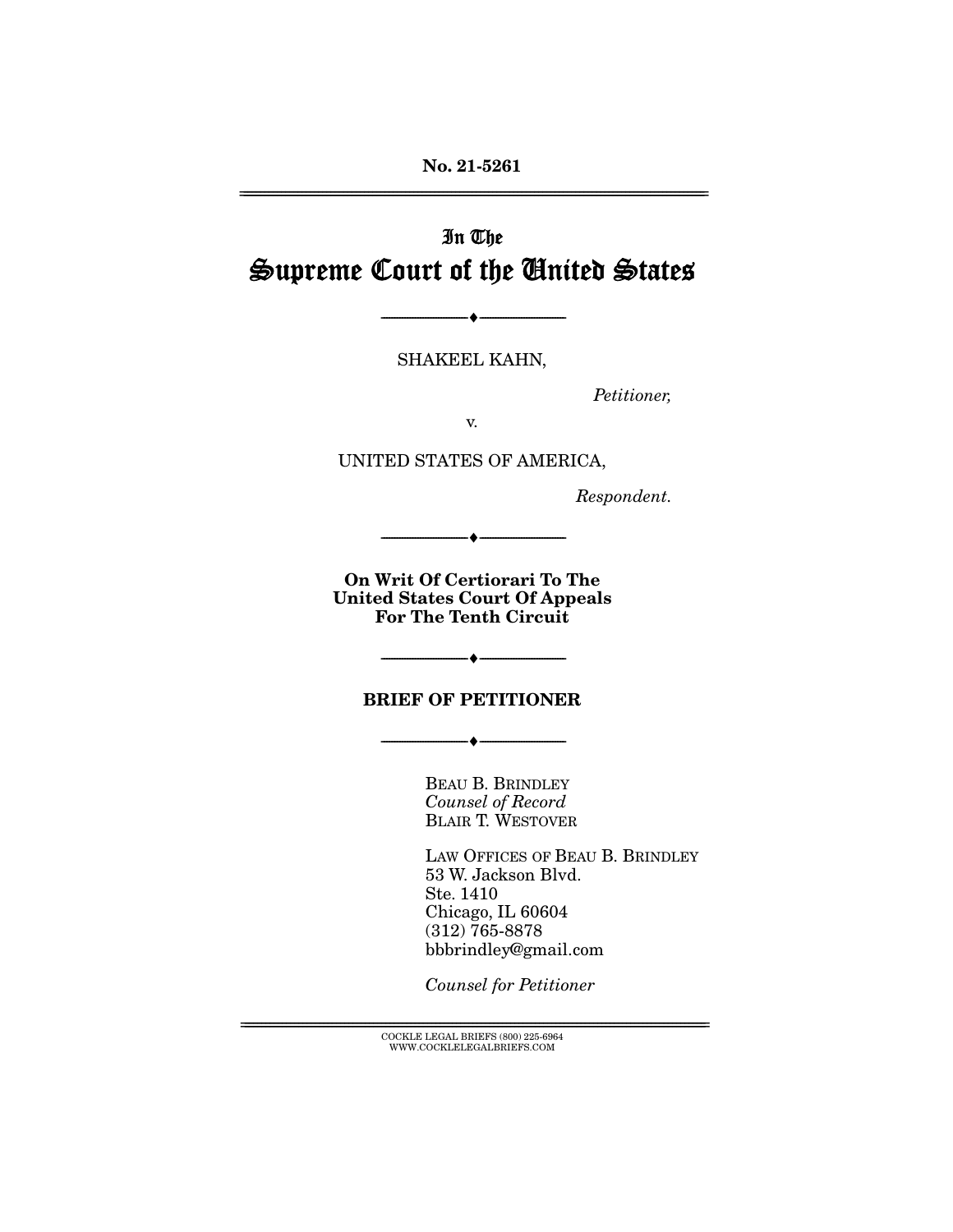### **QUESTIONS PRESENTED**

1. Where the government prosecutes a medical practitioner under the Controlled Substances Act for issuing a prescription "outside the usual course of professional practice," is the government required to prove that the doctor knew or intended that the prescription be outside the scope of professional practice?

2. Does a "good faith" defense in the context of a licensed medical practitioner prosecuted under the Controlled Substances Act protect doctors who have an honest but mistaken belief that they have issued the charged prescription in "the usual course of professional practice"; and, if so, must that belief be objectively reasonable?

3. Should the "usual course of professional practice" and "legitimate medical purposes" prongs of 21 C.F.R. § 1306.04(a) be read in the conjunctive or the disjunctive?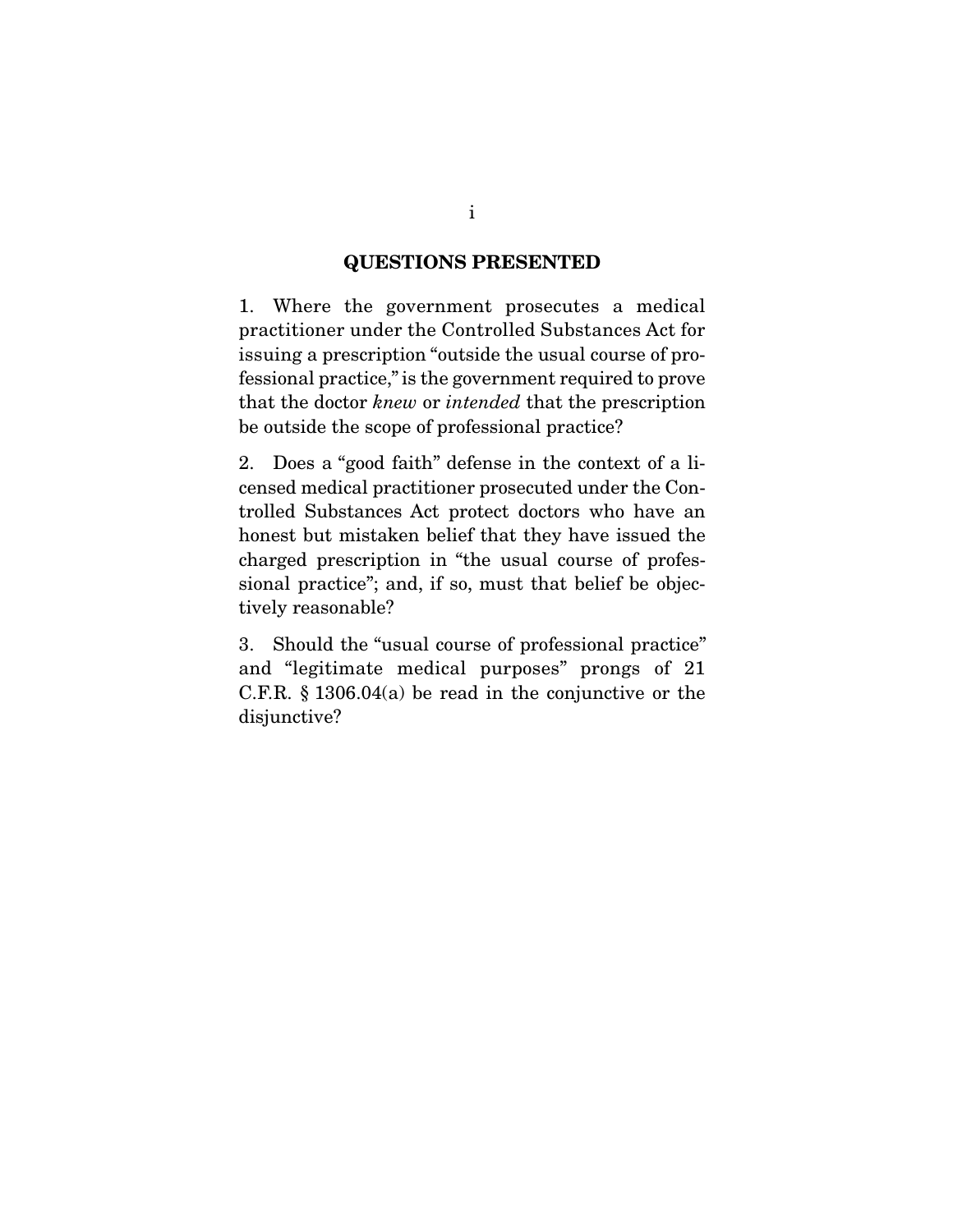# TABLE OF CONTENTS

|                                                                                                                                                                                                                                                                                                       | Page         |
|-------------------------------------------------------------------------------------------------------------------------------------------------------------------------------------------------------------------------------------------------------------------------------------------------------|--------------|
|                                                                                                                                                                                                                                                                                                       | 1            |
|                                                                                                                                                                                                                                                                                                       | $\mathbf{1}$ |
| RELEVANT CONSTITUTIONAL, STATUTORY,<br>AND REGULATORY PROVISIONS                                                                                                                                                                                                                                      | $\mathbf 1$  |
| STATEMENT OF THE CASE                                                                                                                                                                                                                                                                                 | 3            |
| Factual Background And Evidence Pre-<br>А.                                                                                                                                                                                                                                                            | 4            |
| Testimony Of Patient-Witnesses<br>1.                                                                                                                                                                                                                                                                  | 5            |
| Testimony Of The Government's Ex-<br>2.                                                                                                                                                                                                                                                               | 7            |
| В.                                                                                                                                                                                                                                                                                                    | 10           |
| C.                                                                                                                                                                                                                                                                                                    | 11           |
| SUMMARY OF ARGUMENT                                                                                                                                                                                                                                                                                   | 12           |
|                                                                                                                                                                                                                                                                                                       | 14           |
| The Language And Framework Of The<br>Ι.<br>CSA And This Court's Caselaw Imposing<br>A Presumption In Favor Of Scienter Re-<br>quires That The Government Prove A Med-<br>ical Practitioner Charged Under § 841<br>Knowingly And Intentionally Acted "Out-<br>side Of The Usual Course Of Professional |              |
|                                                                                                                                                                                                                                                                                                       | 14           |
| A. This Court's Long-Standing Case Law<br>Imposing A Presumption In Favor Of<br>Scienter Requires The Government<br><b>Prove That A Practitioner Knew That</b><br>Charged Prescriptions Were Outside<br>The "Usual Course Of Professional                                                             |              |
|                                                                                                                                                                                                                                                                                                       | 14           |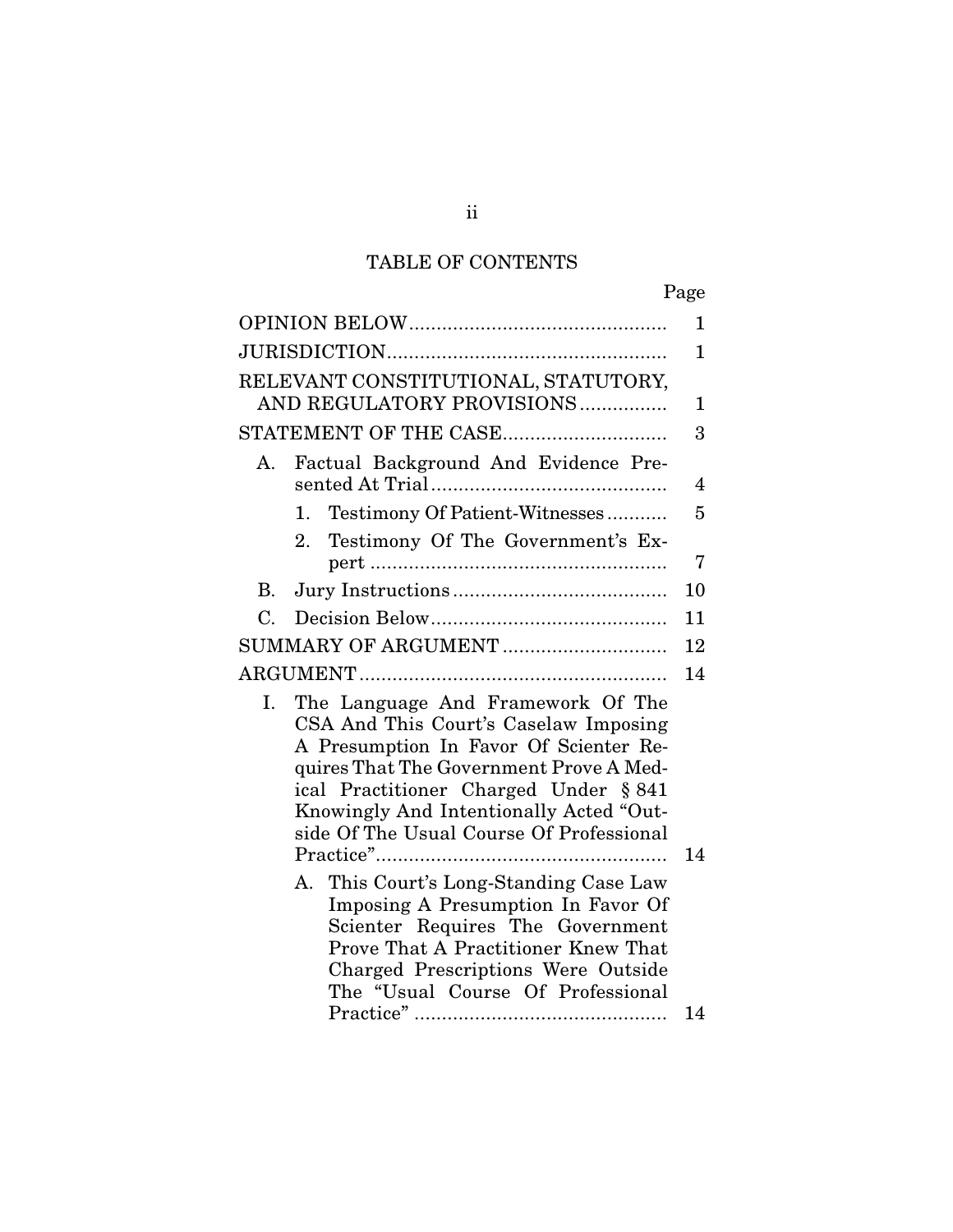## TABLE OF CONTENTS – Continued

Page

|      | 1. The Presumption In Favor Of Sci-<br>enter Requires That The Govern-<br>ment Prove That A Defendant-<br><b>Practitioner Issued A Prescription</b><br>Knowing It To Be Outside The<br>"Usual Course" Because "Usual<br>Course" Is The Element That Dis-<br>tinguishes Between An Innocent | 19 |
|------|--------------------------------------------------------------------------------------------------------------------------------------------------------------------------------------------------------------------------------------------------------------------------------------------|----|
|      | B. The Structure And Legislative History<br>Of The CSA Suggest That Congress<br>Intended To Shield Medical Practi-<br>tioners From Criminal Liability In<br>The Absence Of Knowledge                                                                                                       | 26 |
| II.  | Where A Medical Professional Is Charged<br>With Acting Outside The Scope Of His<br>Professional Practice, Good Faith Instruc-                                                                                                                                                              | 29 |
| III. | The "Usual Course" And "Medical Pur-<br>poses" Prongs Must Be Read In The Con-<br>junctive. When Unmoored From The<br>Purpose For Which A Prescription Was<br>Issued, "Usual Course" Becomes Unconsti-                                                                                     | 33 |
|      | Historically "Medical Purpose" And<br>А.<br>"Usual Course" Were Considered Re-<br>lated Or Identical Concepts                                                                                                                                                                              | 34 |
|      | Absent Medical Purpose "Usual Course"<br>В.<br>Is Unconstitutionally Vague                                                                                                                                                                                                                 | 42 |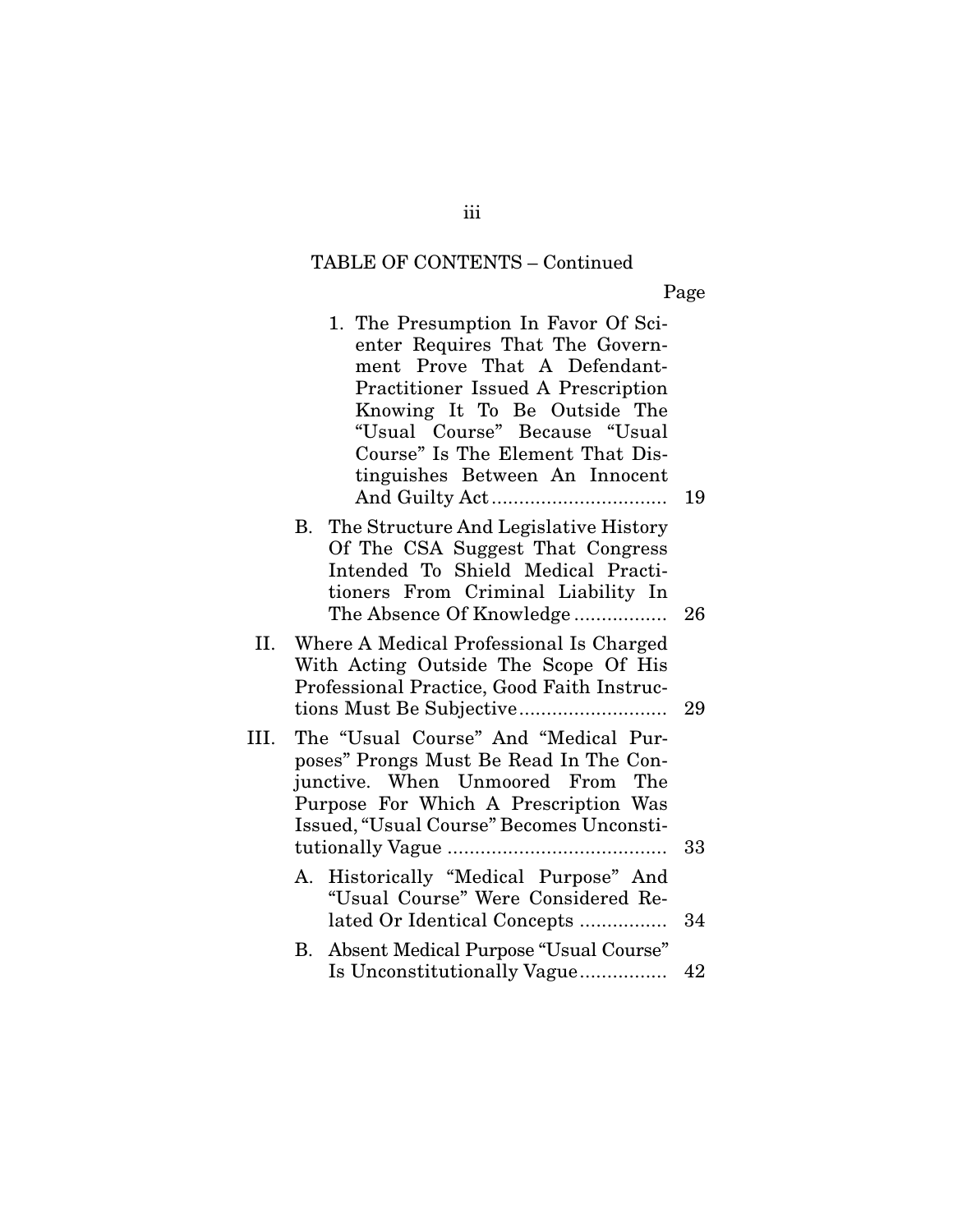# TABLE OF CONTENTS – Continued

Page

| 1. When Unmoored From Medical Pur-<br>pose, The "Usual Course" Prong<br><b>Becomes Unconstitutionally Vague</b><br>Because It Provides Little To No<br>Guidance To Juries Or Prosecutors<br>In Determining How "Usual Course"<br>Should Be Measured |    |
|-----------------------------------------------------------------------------------------------------------------------------------------------------------------------------------------------------------------------------------------------------|----|
| 2. Defining The "Usual Course" Prong<br>Exclusively Based On The Proce-<br>dures A Doctor Utilizes Renders<br>The Standard Indeterminant As To<br>The Degree Of Compliance Neces-                                                                   |    |
|                                                                                                                                                                                                                                                     | 49 |
|                                                                                                                                                                                                                                                     | 52 |

iv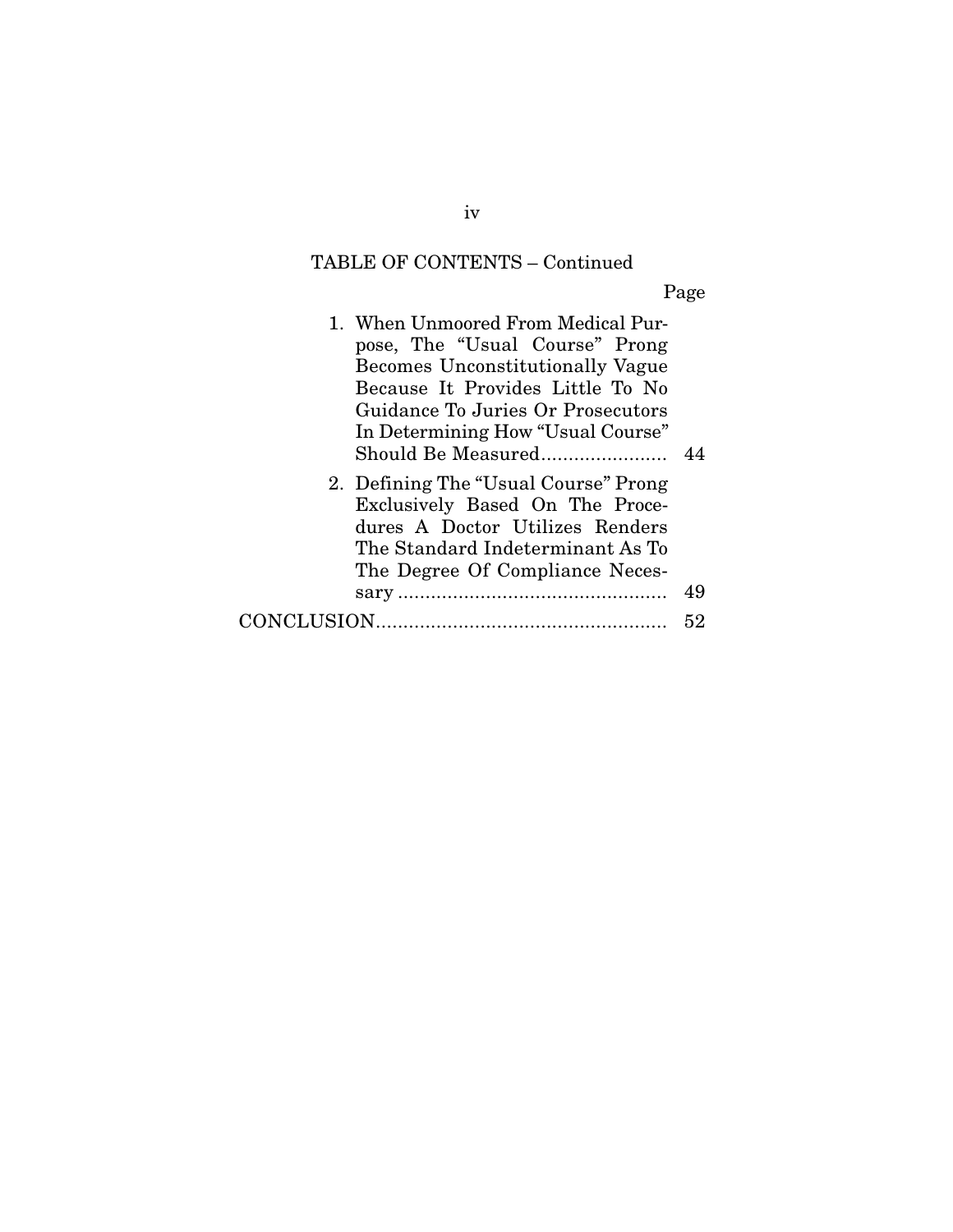# TABLE OF AUTHORITIES

Page

# **CASES**

| Borden v. United States, 141 S. Ct. 1817 (2021) 30, 32     |
|------------------------------------------------------------|
| Boyd v. United States, 271 U.S. 104 (1926)36               |
| Carter v. United States, 530 U.S. 255 (2000)31             |
| Cheek v. United States, 498 U.S. 192 (1991) 12, 29, 30, 32 |
| Colautti v. Franklin, 439 U.S. 379 (1979) 42, 48           |
| DuVall v. United States, 82 F.2d 382 (9th Cir.             |
| Elonis v. United States, 575 U.S. 723 (2015) 14, 24, 31    |
| Gonzales v. Oregon, 546 U.S. 243 (2006)  15, 43            |
| Grayned v. City of Rockford, 408 U.S. 104 (1972)50         |
| Heller v. United States, 104 F.2d 446 (4th Cir.            |
| Humphreys v. Drug Enf't Admin., 96 F.3d 658                |
|                                                            |
| Kolender v. Lawson, 461 U.S. 352 (1983) 43                 |
| Linder v. United States, 268 U.S. 5 (1925) 36, 38          |
| Liparota v. United States, 471 U.S. 419 (1985)20, 22       |
| McBride v. United States, 225 F.2d 249 (5th Cir.           |
| McFadden v. United States, 576 U.S. 186                    |

v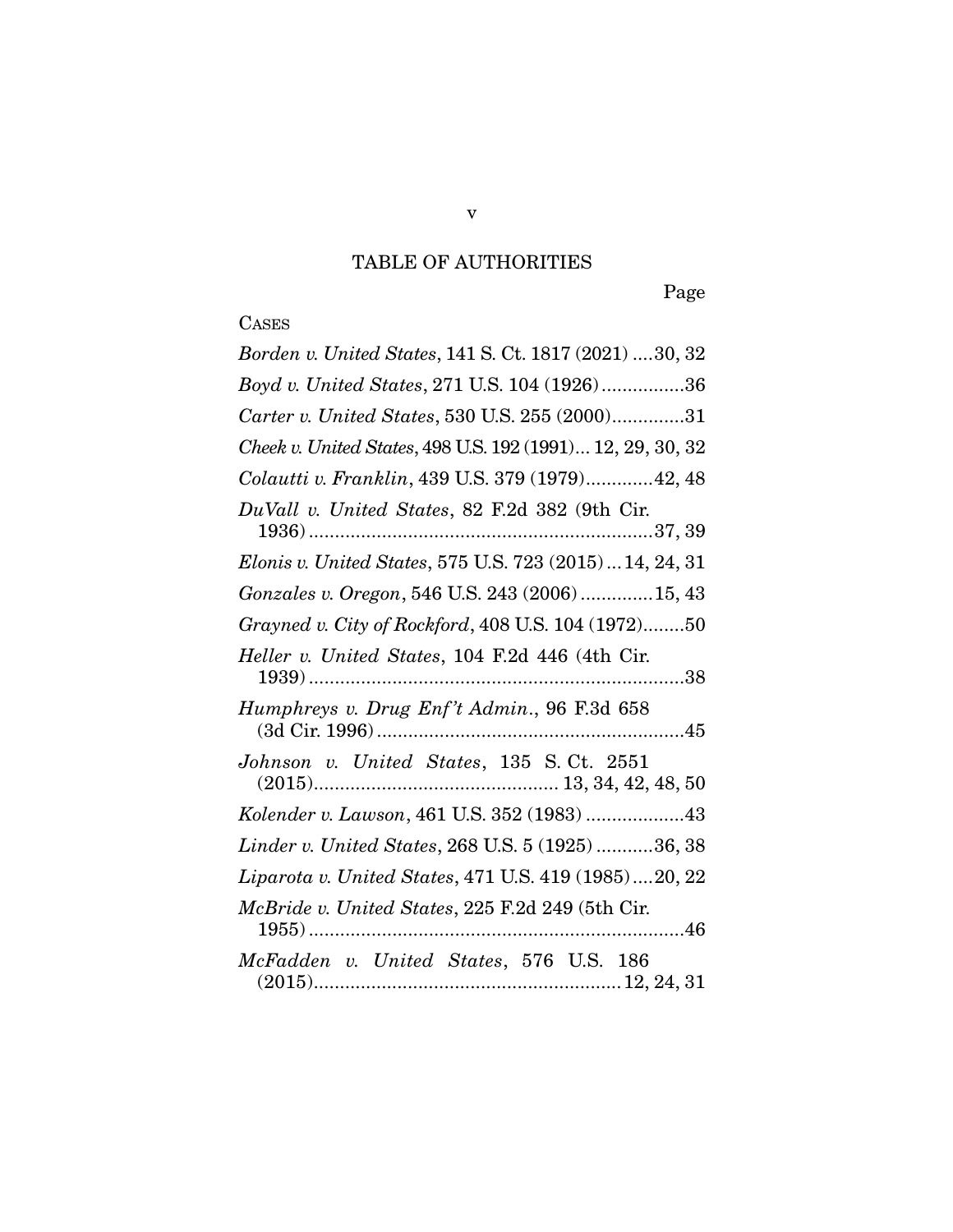| Morissette v. United States, 342 U.S. 246                                                                                                                                                                                                                                                |
|------------------------------------------------------------------------------------------------------------------------------------------------------------------------------------------------------------------------------------------------------------------------------------------|
| Papachristou v. Jacksonville, 405 U.S. 156 (1972) 48                                                                                                                                                                                                                                     |
| Posters 'N' Things, Ltd. v. United States, 511 U.S.                                                                                                                                                                                                                                      |
| Rehaif v. United States, 139 S. Ct. 2191 (2019)passim                                                                                                                                                                                                                                    |
| Sessions v. Dimaya, 138 S. Ct. 1204 (2018) 43                                                                                                                                                                                                                                            |
| Staples v. United States, 511 U.S. 600                                                                                                                                                                                                                                                   |
| Strader v. United States, 72 F.2d 589 (10th Cir.<br>39                                                                                                                                                                                                                                   |
| Teter v. United States, 12 F.2d 224 (7th Cir. 1926) 38                                                                                                                                                                                                                                   |
| Torres v. Lynch, 578 U.S. 452 (2016)19                                                                                                                                                                                                                                                   |
| Towbin v. United States, 93 F.2d 861 (10th Cir.                                                                                                                                                                                                                                          |
| United States v. Abovyan, 988 F.3d 1288 (11th                                                                                                                                                                                                                                            |
| United States v. Anthony, 15 F. Supp. 553 (S.D.                                                                                                                                                                                                                                          |
| United States v. Armstrong, 550 F.3d 382 (5th<br>$C$ ir. 2008), overruled on other grounds by<br>United States v. Guillermo Balleza, 613 F.3d<br>$432\, (5 \text{th} \ C \text{ir.} \ 2010) \dots \dots \dots \dots \dots \dots \dots \dots \dots \dots \dots \dots \, 15, \, 34, \, 40$ |
| United States v. August, 984 F.2d 705 (6th Cir.<br>44                                                                                                                                                                                                                                    |
| United States v. Balint, 258 U.S. 250 (1922)23                                                                                                                                                                                                                                           |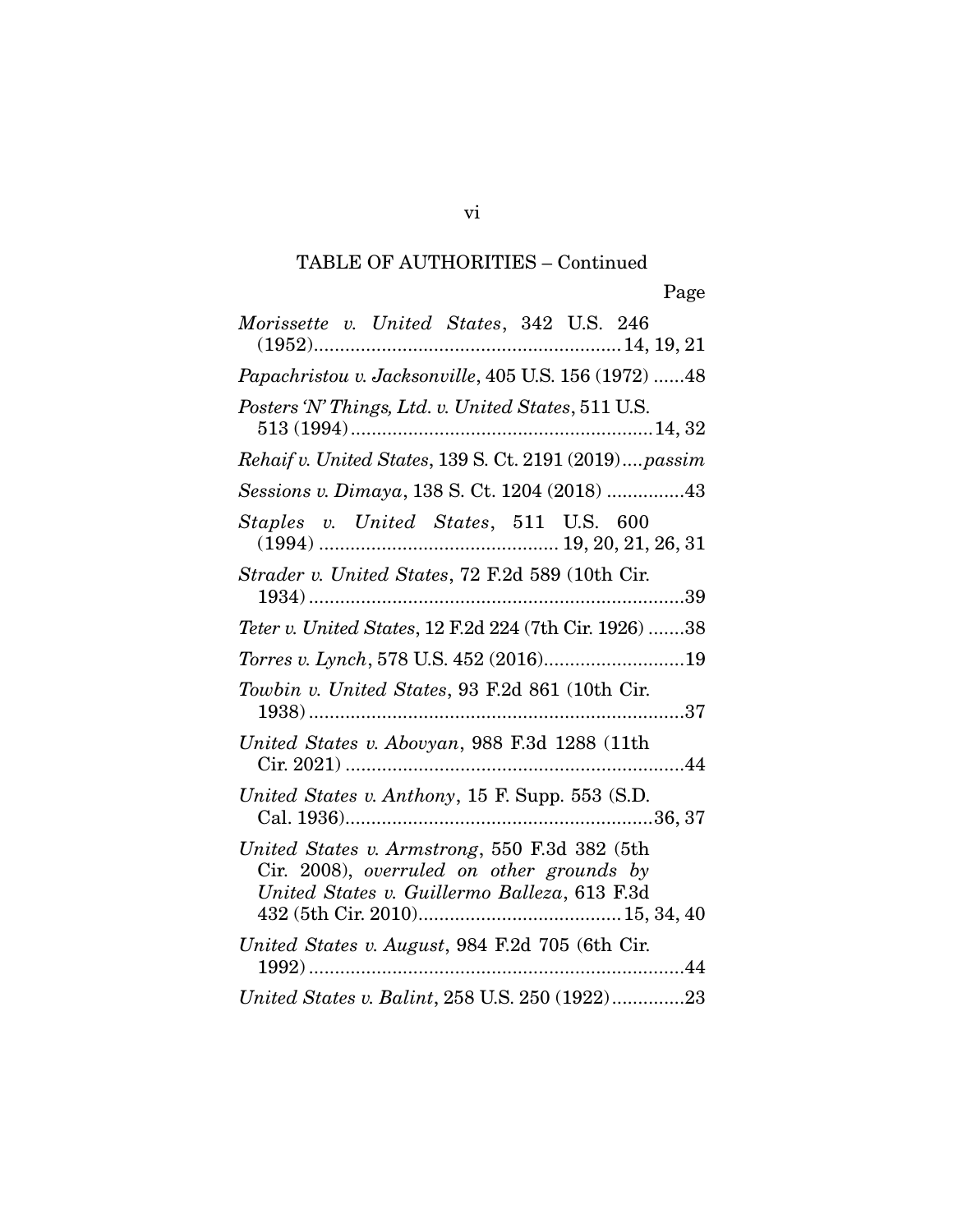| United States v. Bartee, 479 F.2d 484 (10th Cir.                                           |
|--------------------------------------------------------------------------------------------|
| United States v. Bek, 493 F.3d 790 (7th Cir. 2007) 15, 34                                  |
| United States v. Boettjer, 569 F.2d 1078 (9th Cir.                                         |
| United States v. Bush, 6 F.2d 303 (W.D. La. 1925),<br>aff'd, 16 F.2d 709 (5th Cir. 1927)38 |
| United States v. Collier, 478 F.2d 268 (5th Cir.                                           |
| United States v. Doremus, 249 U.S. 86 (1919)23                                             |
| United States v. Feingold, 454 F.3d 1001 (9th Cir.                                         |
| United States v. Godofsky, 943 F.3d 1011 (6th                                              |
| United States v. Goldstein, 695 F.2d 1228 (10th                                            |
| United States v. Hurwitz, 459 F.3d 463 (4th Cir.                                           |
| United States v. Int'l Mins. & Chem. Corp., 402                                            |
| United States v. Jackson, 576 F.2d 46 (5th Cir.                                            |
| United States v. Jin Fuey Moy, 241 U.S. 394                                                |
| United States v. Jobe, 487 F.2d 268 (10th Cir.                                             |

vii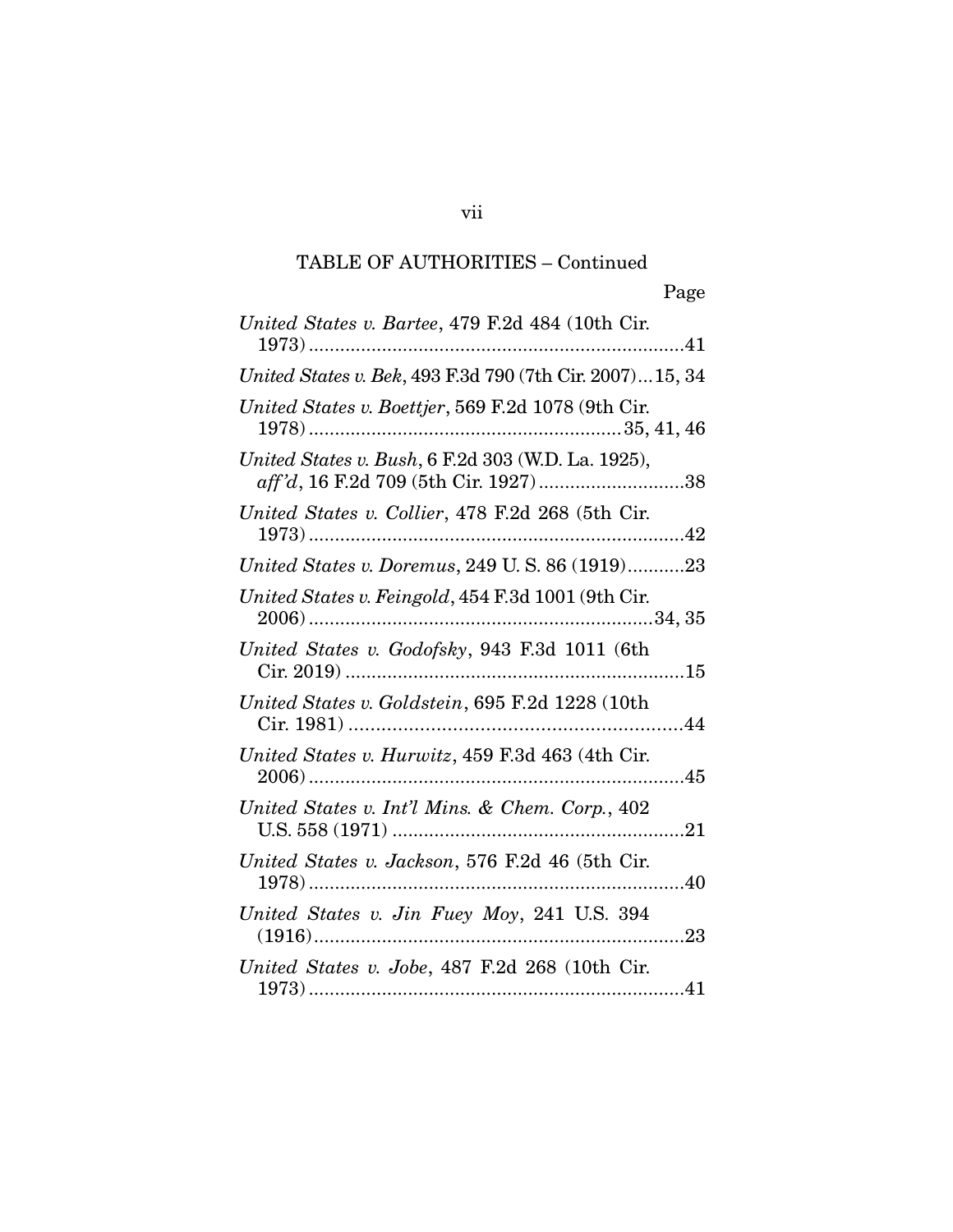| United States v. Joseph, 709 F.3d 1082 (11th Cir.                                                    |
|------------------------------------------------------------------------------------------------------|
| United States v. Kahn, 989 F.3d 806 (10th Cir.                                                       |
| United States v. Kirk, 584 F.2d 773 (6th Cir.                                                        |
| United States v. Leal, 75 F.3d 219 (6th Cir. 1996),<br>abrogated by United States v. Kennedy, 107 F. |
| United States v. Lee, 966 F.3d 310 (5th Cir. 2020)51                                                 |
| United States v. Li, 819 F. App'x 111 (3d Cir.                                                       |
| United States v. Limberopoulos, 26 F.3d 245 (1st                                                     |
| United States v. McIver, 470 F.3d 550 (4th Cir.                                                      |
| United States v. Merrill, 513 F.3d 1293 (11th Cir.                                                   |
| United States v. Moore, 423 U.S. 122 (1975)  16, 18, 35, 42                                          |
| United States v. Naum, 832 F. App'x 137 (4th Cir.                                                    |
| United States v. Nelson, 383 F.3d 1227 (10th Cir.                                                    |
| United States v. Norris, 780 F.2d 1207 (5th Cir.                                                     |
| United States v. Plesons, 560 F.2d 890 (8th Cir.                                                     |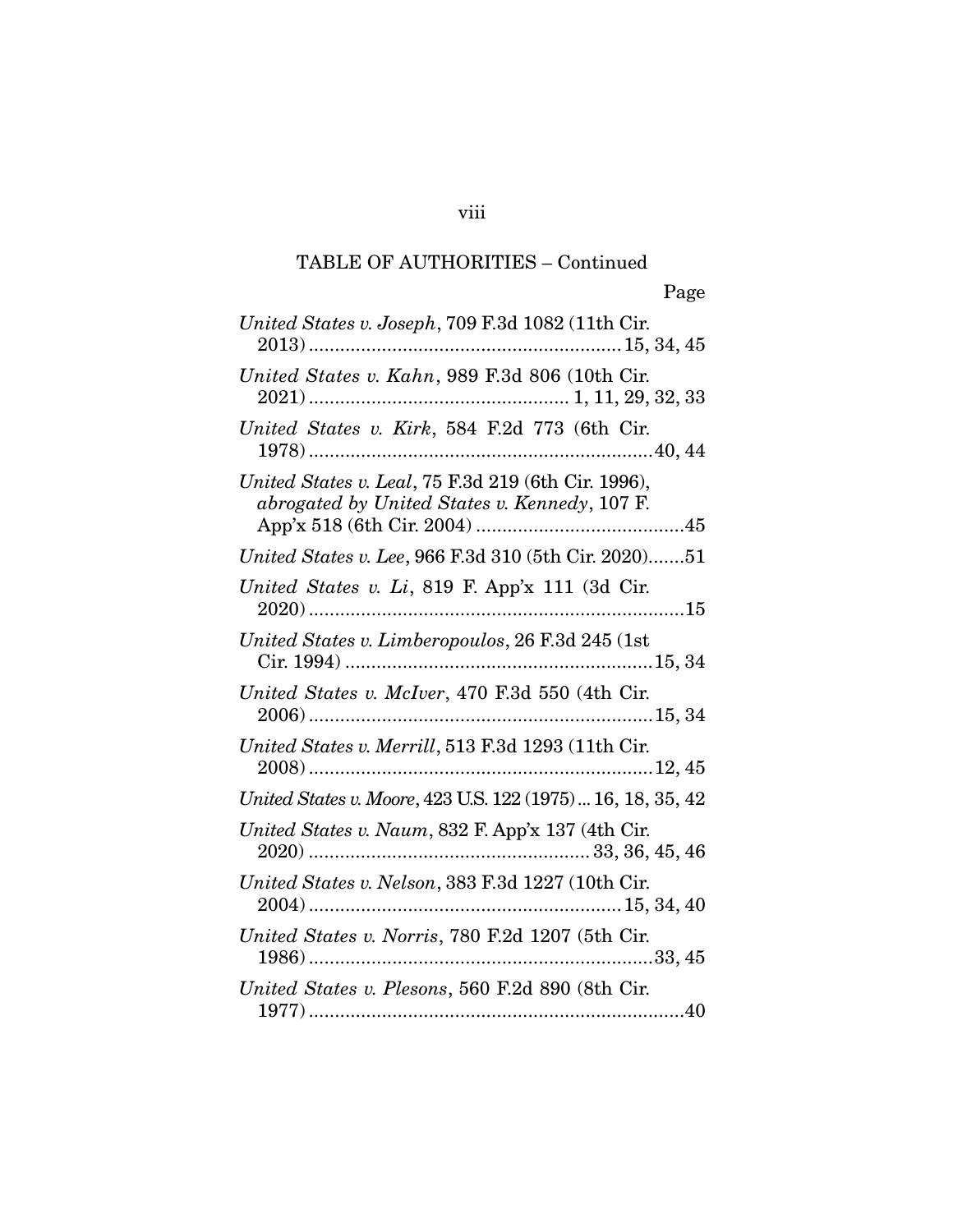| United States v. Rosenberg, 515 F.2d 190 (9th                                          |
|----------------------------------------------------------------------------------------|
| United States v. Ruan, 966 F.3d 1101 (11th Cir.                                        |
| United States v. Sabean, 885 F.3d 27 (1st Cir.                                         |
| United States v. Singh, 54 F.3d 1182 (4th Cir.                                         |
| United States v. Smith, 573 F.3d 639 (8th Cir.                                         |
| United States v. Stump, 735 F.2d 273 (7th Cir.                                         |
| United States v. Tobin, 676 F.3d 1264 (11th Cir.                                       |
| United States v. Tran Trong Cuong, 18 F.3d 1132                                        |
| United States v. Temeck, No. 1:17CR050, 2018<br>WL 3609503 (S.D. Ohio July 27, 2018)44 |
| United States v. X-Citement Video, Inc., 513 U.S.                                      |
| United States v. Vamos, 797 F.2d 1146 (2d Cir.                                         |
| United States v. Wexler, 522 F.3d 194 (2d Cir.                                         |
| White v. United States, 399 F.2d 813 (8th Cir.                                         |
| Workin v. United States, 260 F. 137 (2d Cir. 1919) 38                                  |

ix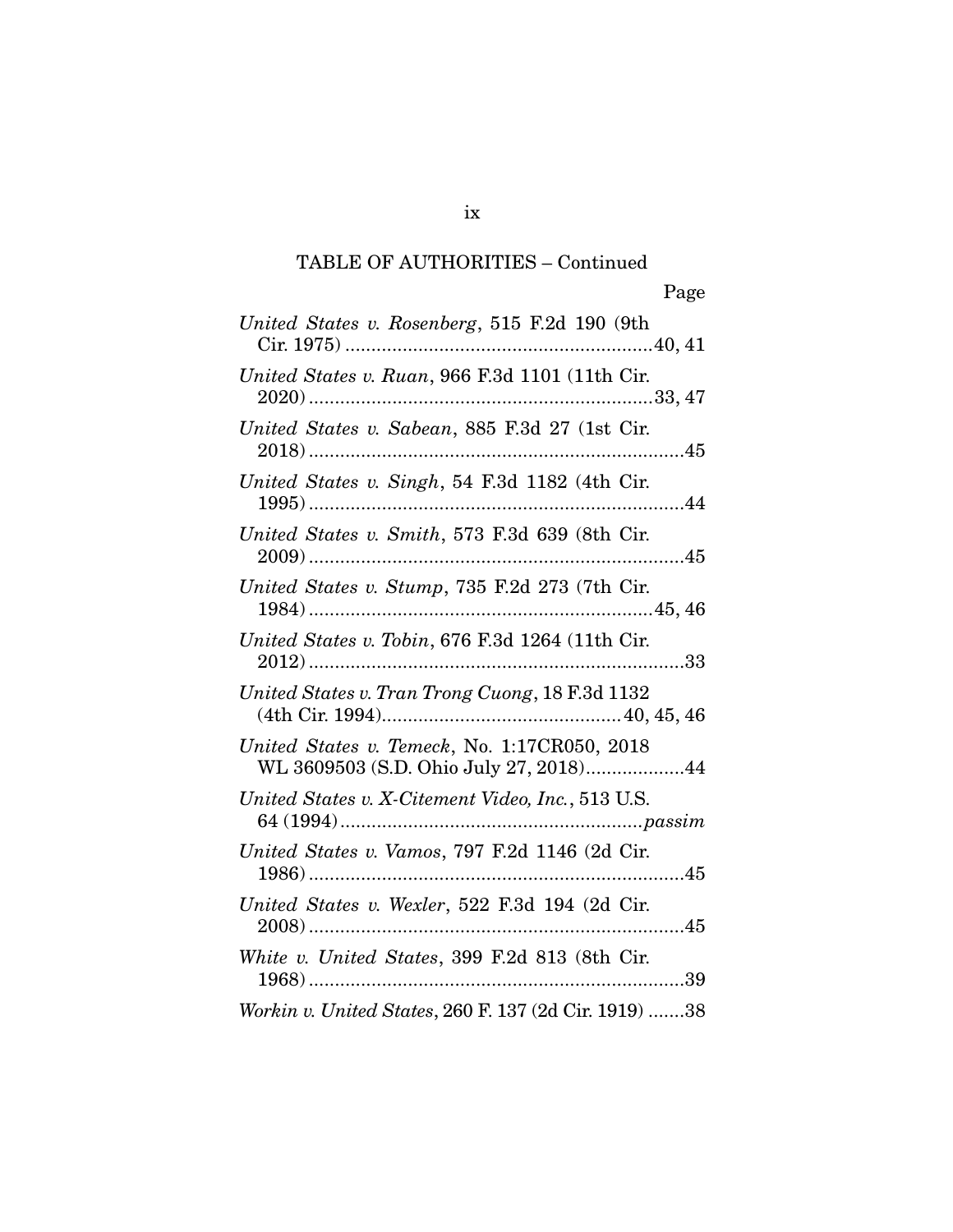| <b>CONSTITUTIONAL PROVISIONS</b> |  |
|----------------------------------|--|
|                                  |  |

## **STATUTES**

 $\mathbf X$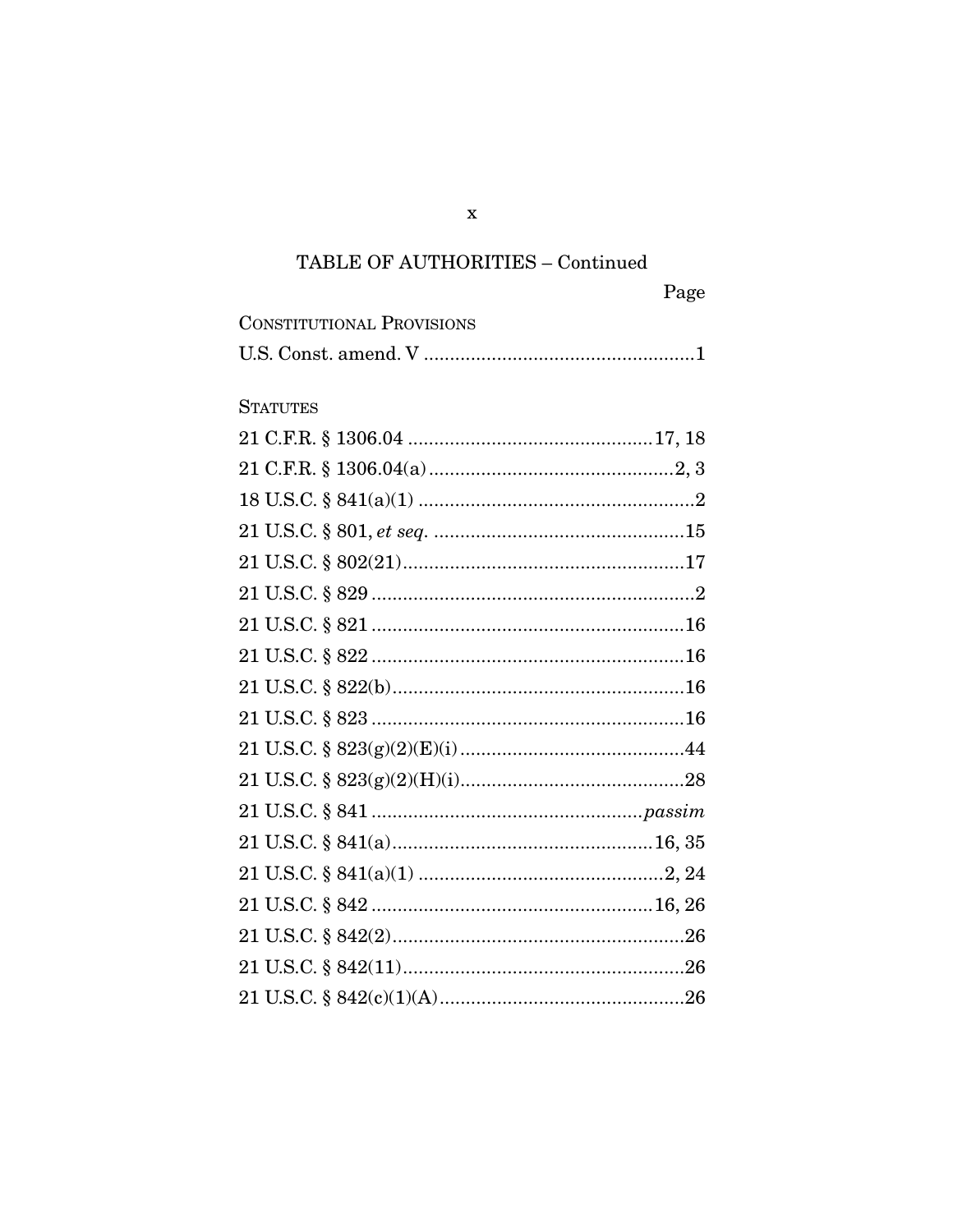|                                                 | Page |
|-------------------------------------------------|------|
|                                                 |      |
|                                                 |      |
|                                                 |      |
| Harrison Narcotics Act, 38 Stat. 785 (Comp. St. |      |
|                                                 |      |

## OTHER AUTHORITIES

| ALI, Model Penal Code § 2.02(2)(c)32                                                                                                                                                    |  |
|-----------------------------------------------------------------------------------------------------------------------------------------------------------------------------------------|--|
| ALI, Model Penal Code § 2.02(4) (1985) 24                                                                                                                                               |  |
| Anna Lembke, Why Doctors Prescribe Opioids<br>to Known Opioid Abusers, 367 NEW ENG. J.                                                                                                  |  |
| Deborah Hellman, <i>Prosecuting Doctors for</i><br><i>Trusting Patients</i> , 16 Geo. Mason L. Rev. 701                                                                                 |  |
| Federation of State Medical Boards Model                                                                                                                                                |  |
|                                                                                                                                                                                         |  |
| Kelly K. Dineen, Addressing Prescription Opioid<br>Abuse Concerns in Context: Synchronizing<br>Policy Solutions to Multiple Complex Public<br>Health Problems, 40 Law & Psychol. Rev. 1 |  |
|                                                                                                                                                                                         |  |

### xi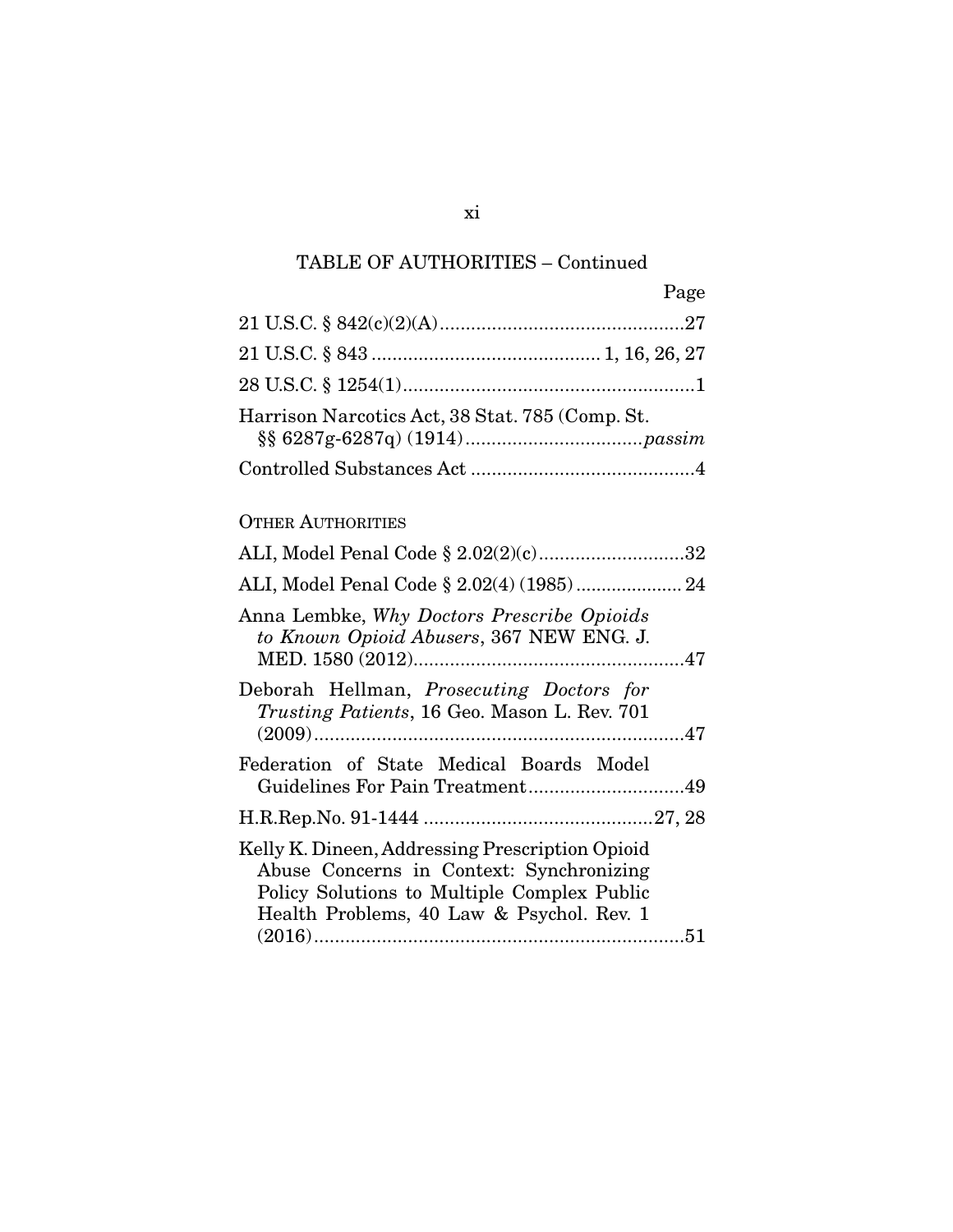| MM. Reidenberg & O. Willis, Prosecution of<br>Physicians for Prescribing Opioids to Pa-<br>tients, 81 CLINICAL PHARMACOLOGY &                                                                   |
|-------------------------------------------------------------------------------------------------------------------------------------------------------------------------------------------------|
| PBS News Hour, "A 'civil war' over painkillers<br>rips apart the medical community," available<br>at https://www.pbs.org/newshour/health/pain<br>killers-controversy-doctors) (Jan. 21, 2017)47 |
| <i>Public Welfare Offenses</i> , 33 Colum. L. Rev. 55                                                                                                                                           |
| Rima J. Oken, Curing Healthcare Providers'<br>Failure to Administer Opioids in the Treat-<br>ment of Severe Pain, 23 Cardozo L. Rev. 1917                                                       |
| Rollan M. Perkins, The Civil Offense, 100 U. Pa.                                                                                                                                                |
| Sandra H. Johnson, Customary Standards of<br>Care, 43 HASTINGS CTR. REP. 6 (2013). 45                                                                                                           |
| Steven E. Stark, Bio-Ethics and Physician Lia-<br>bility: The Liability Effects of Developing Pain<br>Management Standards, 14 St. Thomas L.                                                    |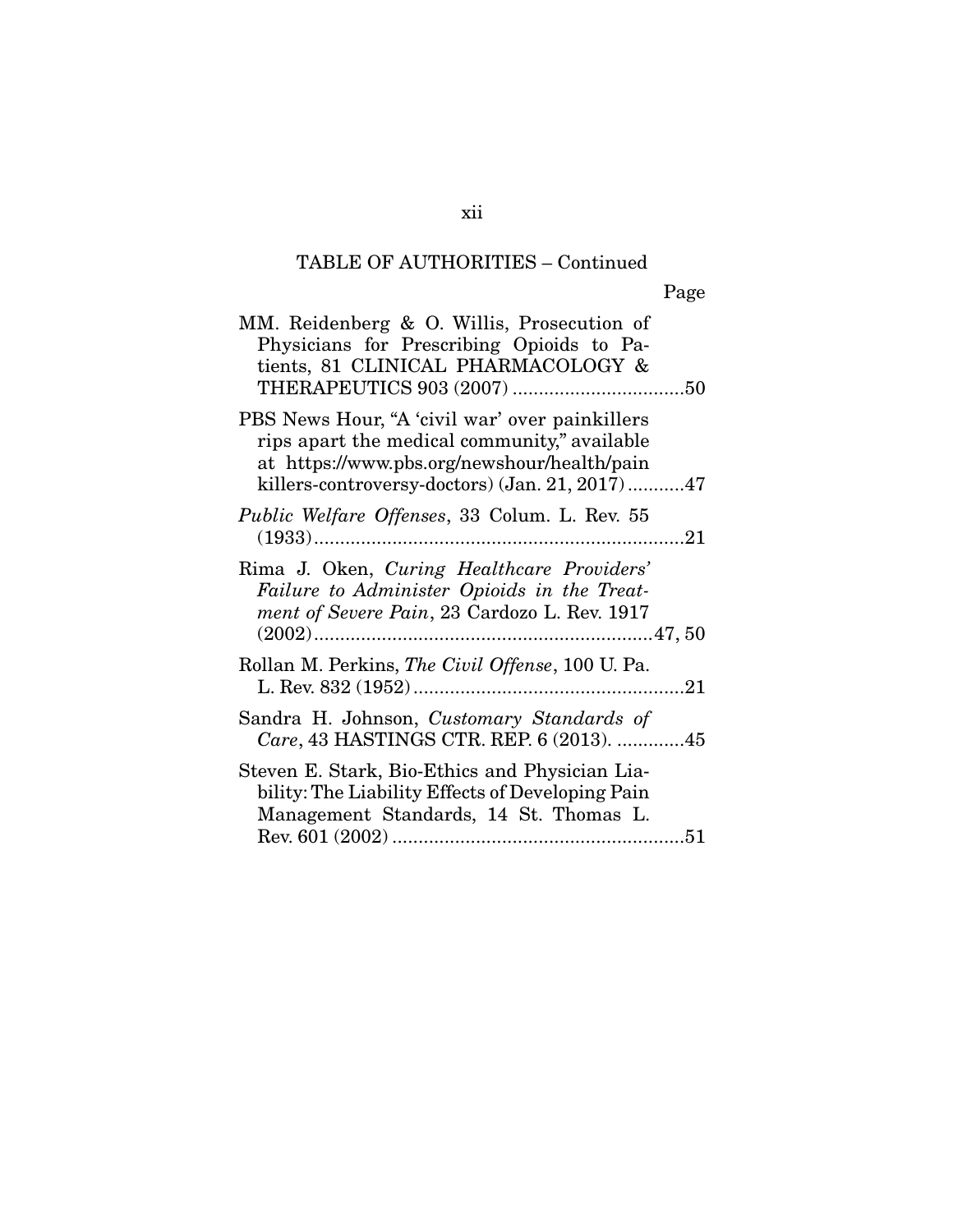#### **OPINION BELOW**

United States v. Kahn, 989 F.3d 806 (10th Cir. 2021).

#### **JURISDICTION**

--------------------------------- ♦ ---------------------------------

The court of appeals' judgment was entered on February 25, 2021. Pet. App. 40. Petitioner filed a timely petition for writ of certiorari on June 26, 2021, which this court granted on November 05, 2021. This Court has jurisdiction pursuant to 28 U.S.C. § 1254(1).

## **RELEVANT CONSTITUTIONAL, STATUTORY, AND REGULATORY PROVISIONS**

--------------------------------- ♦ ---------------------------------

The Fifth Amendment to the United States Constitution prohibits any person from being deprived of his or her liberty without due process of law:

"No person shall be held to answer for a capital, or otherwise infamous crime, unless on a presentment or indictment of a Grand Jury, except in cases arising in the land or naval forces, or in the Militia, when in actual service in time of War or public danger; nor shall any person be subject for the same offence to be twice put in jeopardy of life or limb; nor shall be compelled in any criminal case to be a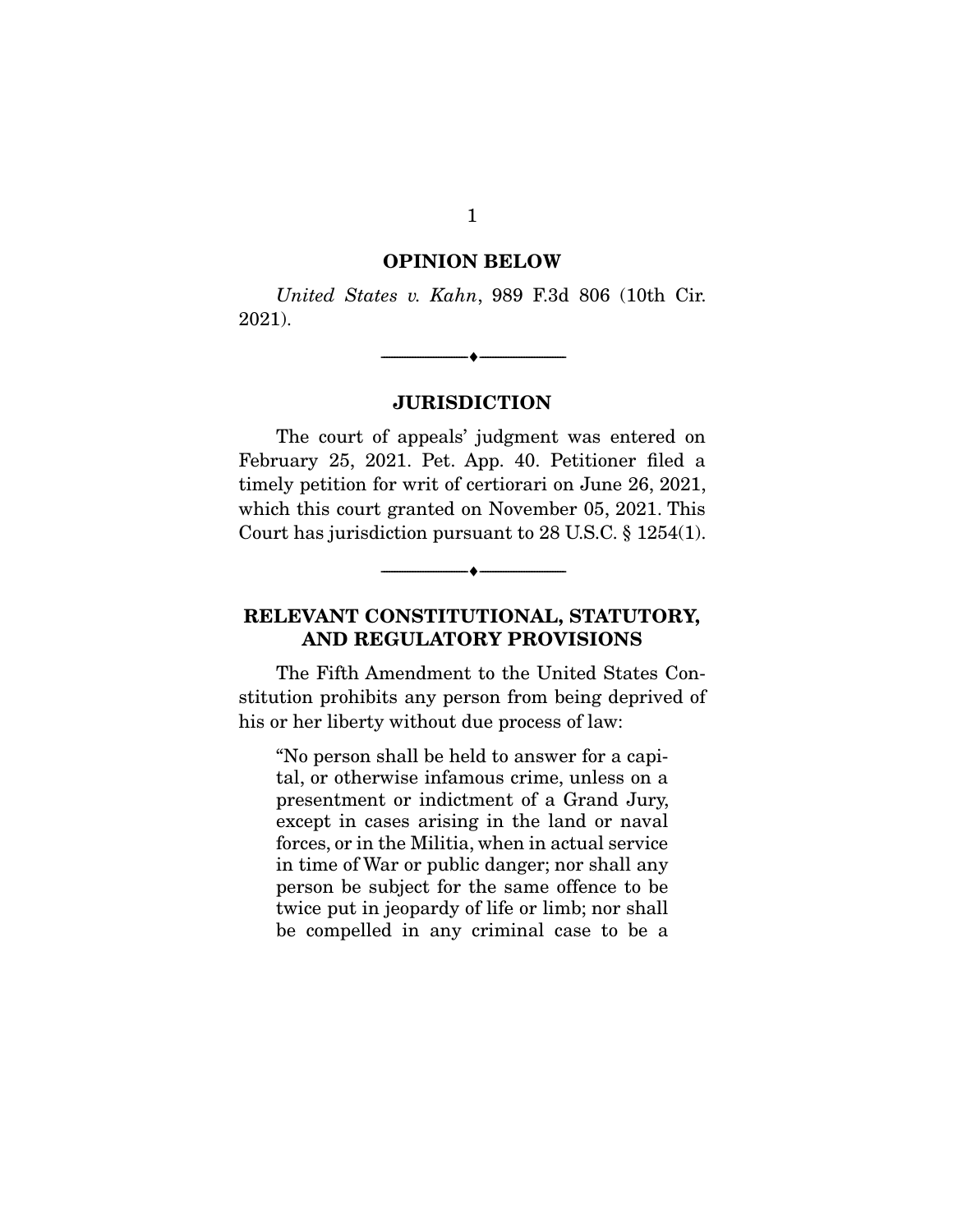witness against himself, nor be deprived of life, liberty, or property, without due process of law; nor shall private property be taken for public use, without just compensation."

18 U.S.C. § 841(a)(1) states:

"Except as authorized by this subchapter, it shall be unlawful for any person knowingly or intentionally – to manufacture, distribute, or dispense, or possess with intent to manufacture, distribute, or dispense, a controlled substance"

 21 C.F.R. § 1306.04(a) provides the requirements for lawful prescription by a physician:

"A prescription for a controlled substance to be effective must be issued for a legitimate medical purpose by an individual practitioner acting in the usual course of his professional practice. The responsibility for the proper prescribing and dispensing of controlled substances is upon the prescribing practitioner, but a corresponding responsibility rests with the pharmacist who fills the prescription. An order purporting to be a prescription issued not in the usual course of professional treatment or in legitimate and authorized research is not a prescription within the meaning and intent of section 309 of the Act (21 U.S.C. § 829) and the person knowingly filling such a purported prescription, as well as the person issuing it, shall be subject to the penalties provided for violations of the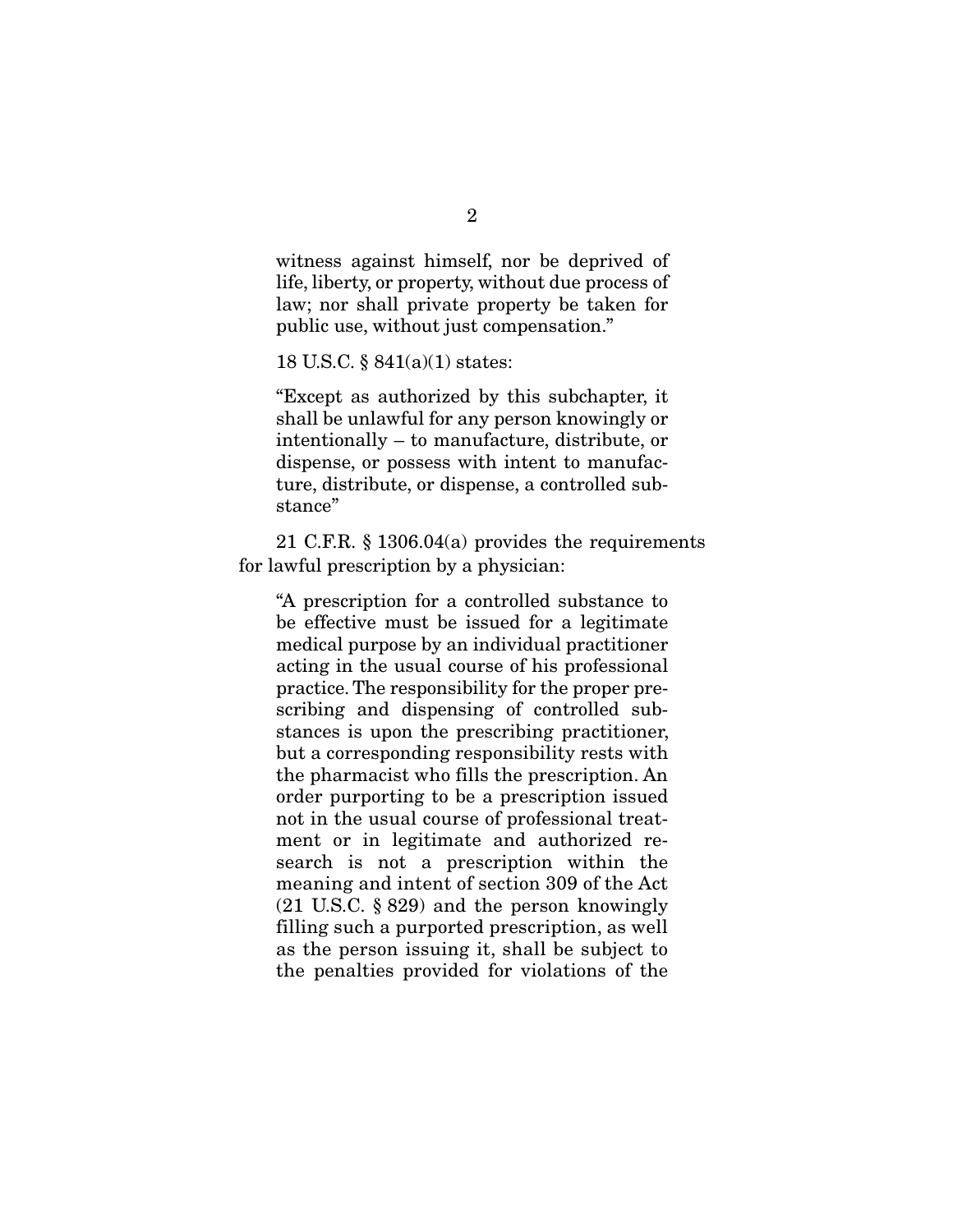provisions of law relating to controlled substances."

--------------------------------- ♦ ---------------------------------

#### **STATEMENT OF THE CASE**

As applied to medical practitioners charged under § 841, the government must prove not only that a defendant-doctor knowingly issued the charged prescriptions, but also that he did not do so "for a legitimate medical purpose . . . acting in the usual course of his professional practice." 21 C.F.R. § 1306.04(a). Generally, the circuits hold that this provision outlines two distinct elements, which the government may prove in the alternative. Under that view, a defendant is guilty if he issues a prescription without a legitimate medical purpose or outside the usual course of professional practice. Id. The consensus view among the circuits is that "legitimate medical purpose" poses a subjective question regarding whether the defendant believed his prescription served a legitimate medical purpose.

 The central question before this Court today is what level of scienter, if any, must the government establish where a physician is accused of acting outside the "usual course of professional practice." The second question presented by petitioner is whether these two requirements should be read disjunctively. Can a doctor be convicted as a drug dealer under § 841 if he has a sincere belief that a charged prescription is serving a legitimate medical purpose?

3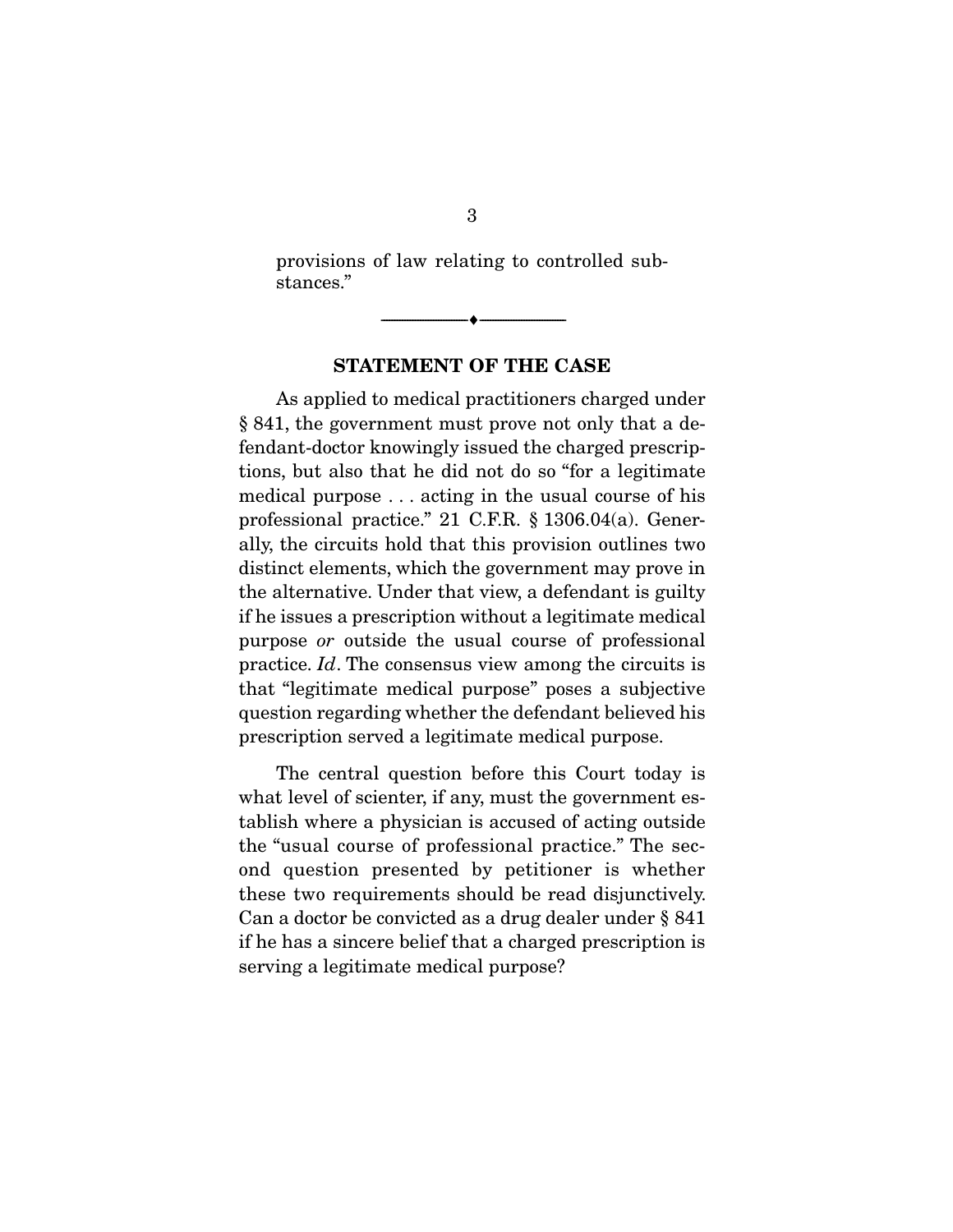### **A. Factual Background And Evidence Presented At Trial**

 Shakeel Kahn is a medical doctor registered with the DEA to issue prescriptions for controlled substances under the Controlled Substances Act. R. 356 at 1. The Third Superseding Indictment charged Kahn with conspiracy to distribute controlled substances, operating a continuing criminal enterprise, and multiple substantive counts of distributing controlled substances including one resulting in death. R. 356. There is no dispute that Dr. Kahn issued the charged prescriptions. Rather, the question at trial was whether he had a legitimate medical purpose for doing so and if he was acting in good faith in the usual course of professional practice.

 Dr. Kahn's medical practice did not live up to the model of consistency and caution that one might hope for in a practice specializing in long term pain management. His physical examination of patients was (while varying in length) sometimes cursory. R. 912 at 43-44, 206-08, 230-37; R. 913 at 216; R. 914 at 36. Depending upon the patient, he implemented urine screens, but often did so sporadically. R. 912 at 198; R. 915 at 61; R. 918 at 48. He kept medical records, but they were often not as thorough as one would hope. The government successfully established that several of Dr. Kahn's patients were diverting or abusing their medication. R. 912 at 107; R. 912 at 243; R. 913 at 104; R. 913 at 194; R. 914 at 63; R. 914 at 161; R. 918 at 48; R. 920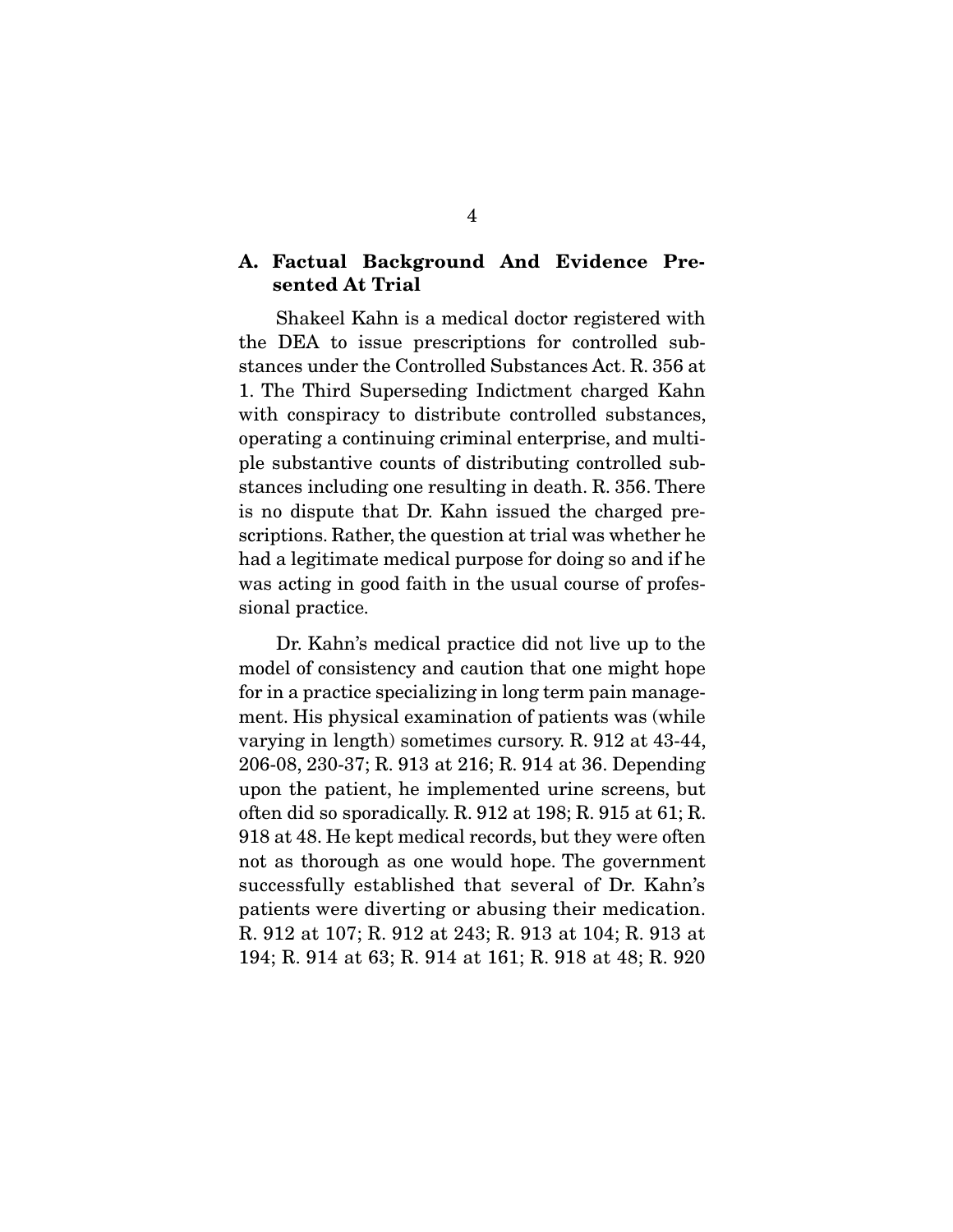at 197. Dr. Kahn testified that he would not have issued prescriptions to individuals that he knew to be selling their medication. R. 923 at 51, 193

#### **1. Testimony Of Patient-Witnesses**

 Each patient witness called by the government presented petitioner with evidence of a medical condition capable of causing real and significant pain. R. 911 at 145 (herniated disc); R. 912 at 200 (multiple sclerosis and optic neuritis); R. 912 at 230 (endometriosis); R. 912 at 254-56 (real pain helped by medication); R. 913 at 12-13 (neurological records regarding back injury and migraines); R. 913 at 199-200 (thyroid condition and degenerative disc disease); R. 914 at 23 (significant back pain); R. 915 at 74-75 (lengthy medical history including back pain); R. 918 at 47 (testifying she wouldn't refer any patient to Petitioner if they could not prove an underlying medical condition). Petitioner requested and received (if sometimes incomplete) medical records or MRI's supporting those conditions. R. 913 at 13, at 201; R. 918 at 99; R. 912 at 101-02. Patients filled out pain contracts and informed consent documents detailing the risk of opioids at every visit and disclosed any change in their pain or use of the prescriptions. R. 911 at 138, 163; R. 914 at 23-24, 98-99, 214; R. 913 at 12-13, 221. In many cases, similar medications were prescribed by previous or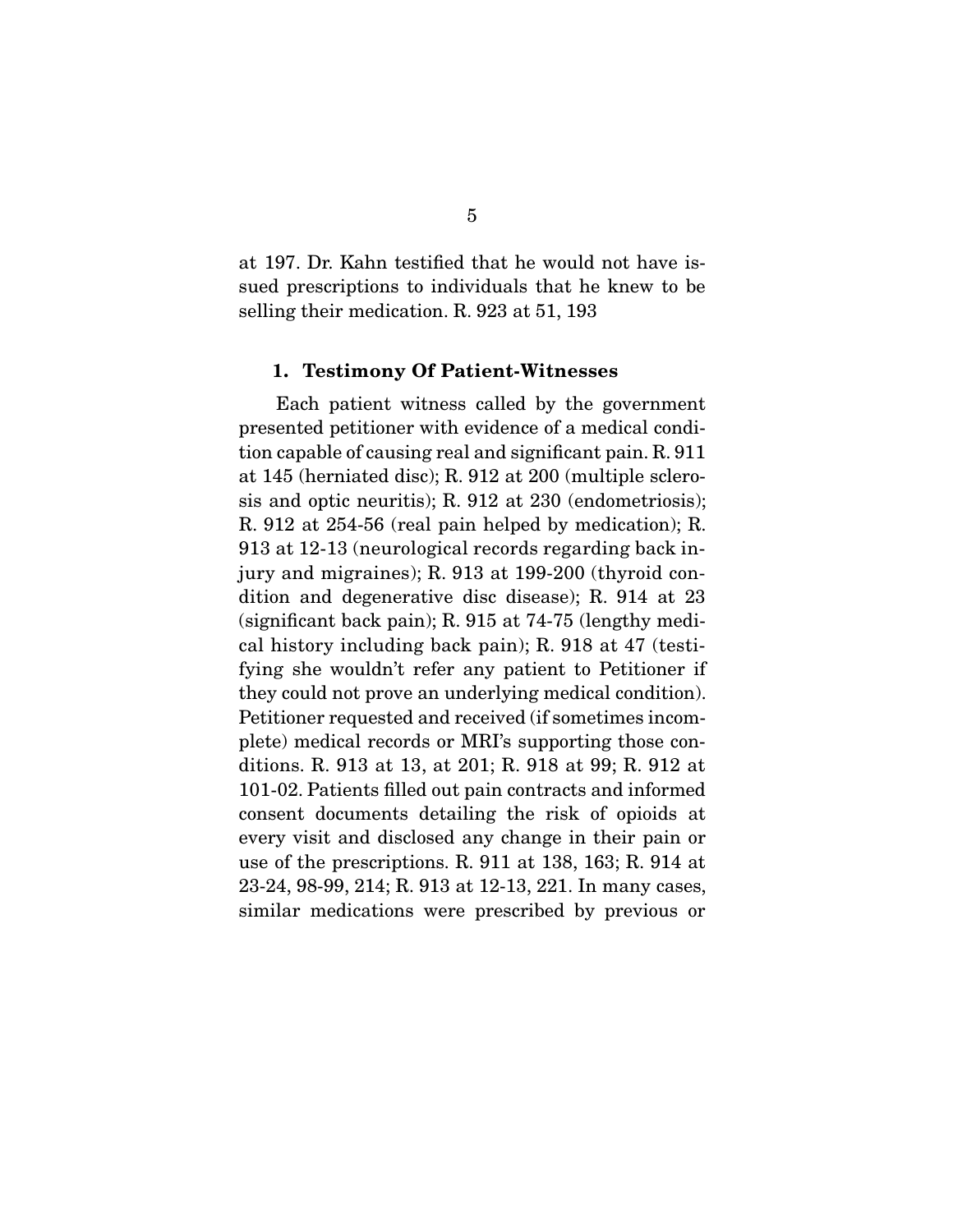subsequent doctors. R. 912 at 148-49, 254; R. 913 at 141, 198; R. 914 at 26; R. 915 at 126.

 In order to obtain the charged prescriptions, each of the patient-witnesses who testified admitted that they lied to Dr. Kahn either about the degree of pain they experienced or whether they suffered an underlying medical condition. R. 911 at 144; R. 912 at 190- 92, 219-20; R. 912 at 240; R. 913 at 12; 32-33; R. 913 at 266; R. 914 at 104-05; R. 914 at 197, 238; R. 915 at 135-36; R. 921 at 9; R. 918 at 48. This often involved more than a simple exaggeration of pain levels or denial of bad intent in seeking the medication. For example, in order to circumvent the routine urinalysis tests and prevent Petitioner from learning that she was not taking, but rather selling, her medication, patient Antelope would save a pill to take the day of her visit. R. 918 at 48. Another patient covered his track marks with make-up in order to hide detection of his heroin use when his blood pressure was taken. R. 912 at 122. A third patient sought the advice of a nurse practitioner regarding how to answer questions in order to optimize his chances of securing a prescription for opioids. R. 920 at 195. In order to explain a lack of complete medical records, patient Vargas, as well as the undercover agent acting as a patient, indicated that they were previously treated by a local doctor whose practice had closed. R. 913 at 119; R. 920 at 202- 03; R. 919 at 35-38. The undercover agent testified that the purpose of his scheduling an appointment with was to trick Dr. Kahn by convincing him that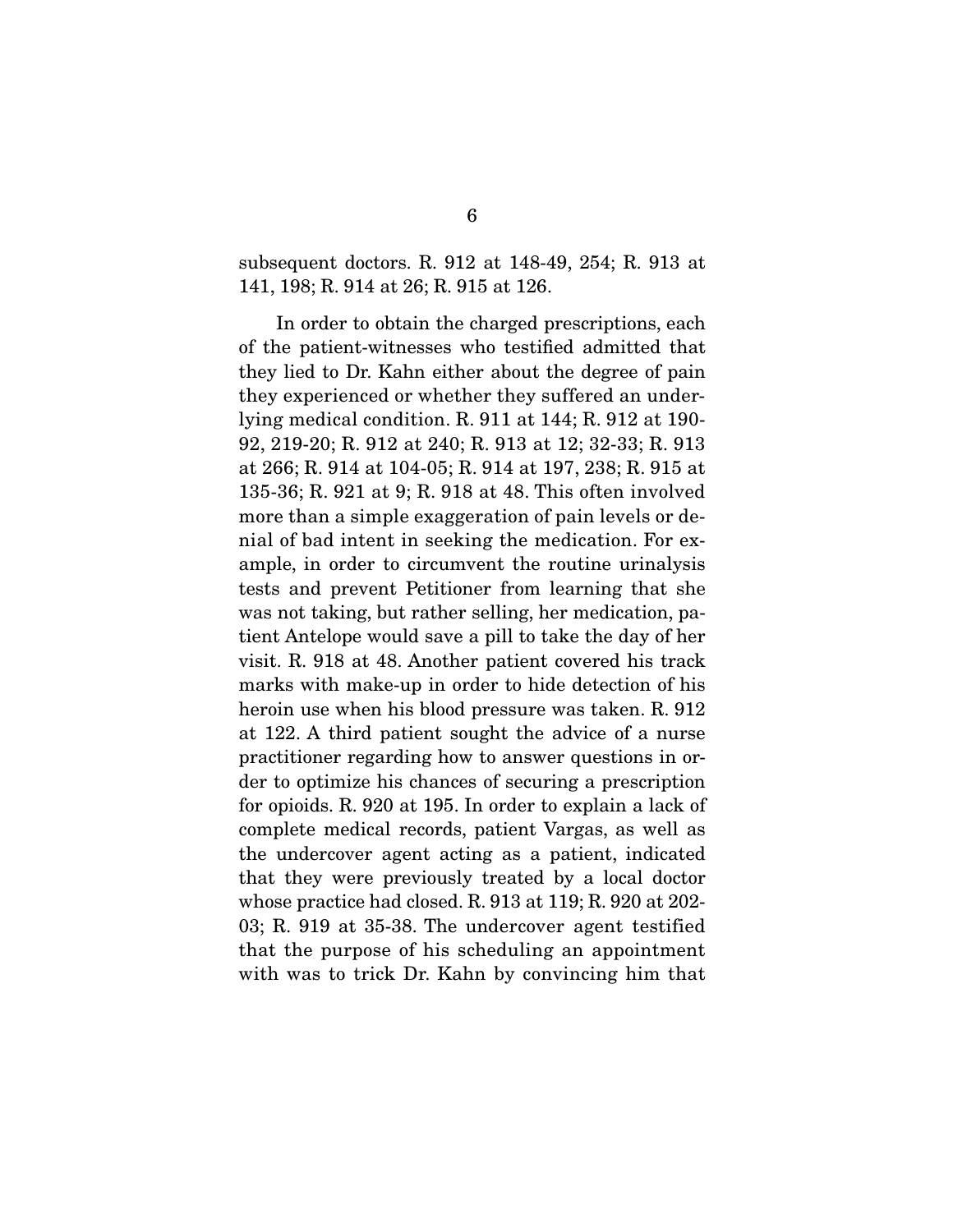the agent suffered from pain when he really did not. R. 919 at 53.

 With one exception, each of the witnesses testified that they did not have an agreement with Dr. Kahn to abuse or divert their medication and/or believed that, if Dr. Kahn learned they were abusing or diverting medication, they would be discharged as a patient. R. 912 at 141-43, 257; R. 913 at 100, 126, 197, 290-91, 297- 98; R. 914 at 65, 112, 256; R. 921 at 15-16.1

#### **2. Testimony Of The Government's Expert**

 Dr. Jed Shay testified as the government's expert on pain management. R. 910 at 4-257; R. 913 at 164- 91. Dr. Shay reviewed 22 of Dr. Kahn's patient files. Dr. Shay analyzed these files by comparing them to the Federation of State Medical Boards model guidelines for pain treatment, the CDC guidelines, the Wyoming chronic pain management tool kit, and the guidelines imposed by various insurance companies. R. 910 at 22, 70. Dr. Shay testified that each of the files he reviewed were outside the scope of professional practice. Dr. Shay acknowledged that none of these guidelines are mandatory and, indeed, that the fact that they are sometimes thought of as mandatory has caused problems in the pain management field. R. 910 at 255. Dr. Shay could not say that Dr. Kahn knew of the medical

 $1$  The one exception is Ms. Antelope. R. 918 at 37-40. Her consistency and credibility on this point was in serious doubt. R. 918 at 86-98, 108-11.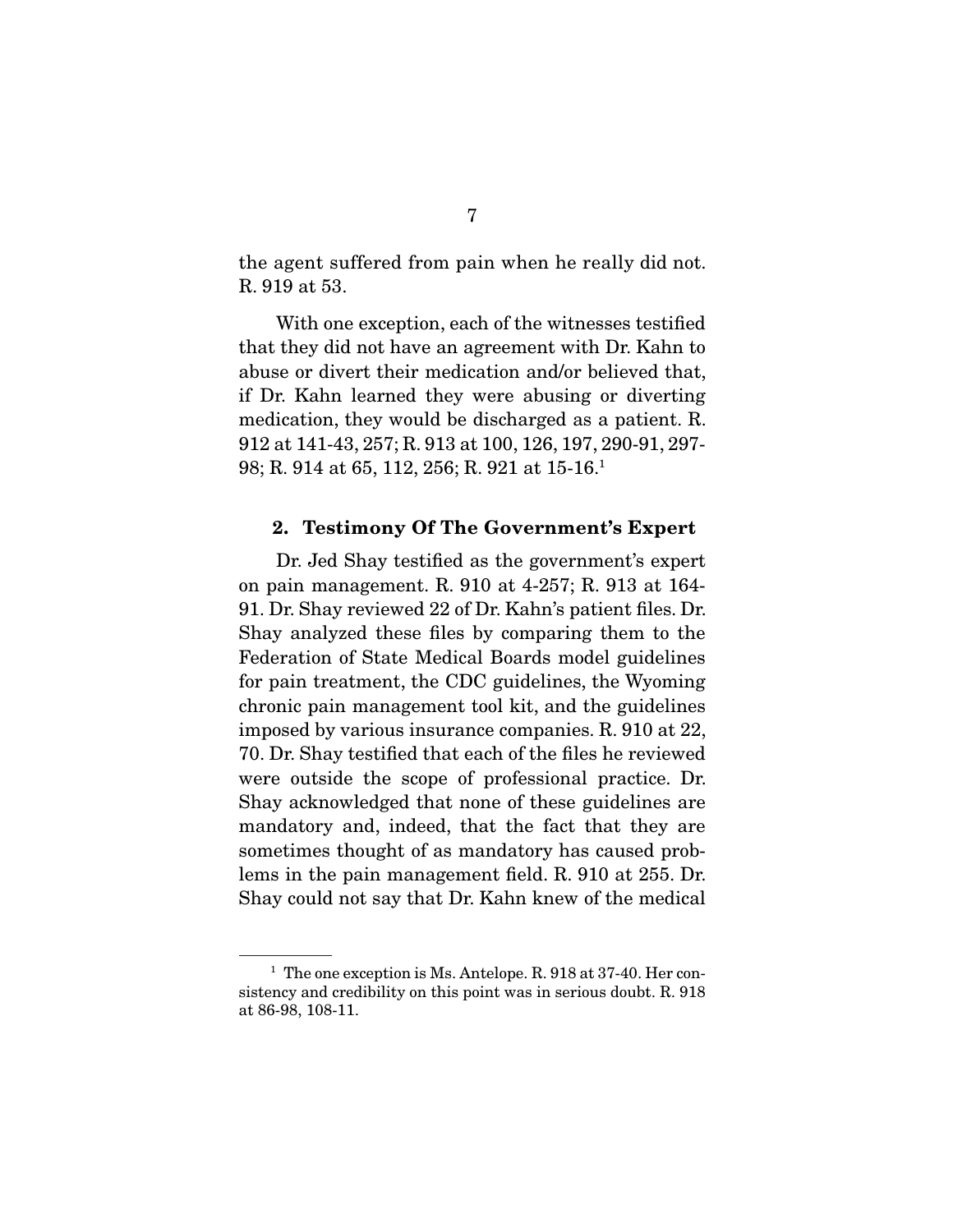regulations, but he did say that he "should have known." R. 913 at 175.

 None of the guidelines referenced in Dr. Shay's testimony provide specific or detailed procedures that a doctor must follow before issuing a prescription. The Federation of State Medical Board Model Guidelines direct medical boards evaluating the sufficiency of a doctor's pain practice to analyze whether there was (1) "inadequate monitoring," (2) "inadequate attention" to informed consent, (3) "unjustified dosage increases," (4) "excessive" reliance on opioids and (5) failure to make use of available tools for risk mitigation. R. 910 at 20-22.

 Under the guidelines, there is no specific requirement on how long a physical examination must take. (Dr. Shay himself sees 50 patients per day, the majority of whom are on opioids). Id. 67-68. Physical examinations are unable to detect a patient's pain level. Id. 40. There is no specific time period for how long a patient may receive a prescription without having an appointment. *Id.* 98. Nor is there any mandatory timeframe as to how often a patient must see a doctor. Id. 232. There is no specific upper limit on opioid prescriptions. Vol 4. Tr. 98. Serious disagreement exists in the medical community about the efficacy of high dosage opioid treatments. *Id.* 254. There is no mandatory prohibition on the prescription of certain drug combinations. Prescribing even potentially dangerous combinations of drugs may be appropriate. Id. 65, 229. Dr. Shay testified that patients can and do go out of their way to lie to doctors, and that even if a doctor asks all the right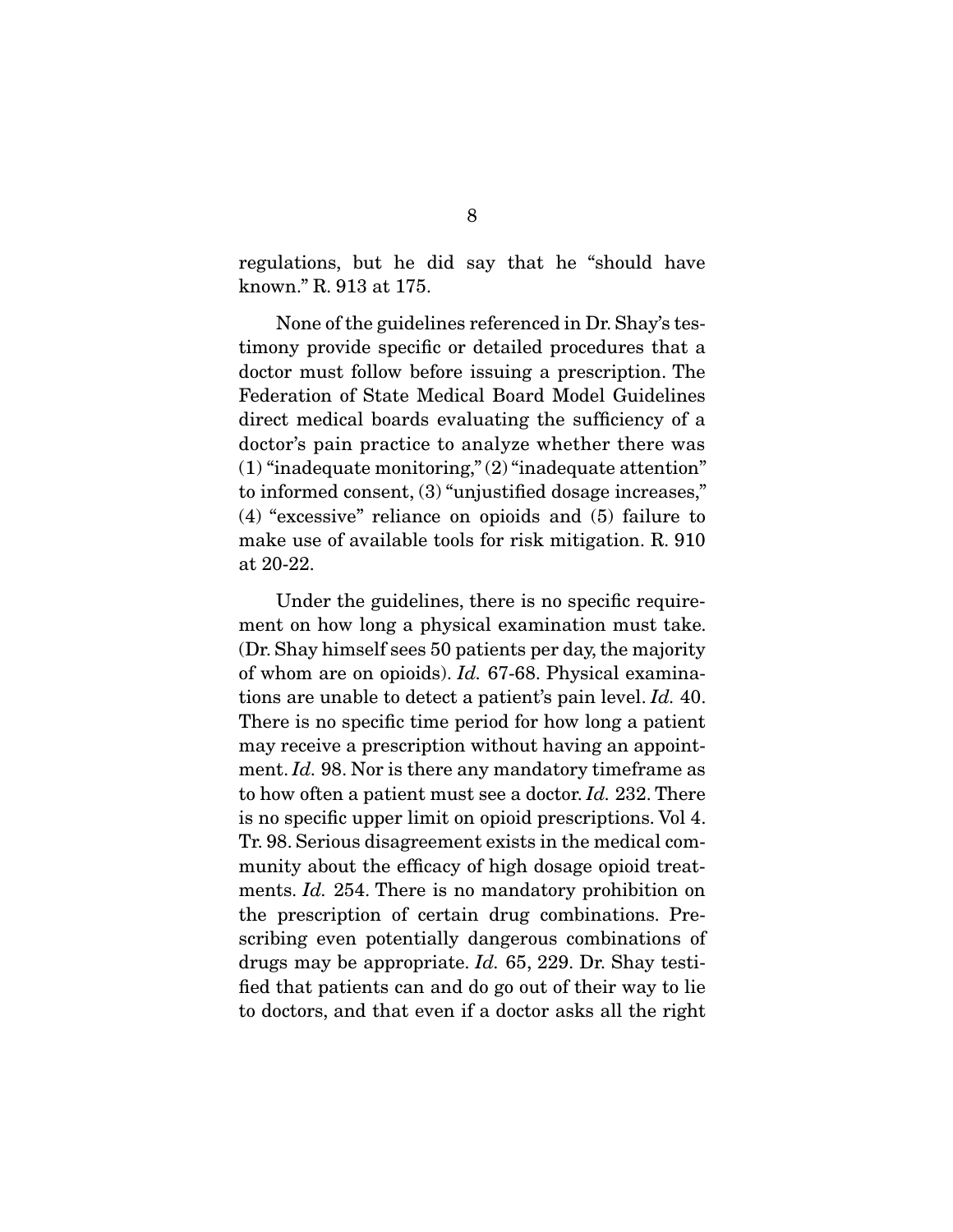questions, patients may still fool them. Id. 250; R. 913 at 172. No tools can detect addiction. R. 910 at 251. There are no mandatory rules requiring the use of drug screening or urinalysis and, in fact, there is disagreement in the medical community as to the efficacy of urinalysis. Id. 226. Finally, even where a patient violates a pain contract, cutting off a patient's medication is outside the scope of professional practice because it subjects them to withdrawal. Id. 76-77.

 Dr. Shay's testimony highlights the ambiguity in determining when and by what degree a defendant must violate medical board guidelines before he is rendered "outside the scope of professional practice." Dr. Shay testified repeatedly that medicine was both an "art and a science."  $Id. 88; 99. R. 913$  at 185. Dr. Shay indicated that he generally examines medical records for an overall "impression" as to whether a physician is in compliance with the Model Guidelines. R. 910 at 81 ("but I can nitpick"). Dr. Shay appeared to agree that a single instance of malpractice or sloppy record keeping was insufficient to render a doctor criminal or outside the "usual course of professional practice" and that analysis should be conducted with review of a doctor's overall practice. Id. 237, 248.

 Many of the forms used by Dr. Kahn were similar to those used by Dr. Shay and were, "on paper," sufficient to establish informed consent. Id. 107-74. Nevertheless, Dr. Shay determined that failure to document in his medical records that he had verbally gone over the drug addiction statement and the informed consent with his patients rendered the prescriptions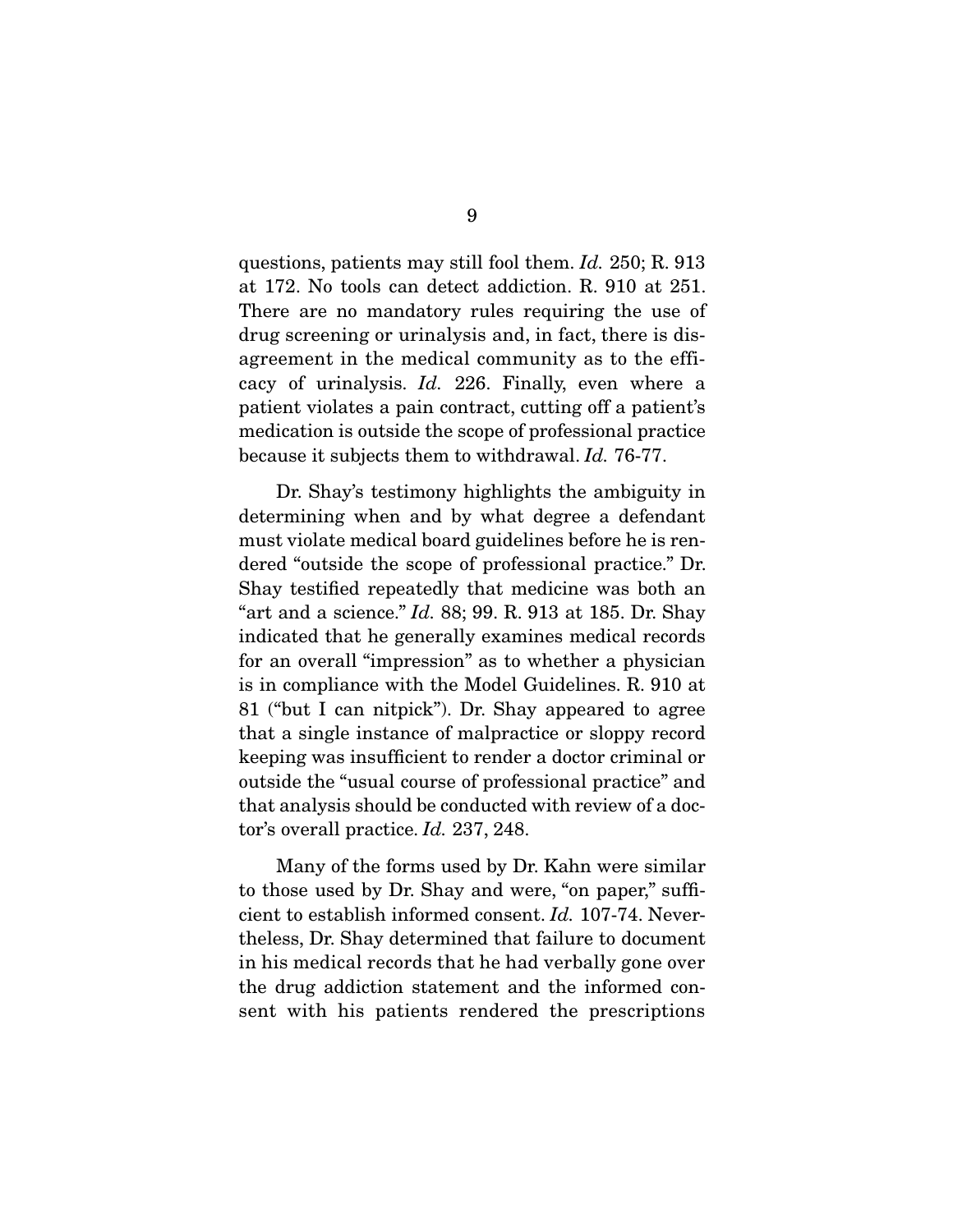outside the scope of professional practice. Id. 65-66, 107. This is true, in Dr. Shay's assessment, even if there were good and legitimate reasons to issue the charged prescriptions. Id. 114, 206. Similarly, Dr. Shay testified that in order to be within the scope of professional practice a doctor must determine a treatment plan, and that failure to specifically document a comprehensive treatment plan in medical records rendered the prescriptions outside the scope of professional practice. Id. 119, 218. Even where a doctor obtains and reviews medical records or tests, failure to document that review in a patient's medical file renders the prescription outside the "usual course" of professional practice. Id. 89, 181-82.

#### **B. Jury Instructions**

 The district court instructed the jury that "good faith on the part of Defendant Shakeel Kahn would be inconsistent with knowingly and intentionally distributing and/or dispensing controlled substances outside the usual course of professional practice and without a legitimate medical purpose which is an essential part of the charges." However, the district court went on to instruct the jury that " 'Good faith' connotes an attempt to act in accordance with what a reasonable physician should believe to be proper medical practice," and that "[t]he good faith defense requires the jury to determine whether Defendant Shakeel Kahn acted in an honest effort to prescribe for patients' medical conditions in accordance with generally recognized and accepted standards of practice." R. 741 at 58-59. Petitioner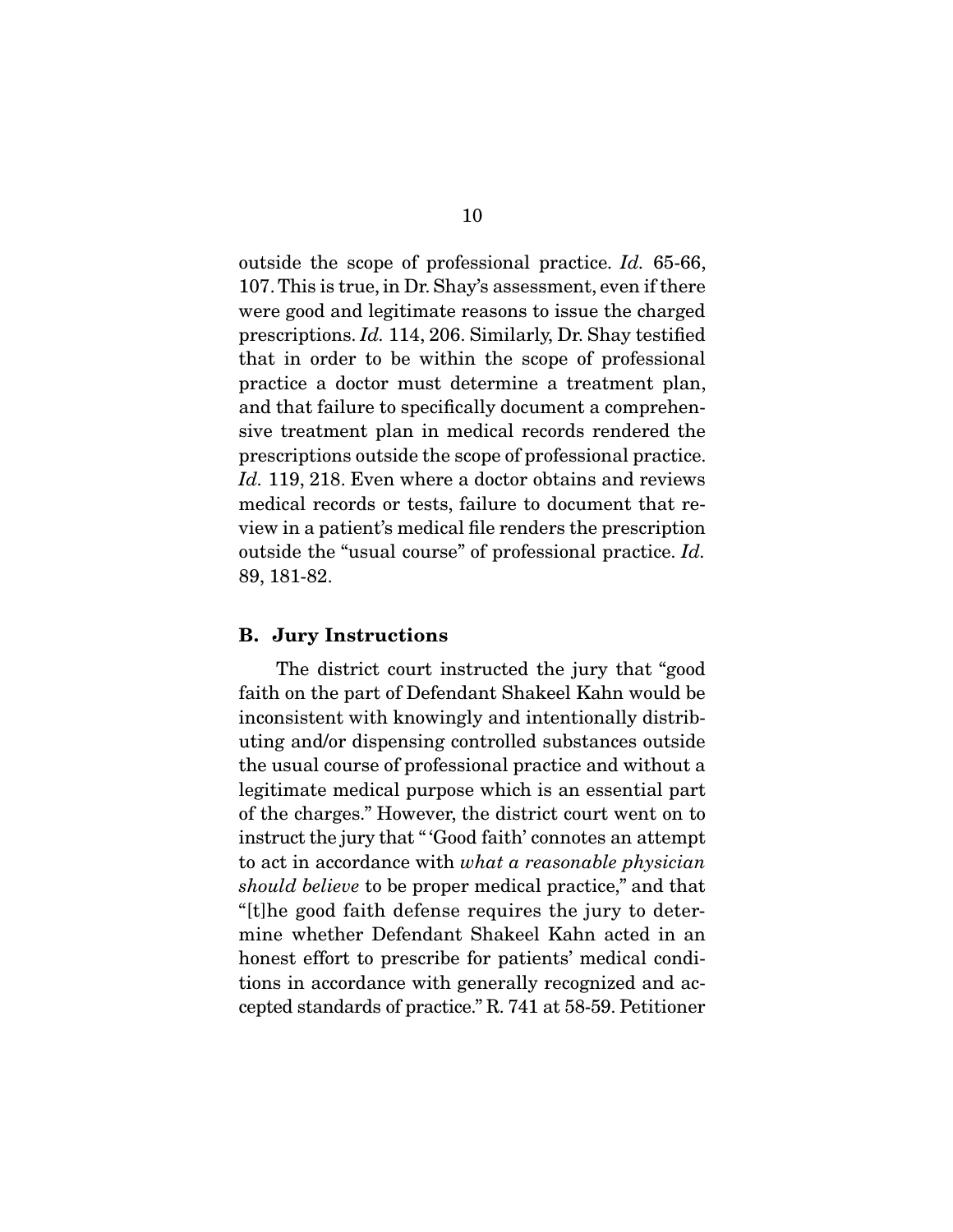argued that the government must prove both that the instant prescriptions were written "outside the usual course of the medical practitioner's profession" and without a "legitimate medical purpose." R.729 at 8-9; R. 925 at 7.

#### **C. Decision Below**

 Dr. Kahn was convicted of all counts and sentenced to 25 years in prison. On appeal, the Tenth Circuit held that the elements of legitimate medical purpose and usual course of practice should be read in the disjunctive, and that while medical purpose required the government to prove that the defendant "subjectively knew a prescription was not issued for a legitimate medical purpose," usual course required only that the government prove that a prescription was "objectively not in the usual course of professional practice." United States v. Kahn, 989 F.3d 806, 825 (10th Cir. 2021) ("[t]hus, the only relevant inquiry under that second prong is whether a defendantpractitioner objectively acted within that scope, regardless of whether he believed he was doing so."). The Tenth Circuit found the "good faith" instruction does not define the defendant's mental state, but rather "the scope of professional practice, and thus the effectiveness of the prescription exception and the lawfulness of the actus reus." Id. 826.

--------------------------------- ♦ ---------------------------------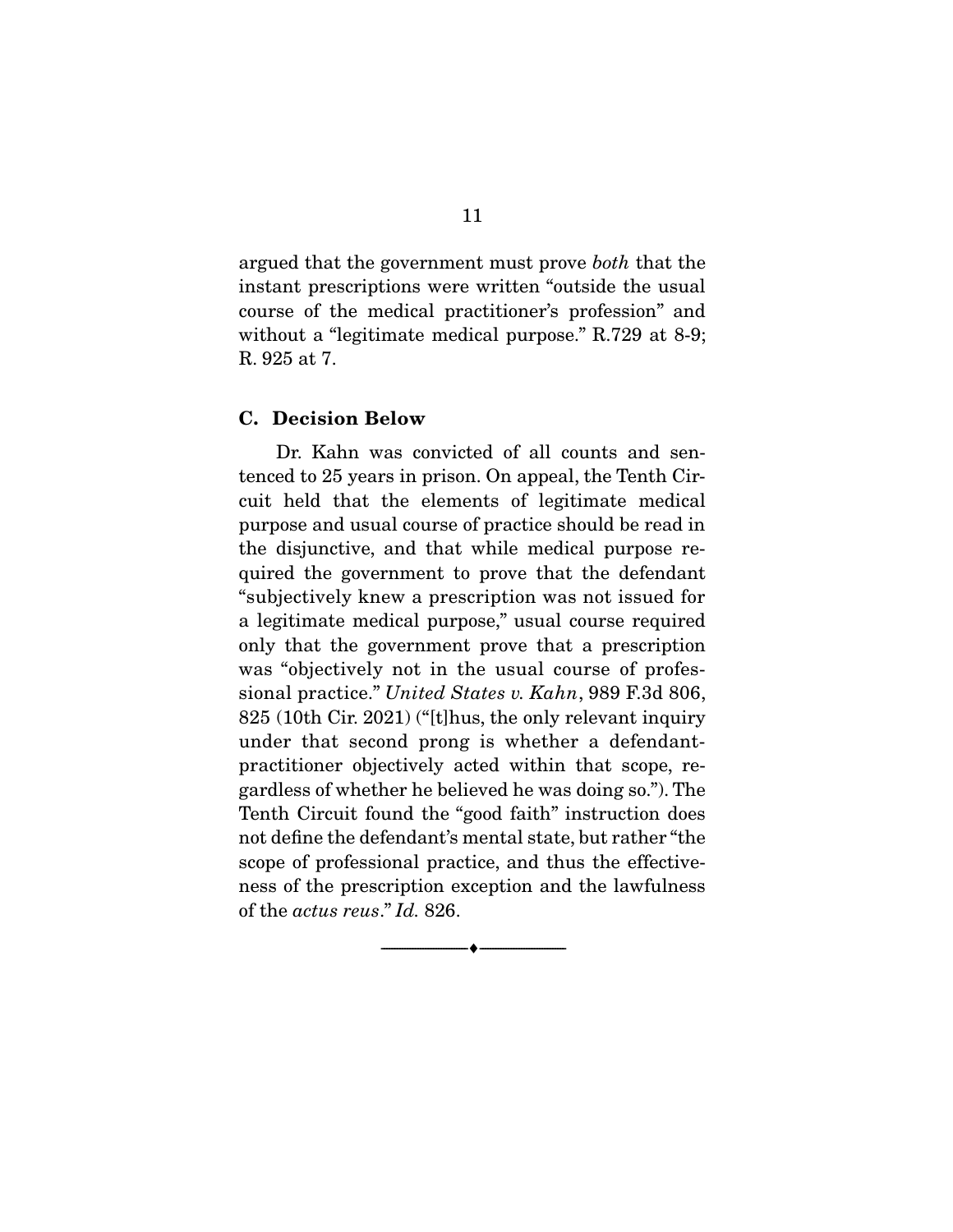#### **SUMMARY OF ARGUMENT**

Section 841 has never been interpreted by this court as a public welfare statute. McFadden v. United States, 576 U.S. 186, 188-89 (2015). Under the Controlled Substances Act, every criminal sanction explicitly imposed on registrants requires knowledge. 21 U.S.C. § 843. In interpreting congressional statutes, this Court has long imposed a presumption of favor of scienter. Rehaif v. United States, 139 S. Ct. 2191, 2195 (2019). Generally, the presumption in favor of scienter applies to each element that describes the "evil Congress seeks to prevent." Id. 2196.

 The consensus view among the circuits is that a doctor can be prosecuted under § 841 if she acts outside the "usual scope of professional practice" by prescribing medication not "in accordance with a standard of medical practice generally recognized and accepted in the United States." United States v. Merrill, 513 F.3d 1293, 1306 (11th Cir. 2008). That element is essential to guilt and essential to blameworthiness. Therefore, under this Court's case law presuming scienter, in order for a defendant to be guilty under § 841, she must act knowingly as to that element: that is, she must issue a prescription knowing it to be outside the usual course of professional practice.

 A good faith instruction based on negligence is inconsistent with a knowing mens rea. Cheek v. United States, 498 U.S. 192, 201 (1991). The district court in this case issued a good faith instruction indicating that "Good faith connotes an attempt to act in accordance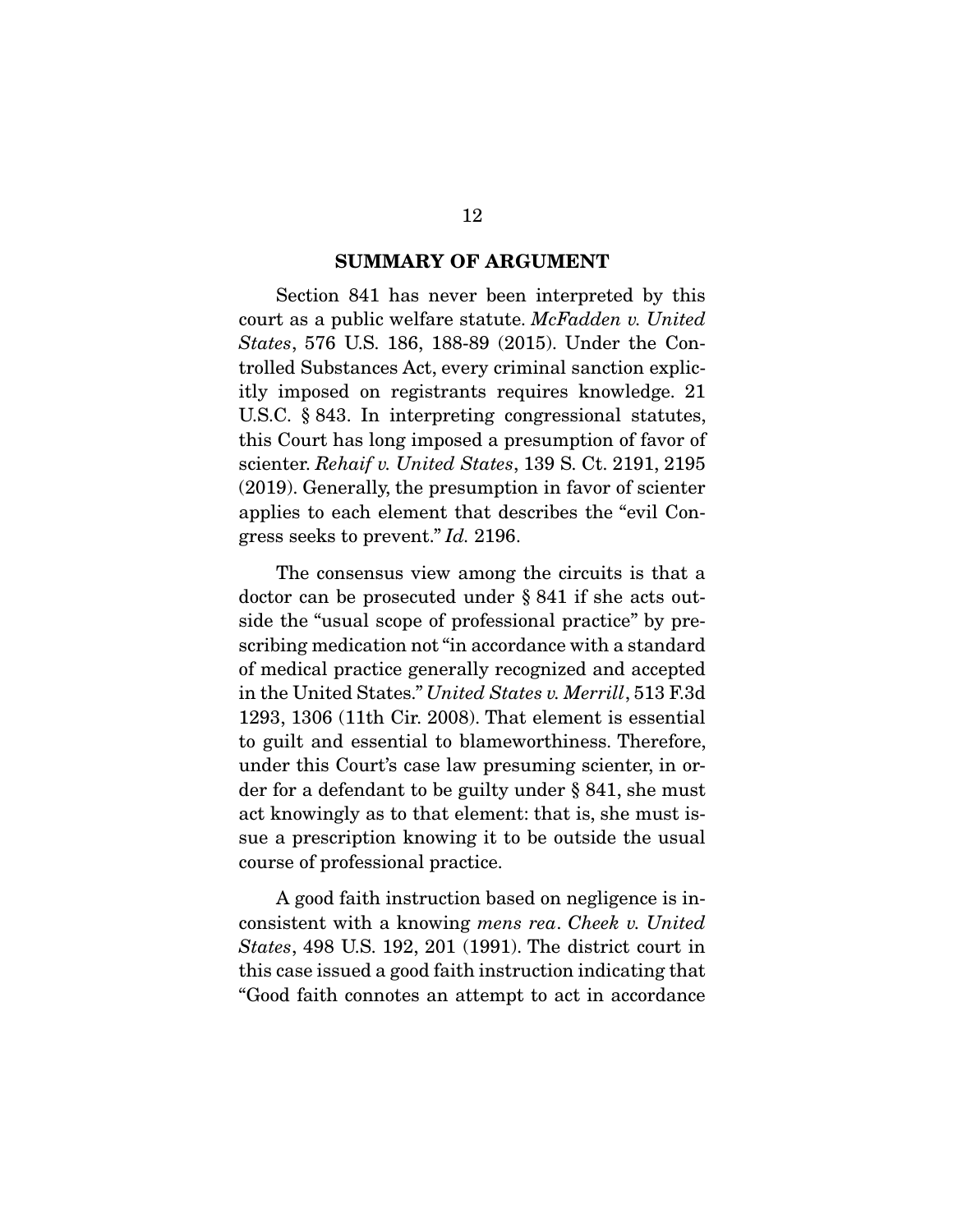with what a reasonable physician should believe to be proper medical practice." R. 741 at 58-59. The good faith instruction in this case provided the jury with an "objective" mens rea element. A knowing mens rea is necessarily a subjective one. Therefore, if knowledge, or even recklessness, is required to convict a registrant under § 841, the jury instructions in this case were in error.

 The consensus view among the circuits is that a medical practitioner can be convicted if she either (1) acted outside the usual course of professional practice or (2) without a legitime medical purpose. Historically, the "course of professional practice" was defined by whether a doctor issued a prescription for a legitimate medical purpose. The phrase "usual course of professional practice," when unmoored from "medical purpose," is unconstitutionally vague. It suffers from a dual "indeterminacy" problem. Johnson v. United States, 135 S. Ct. 2551, 2558 (2015). It does not define the standard by which a given practitioner's decisions should be judged. Nor does it identify the degree of deviation from the standard that renders a give prescription or practice criminal.

--------------------------------- ♦ ---------------------------------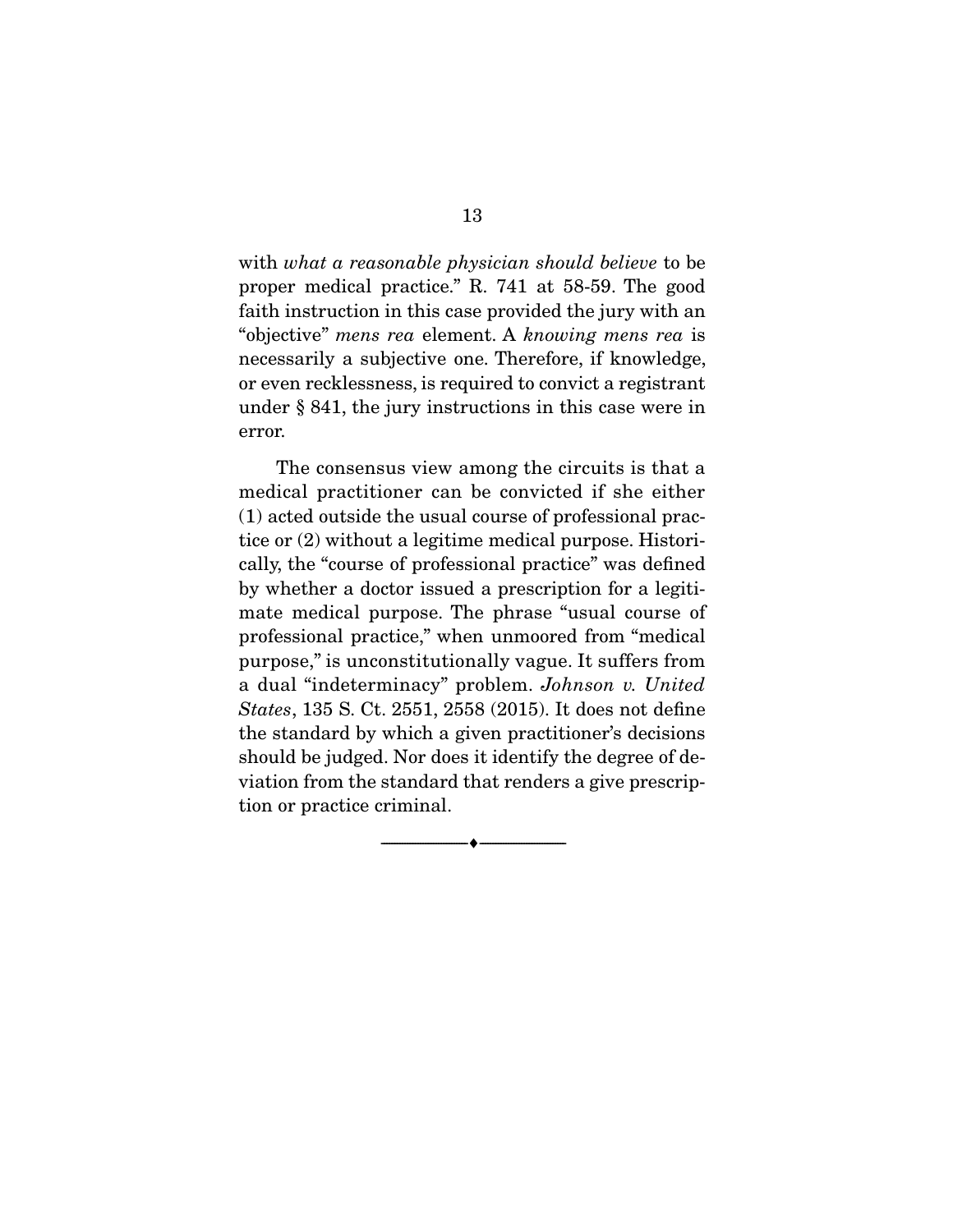#### **ARGUMENT**

- **I. The Language And Framework Of The CSA And This Court's Caselaw Imposing A Presumption In Favor Of Scienter Requires That The Government Prove A Medical Practitioner Charged Under § 841 Knowingly And Intentionally Acted "Outside Of The Usual Course Of Professional Practice."** 
	- **A. This Court's Long-Standing Case Law Imposing A Presumption In Favor Of Scienter Requires The Government Prove That A Practitioner Knew That Charged Prescriptions Were Outside The "Usual Course Of Professional Practice."**

This Court has repeatedly held that "[i]n determining Congress's intent," it starts "from a longstanding presumption, traceable to the common law, that Congress intends to require a defendant to possess a culpable mental state regarding 'each of the statutory elements that criminalize otherwise innocent conduct.'" Rehaif, 139 S. Ct. at 2195; Elonis v. United States, 575 U.S. 723, 734 (2015); Morissette v. United States, 342 U.S. 246, 250 (1952); United States v. X-Citement Video, Inc., 513 U.S. 64 (1994); Posters 'N' Things, Ltd. v. United States, 511 U.S. 513, 522 (1994). Every circuit court recognizes that "usual course of professional practice" and "legitimate medical purpose" are elements (albeit elements that may be proven in the disjunctive) of § 841 when violation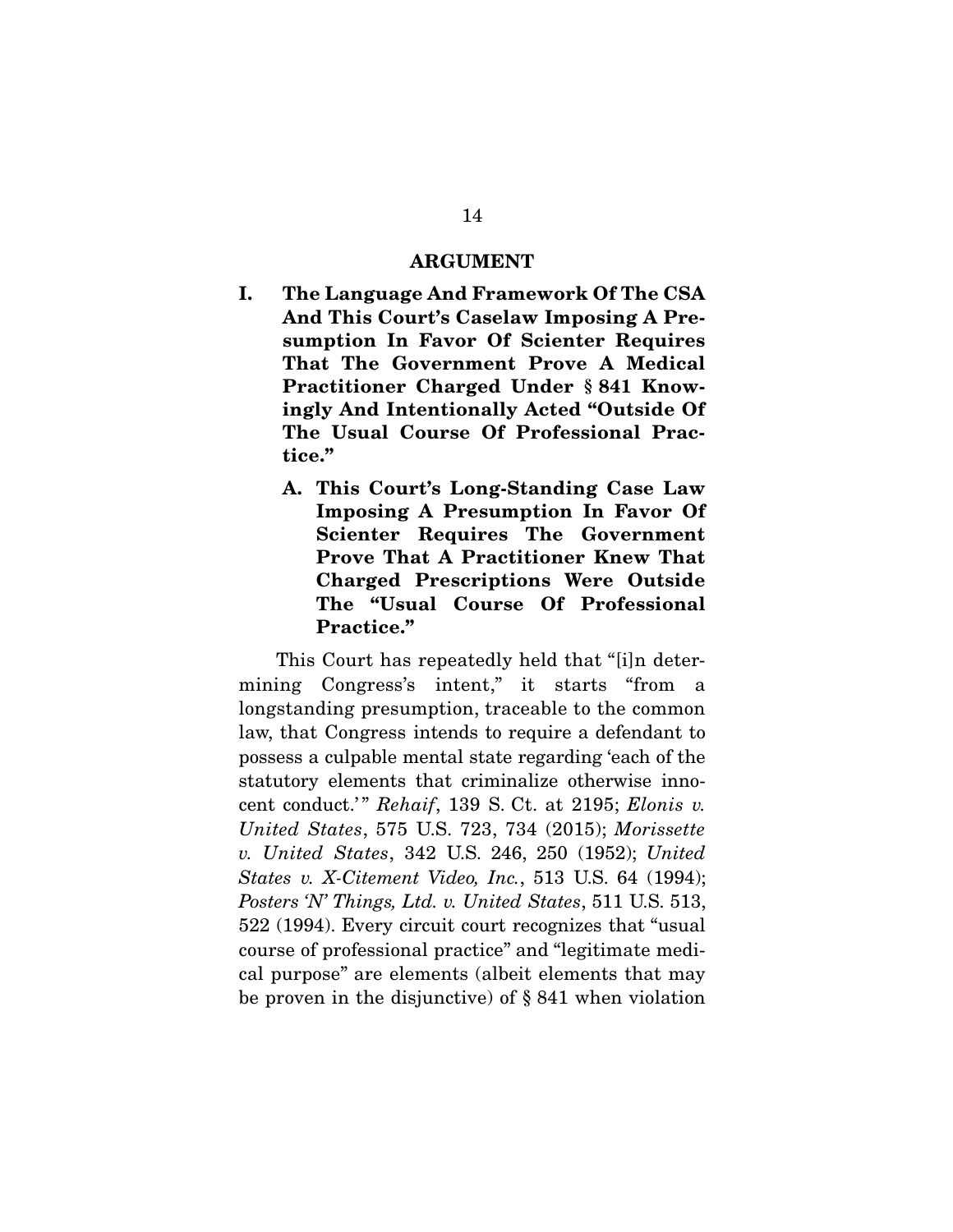is charged against a medical professional.<sup>2</sup> While the CSA did not specifically articulate a mens rea as to those elements, this Court's case law presuming scienter requires that a doctor issue a prescription knowing it to be outside the "usual course" of professional practice in order to be guilty of a criminal offense.

 The CSA does not articulate a minimum standard of care necessary to deprive a doctor of her authorization to issue prescriptions under § 841 and is silent as to what mens rea the government must prove in order to obtain a conviction of a medical practitioner under § 841.

 The Controlled Substances Act ("CSA") is an omnibus Act creating "a comprehensive, closed regulatory regime criminalizing the unauthorized manufacture, distribution, dispensing, and possession of substances classified in any of the Act's five schedules." Gonzales v. Oregon, 546 U.S. 243, 250 (2006); 21 U.S.C. § 801 et seq. The CSA includes two different types of provisions, the general prohibition on unauthorized distribution

 $2$  United States v. Limberopoulos, 26 F.3d 245, 249-50 (1st Cir. 1994); United States v. Wexler, 522 F.3d 194, 206 (2d Cir. 2008); United States v. Li, 819 F. App'x 111, 118 (3d Cir. 2020) (unpublished); United States v. McIver, 470 F.3d 550, 559 (4th Cir. 2006). See United States v. Nelson, 383 F.3d 1227 (10th Cir. 2004); United States v. Armstrong, 550 F.3d 382, 395-401 (5th Cir. 2008), overruled on other grounds by United States v. Guillermo Balleza, 613 F.3d 432, 433 n.1 (5th Cir. 2010); United States v. Godofsky, 943 F.3d 1011, 1017 (6th Cir. 2019); United States v. Bek, 493 F.3d 790, 798 (7th Cir. 2007); United States v. Joseph, 709 F.3d 1082, 1094 (11th Cir. 2013).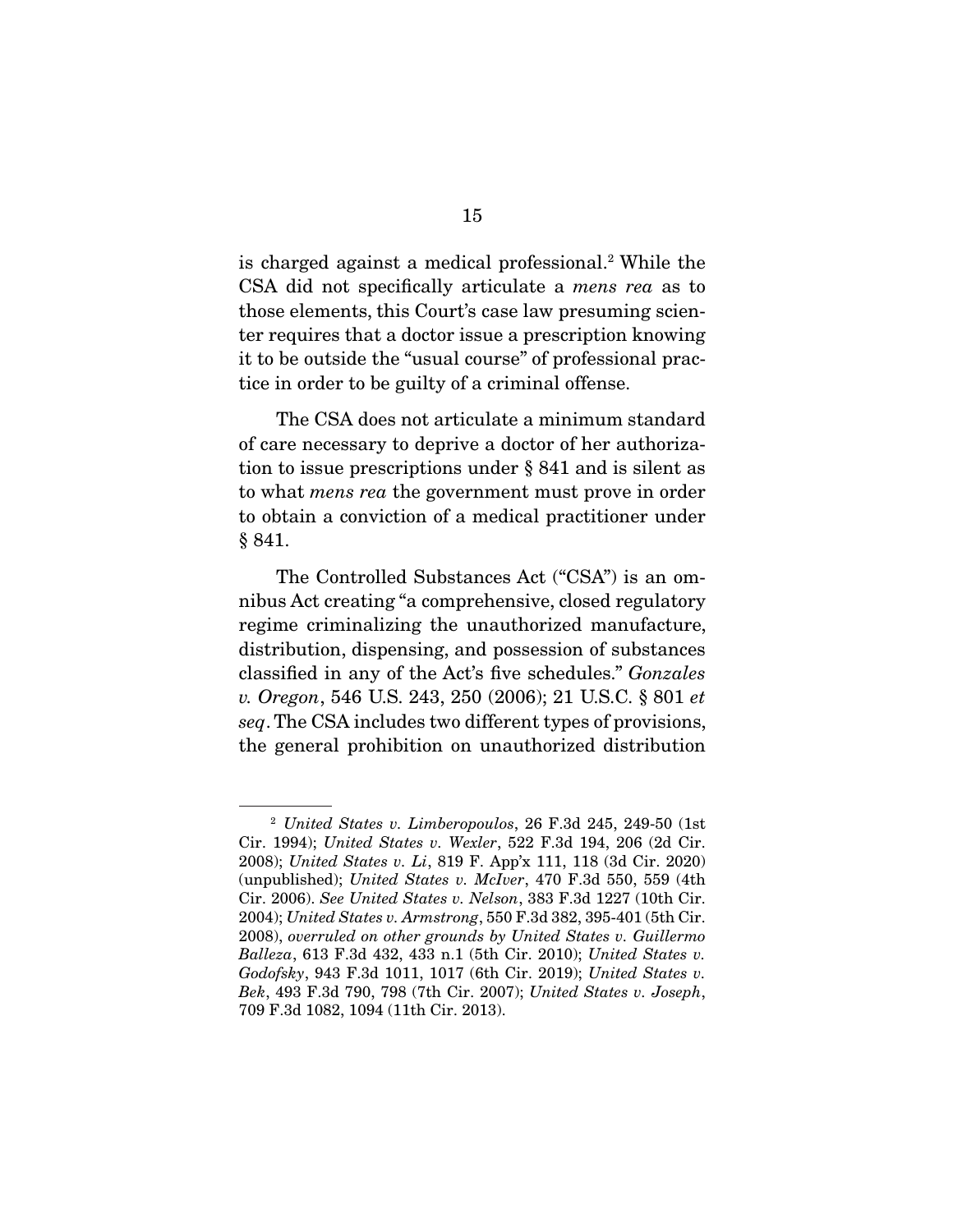$(\S 841(a))$  and penalty provisions targeted specifically at doctors and other registrants. See, e.g., § 842, § 843.

 The petitioner in this case was charged under 21 U.S.C. § 841(a):

"Except as authorized by this subchapter, it shall be unlawful for any person knowingly or intentionally—(1) to manufacture, distribute, or dispense, or possess with the intent to manufacture, distribute, or dispense, a controlled substance."

#### 21 U.S.C. § 841 (emphasis added).

 Section 822 indicates that "persons registered by the Attorney General under this subchapter to . . . distribute . . . controlled substances . . . are authorized to possess, manufacture, distribute, or dispense such substances . . . to the extent authorized by their registration and in conformity with the other provisions of this subchapter." 21 U.S.C. § 821 (emphasis added). Under the CSA, different registration requirements apply to medical practitioners depending upon the class of substance they are prescribing and the purpose of the prescriptions. See, e.g., 21 U.S.C. § 823 (describing different obligations and registrations for doctors dispensing as part of a detoxification program).

As the Court recognized in *Moore*, there is something of a circularity to the scope of a doctor's authorization. United States v. Moore, 423 U.S. 122, 124 (1975) ("Section 822(b) defines the scope of authorization under the Act in circular terms."). Unlike the 1914 Harrison Anti-Narcotics Act ("Harrison Act"), the CSA does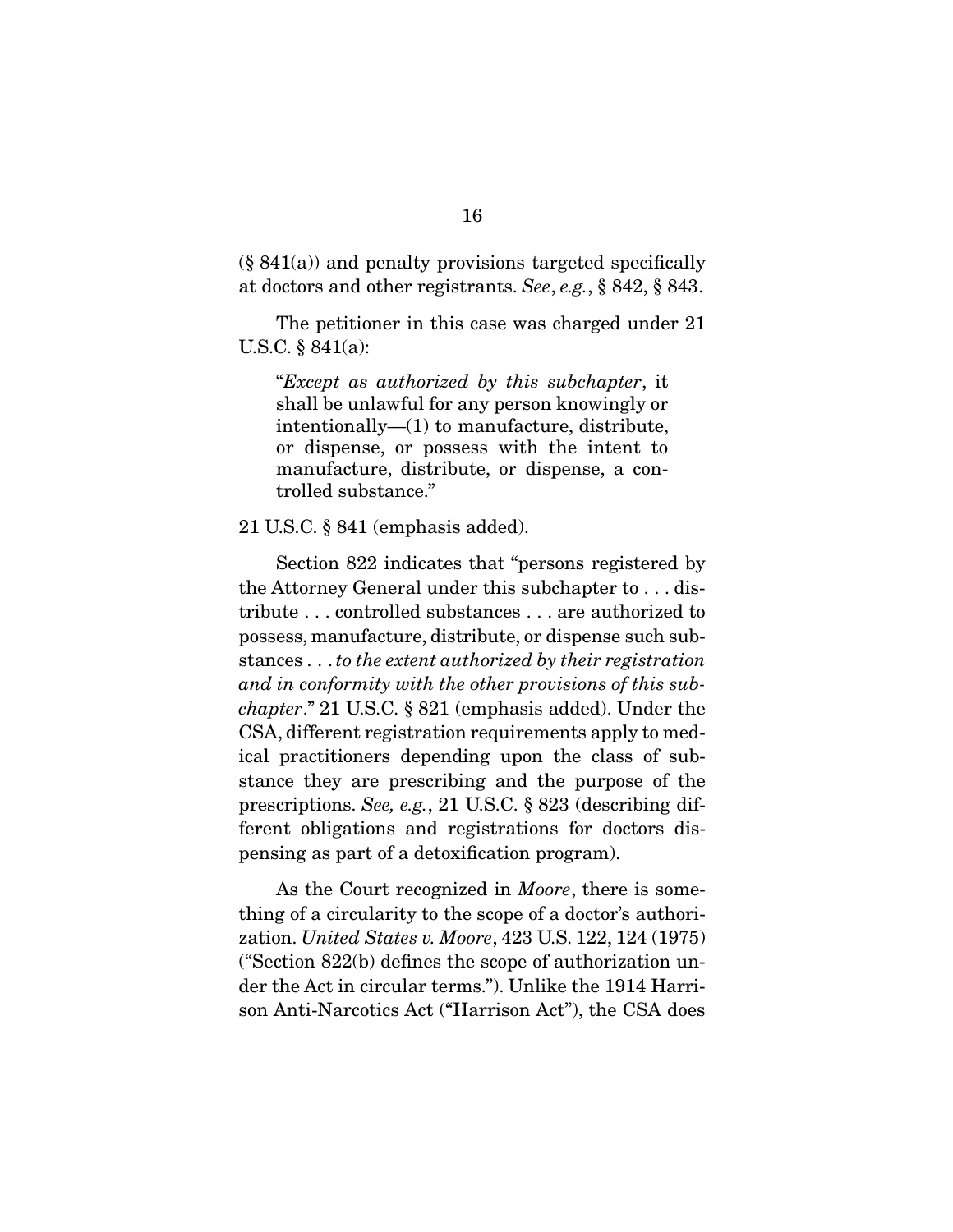not explicitly state that the scope of a registrant's prescription authority is limited to the "usual course of professional practice." Id. 139-40 ("The difficulty arises because the CSA, unlike the Harrison Act, does not spell out this limitation in unambiguous terms."); Harrison Narcotics Act, 38 Stat. 785, 786 (Comp. St. §§ 6287g-6287q) (1914).3 Section 802(21) defines practitioner as "a physician . . . or other person licensed, registered, or otherwise permitted, by the United States or the jurisdiction in which he practices or does research, to distribute, dispense, conduct research with respect to, administer, or use in teaching or chemical analysis, a controlled substance in the course of professional practice or research." 21 U.S.C. § 802(21) (emphasis added). The CSA provides no guidance defining the limits of the "course of professional practice."

 The "legitimate medical purpose" and "usual course of professional practice" language is derived from 21 C.F.R. § 1306.04.

"A prescription for a controlled substance to be effective must be issued for a legitimate

<sup>&</sup>lt;sup>3</sup> "[I]t shall be unlawful for any person to sell, barter, exchange, or give away any of the aforesaid drugs except in pursuance of a written order of the person to whom such article is sold, bartered, exchanged, or given, on a form to be issued in blank for that purpose by the Commissioner of Internal Revenue. . . . Nothing contained in this section shall apply—

 $(a)$  To the dispensing or distribution of any of the aforesaid drugs to a patient by a physician, dentist, or veterinary surgeon registered under this act in the course of his professional practice only . . . " 38 Stat. 785, 786 Sec. 2(a).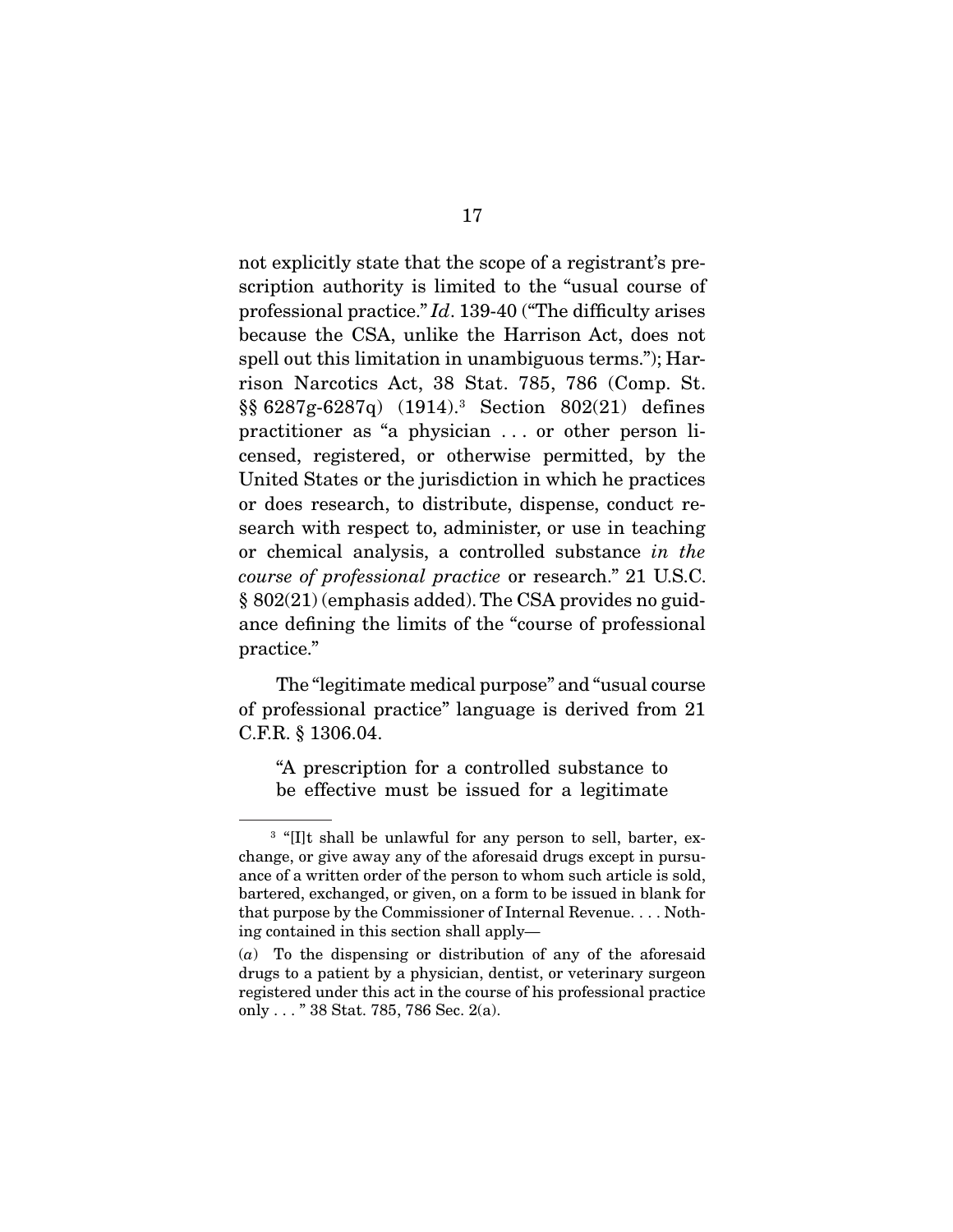medical purpose by an individual practitioner acting in the usual course of his professional practice."

21 C.F.R. § 1306.04.

 In Moore, this Court reasoned that exempting all doctors from liability under § 841, even when not acting in the scope of professional practice, "would constitute a sharp departure" from the previous Harrison Act standard and that "there is no indication that Congress had any such intent." Moore, 423 U.S. at 132.

 The Circuits now recognize "usual course of professional practice" ("usual course prong") and "legitimate medical purpose" ("medical purpose prong") to represent two distinct elements (which may be charged and proven in the alternative), one of which the government must prove in order to secure the conviction of a medical practitioner under § 841.

 Because the CSA itself does not explicitly require that a prescription be issued within the "usual course of practice" or "for a legitimate medical purpose," it is unsurprising that it is silent as to what mens rea is required to establish those elements. However, Congress's silence on this point cannot be taken as evidence that it intended to subject doctors to strict liability under § 841 for any prescription that falls outside the "usual course of professional practice" or was issued "without a medical purpose." "[F]ar more than the simple omission of the appropriate phrase from the statutory definition is necessary to justify dispensing with an intent requirement." United States Gypsum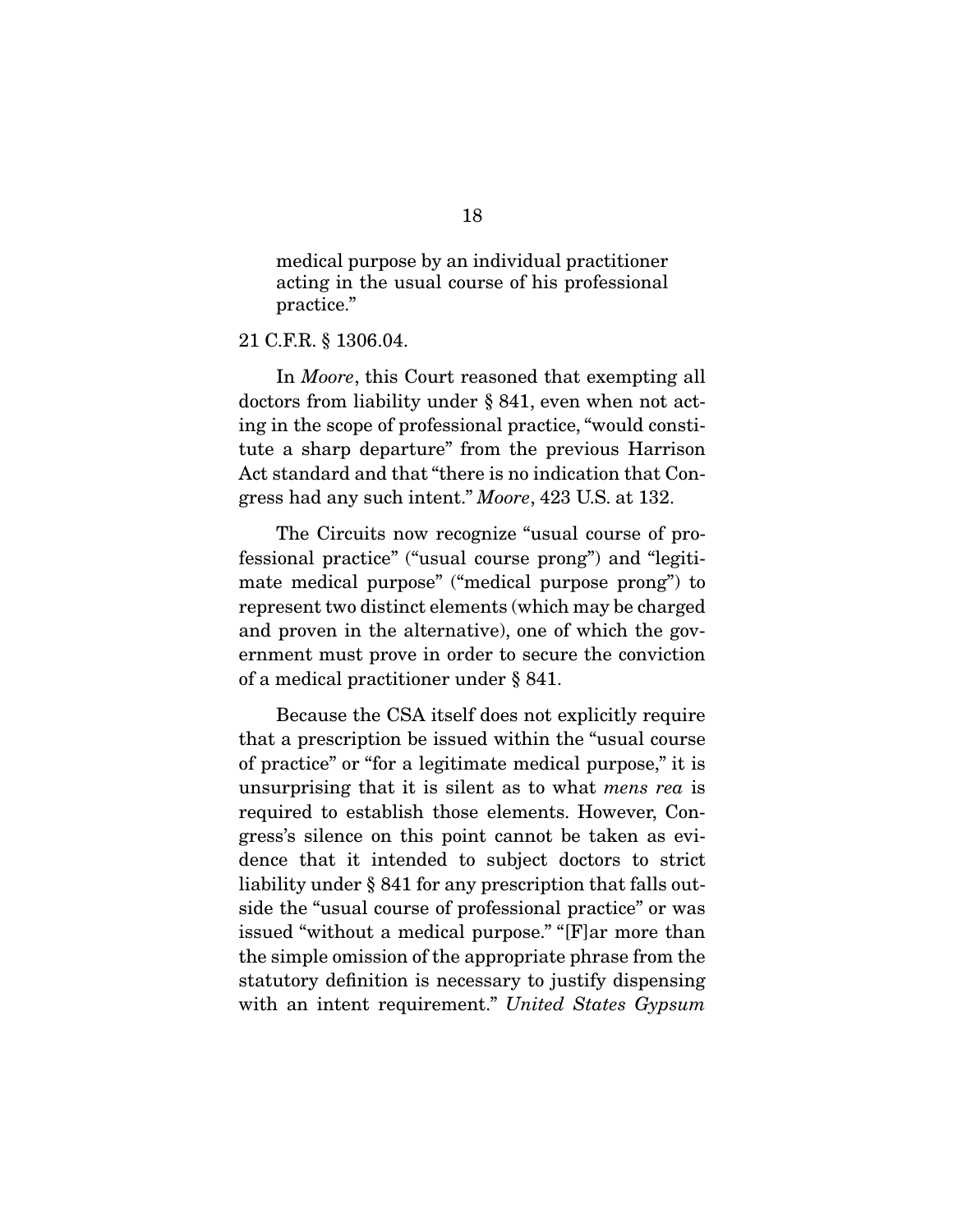Co., 438 U.S. at 438. "[S]ome indication of congressional intent, express or implied, is required to dispense with mens rea as an element of a crime." Staples v. United States, 511 U.S. 600, 605 (1994).

> **1. The Presumption In Favor Of Scienter Requires That The Government Prove That A Defendant-Practitioner Issued A Prescription Knowing It To Be Outside The "Usual Course" Because "Usual Course" Is The Element That Distinguishes Between An Innocent And Guilty Act.**

 "The contention that an injury can amount to a crime only when inflicted by intention is no provincial or transient notion. It is as universal and persistent in mature systems of law as belief in freedom of the human will and a consequent ability and duty of the normal individual to choose between good and evil." Morissette, 342 U.S. at 250; United States Gypsum Co., 438 U.S. at 436-37 ("The existence of a mens rea is the rule of, rather than the exception to, the principles of Anglo-American criminal jurisprudence.").

 This presumption in favor of scienter applies to each element that describes the "evil Congress seeks to prevent." Rehaif, 139 S. Ct. at 2196 ("The presumption of scienter should be applied to all elements necessary to "separate those who understand the wrongful nature of their act from those who do not.") (quoting Torres v. Lynch, 578 U.S. 452, 467 (2016)); X-Citement Video, 513 U.S. at 72  $($ "  $\ldots$  should apply to each of the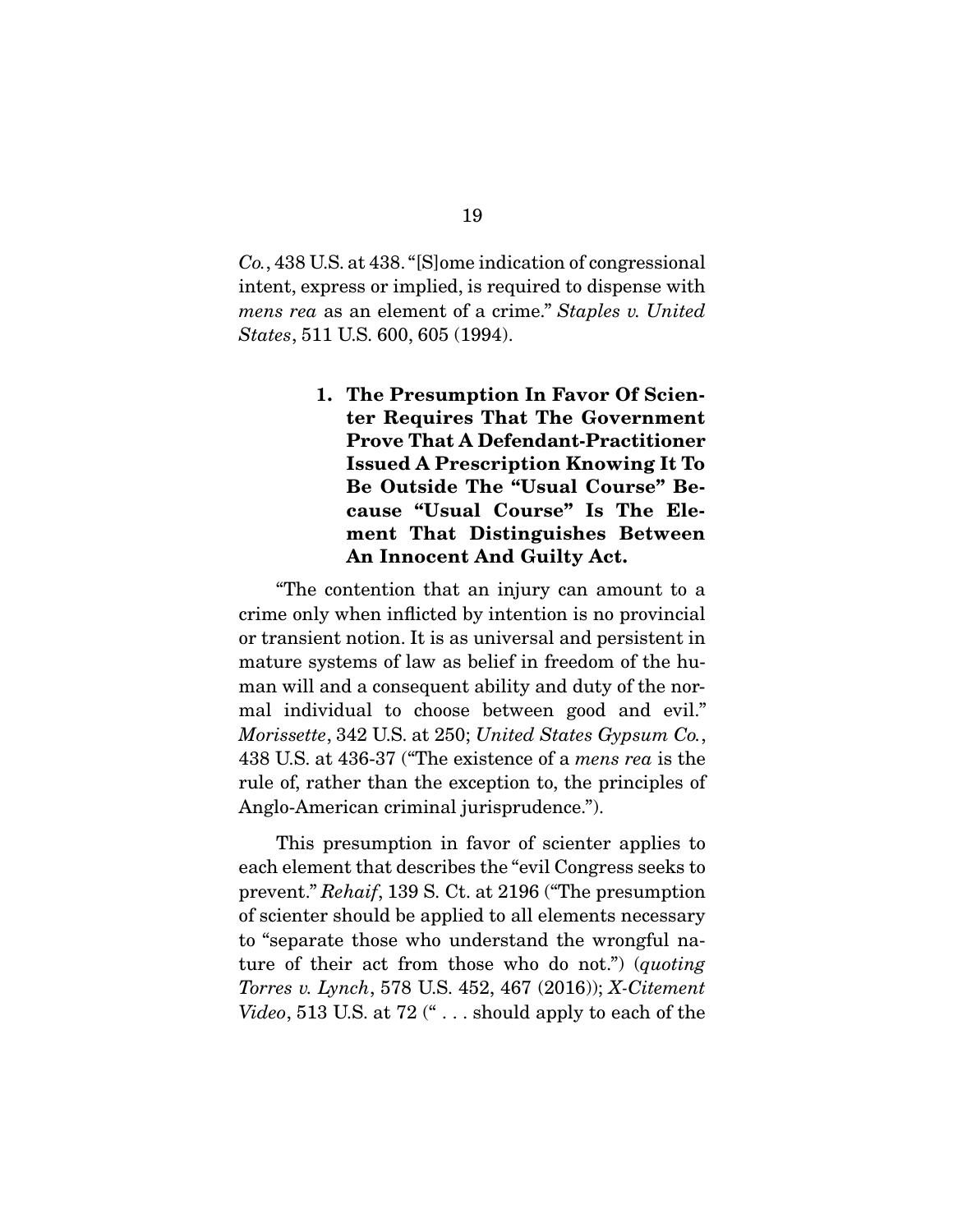statutory elements that criminalize otherwise innocent conduct."); Staples, 511 U.S. at 610 (applying the presumption of scienter "to avoid construing a statute to dispense with mens rea where doing so would 'criminalize a broad range of apparently innocent conduct.'") (Liparota v. United States, 471 U.S. 419, 426 (1985)).

For most people, knowingly distributing a controlled substance is blameworthy conduct, and a significant crime under § 841. For a registered medical professional, however, knowingly issuing a prescription for a controlled substance is not blameworthy. To the contrary, it is her job. As applied to a medical professional, issuing a prescription is, at least on its face, "apparently innocent conduct." Id. 426.

 A fundamental conceit of the CSA's structure is that the distribution of controlled substances by a medical practitioner is, by itself, entirely legitimate. Therefore, it is not the act of issuing the prescription that was the "evil Congress [sought] to prevent." Rehaif, 139 S. Ct. at 2196. Rather, the evil Congress sought to prevent was issuing a prescription *outside* the scope of practice without a legitimate medical purpose. That is the " 'crucial element' separating innocent from wrongful conduct." Id. (quoting X-Citement Video, 513 U.S. at 73).

 In the absence of some clear expression of Congressional intent, "usual course of professional practice" must require some scienter. To hold otherwise would be to subject a broad range of well-intentioned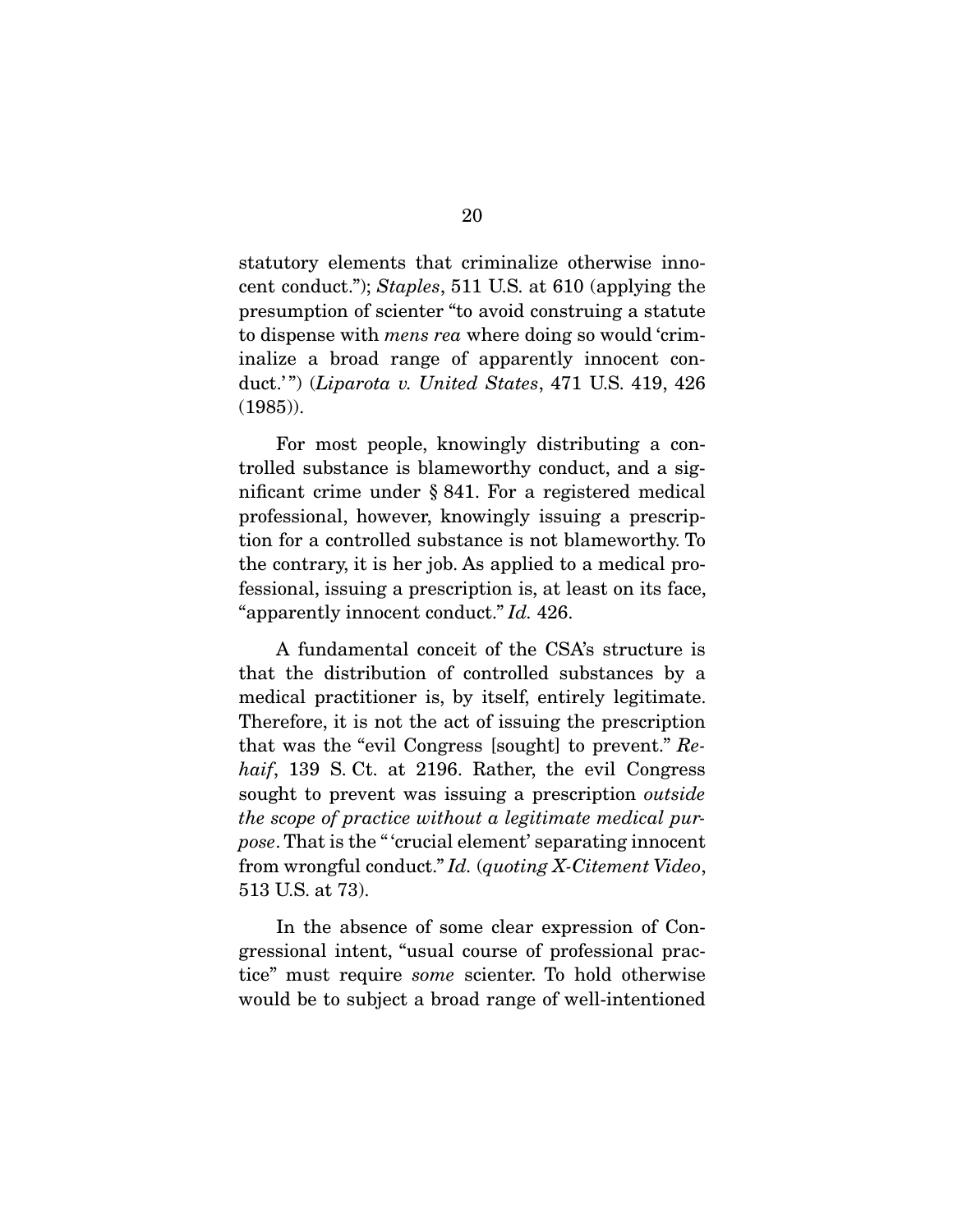doctors, who (even if wrongly) believed that they were issuing medically necessary prescriptions in keeping with the current standards of medical practice, to draconian sentences. One would expect that if Congress truly sought to allow medical professionals to face decades-long mandatory minimum sentences and potential life imprisonment for errors in judgement, they would have spoken more clearly—or at all.

 Nor can § 841 be construed as a public welfare statute. This Court has recognized that in "limited circumstances," the presumption of scienter is not appropriate. United States Gypsum Co., 438 U.S. at 437. Typically, these statutes involve regulatory violations in heavily regulated industries involving "potentially harmful or injurious items." Staples, 511 U.S. at 607; United States v. Int'l Mins. & Chem. Corp., 402 U.S. 558, 565 (1971); Morissette, 342 U.S. at 257.

 "Historically, the penalty imposed under a statute has been a significant consideration in determining whether the statute should be construed as dispensing with mens rea." Staples, 511 U.S. at 616; Sayre, Public Welfare Offenses, 33 Colum. L. Rev. 55, 72 (1933) ("cardinal principle" of public welfare offenses that the penalty not be severe); Rollan M. Perkins, The Civil Offense, 100 U. Pa. L. Rev. 832, 845-46 (1952) ("On the other hand the penalty for a civil offense should never be severe. The maximum should be a moderate fine or something of a comparable nature. It should never include imprisonment."). The length of the sentences at issue in these cases is, by itself, dispositive evidence that  $§ 841$  is not a public welfare offense. Gypsum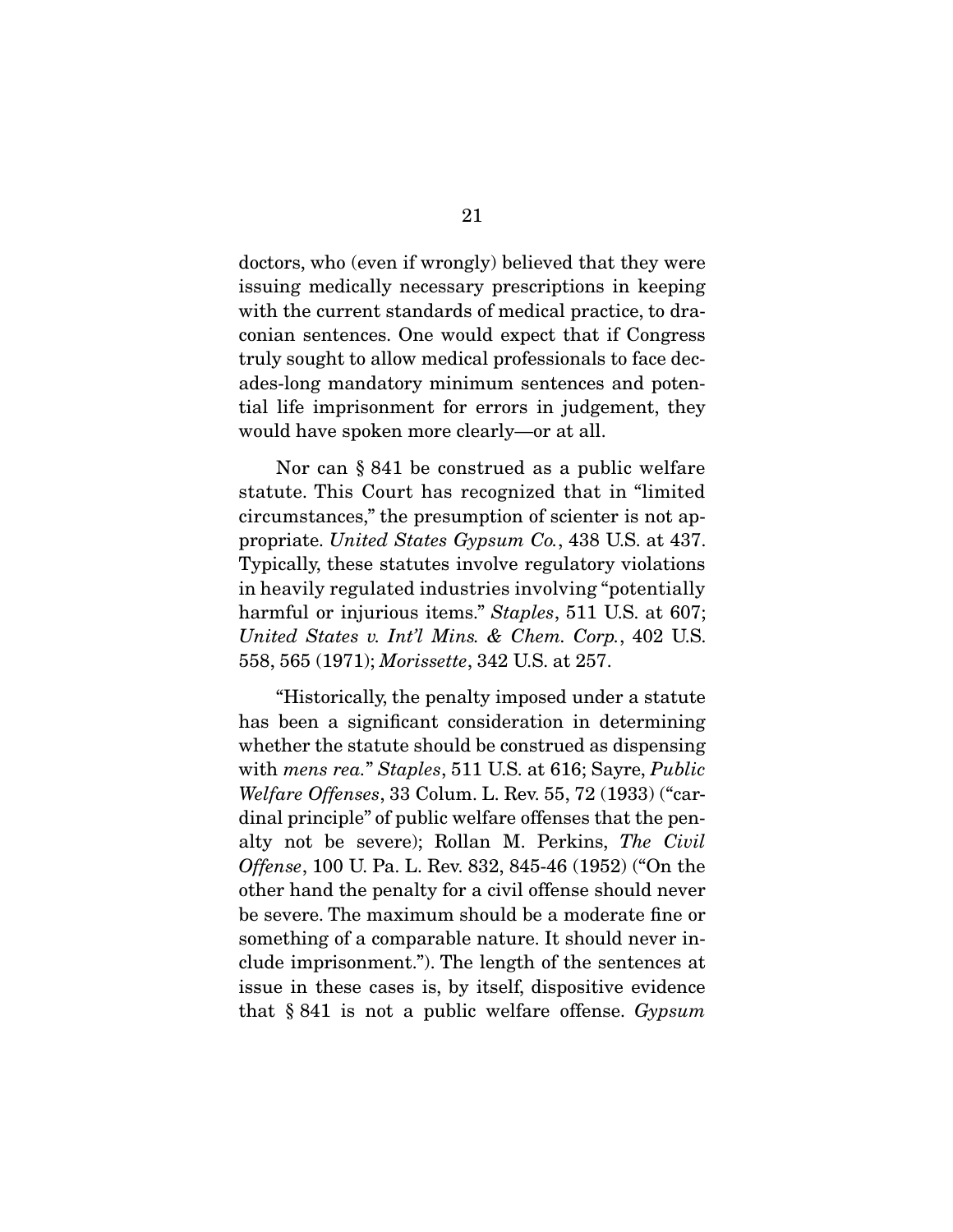involved a potential three-year statutory maximum. There, this court held that, "[t]he severity of these sanctions provides further support for our conclusion that the [Act] should not be construed as creating strict-liability crimes." Gypsum, 438 U.S. at 442, n.18. This Court has repeatedly held that statutes imposing a 10-year statutory maximum should not be construed as "public welfare offenses." Staples, 511 U.S. at 616; X-Citement Video, Inc., 513 U.S. at 72; Rehaif, 139 S. Ct. at 2197. Where defendants are charged under § 841, they are often subject to decades-long mandatory minimums and the possibility of life imprisonment.

 Petitioner does not contend that controlled substances are not potentially dangerous and heavily regulated items. However, application of the public welfare exception to the presumption in favor of scienter is not automatic whenever a statute concerns a dangerous item. This Court has rejected application of the public welfare exception in cases involving firearms. See, e.g., Rehaif, 139 S. Ct. at 2196; Staples, 511 U.S. at 609. Firearms are no doubt dangerous and subject to significant regulation. However, as noted in Staples, the fact that "an item is 'dangerous,' in some general sense, does not necessarily suggest . . . that it is not also entirely innocent." 511 U.S. at 611.

 Nor does the fact that the offense turns on the violation of a federal regulation automatically render the statute a public welfare offense. In Liparota, 471 U.S. at 421, this Court rejected application of the public welfare exception to a statute which criminalizes the knowing use of food stamps "in any manner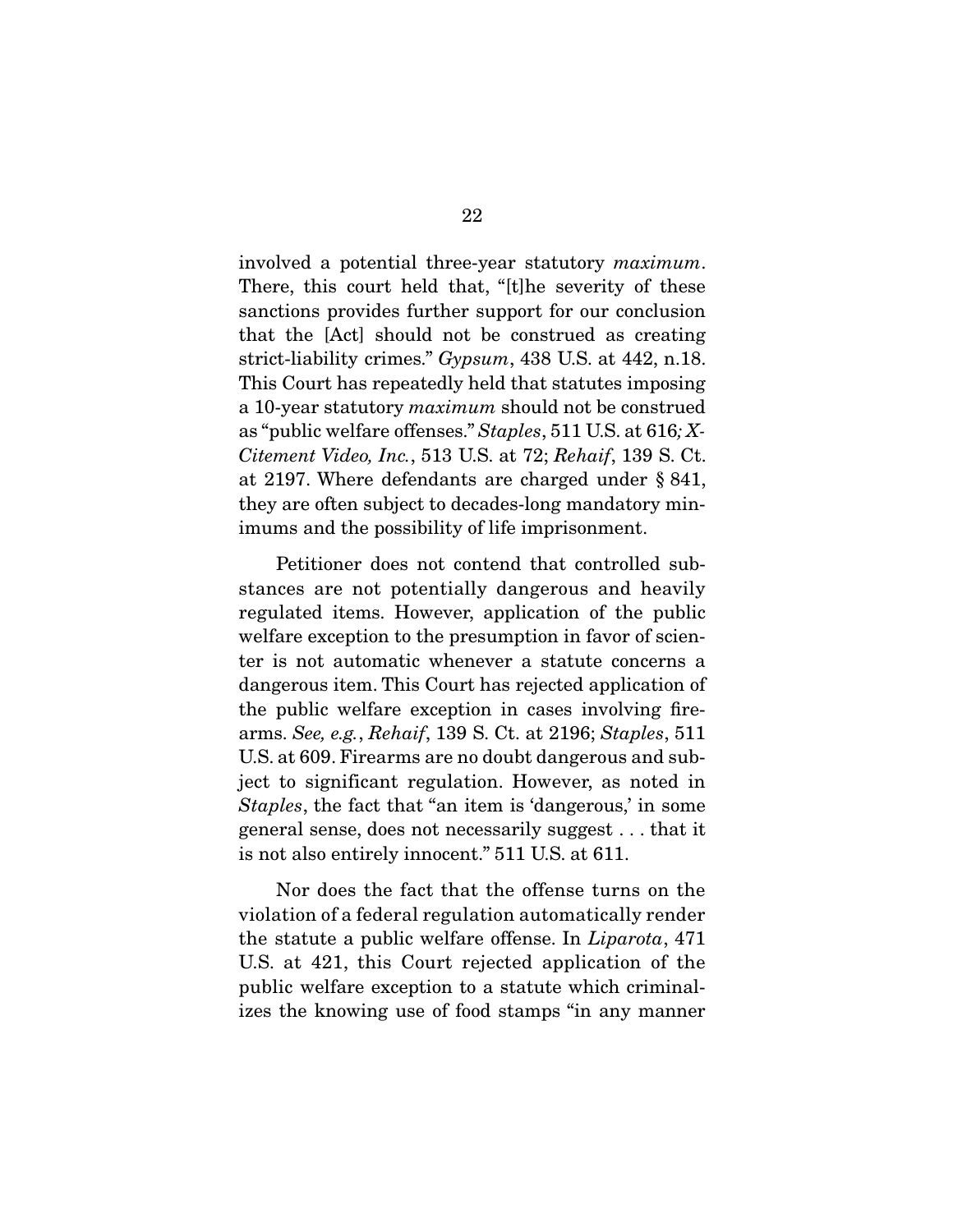not authorized by . . . the regulations." This Court held that, under the statute, in order to be guilty, the defendant must know "that he was acting in a manner not authorized by statute or regulations." Id. The Court reasoned that specific intent was "particularly appropriate where, . . . to interpret the statute otherwise would be to criminalize a broad range of apparently innocent conduct." Id. 426.

The Court's holding in United States v. Balint, 258 U.S. 250, 251 (1922) does not compel a contrary result. In *Balint*, the defendants were charged with violating Section 2 of the Harrison Narcotics Act, by selling of opium without obtaining a written order from the Commissioner of Internal Revenue. Id. The Defendants in that case argued that the indictment was insufficient because it did not allege that they had knowledge that the drugs being distributed were subject to the regulation at issue.  $Id$ . At the time, the Harrison Act was interpreted by the Court as primarily a taxing act, which (contrary to the modern rule) did not require intent. United States v. Doremus, 249 U.S. 86, 94 (1919); United States v. Jin Fuey Moy, 241 U.S. 394 (1916). The Court found that proof of the defendant's knowledge that the drug he was selling is one that falls under the ambit of the statute is not necessary. Balint, 258 U.S. at 254. The Court reasoned that the purpose of the act was to "require every person dealing in drugs to ascertain at his peril whether that which he sells comes within the inhibition of the statute, and if he sells the inhibited drug in ignorance of its character, to penalize him." Id.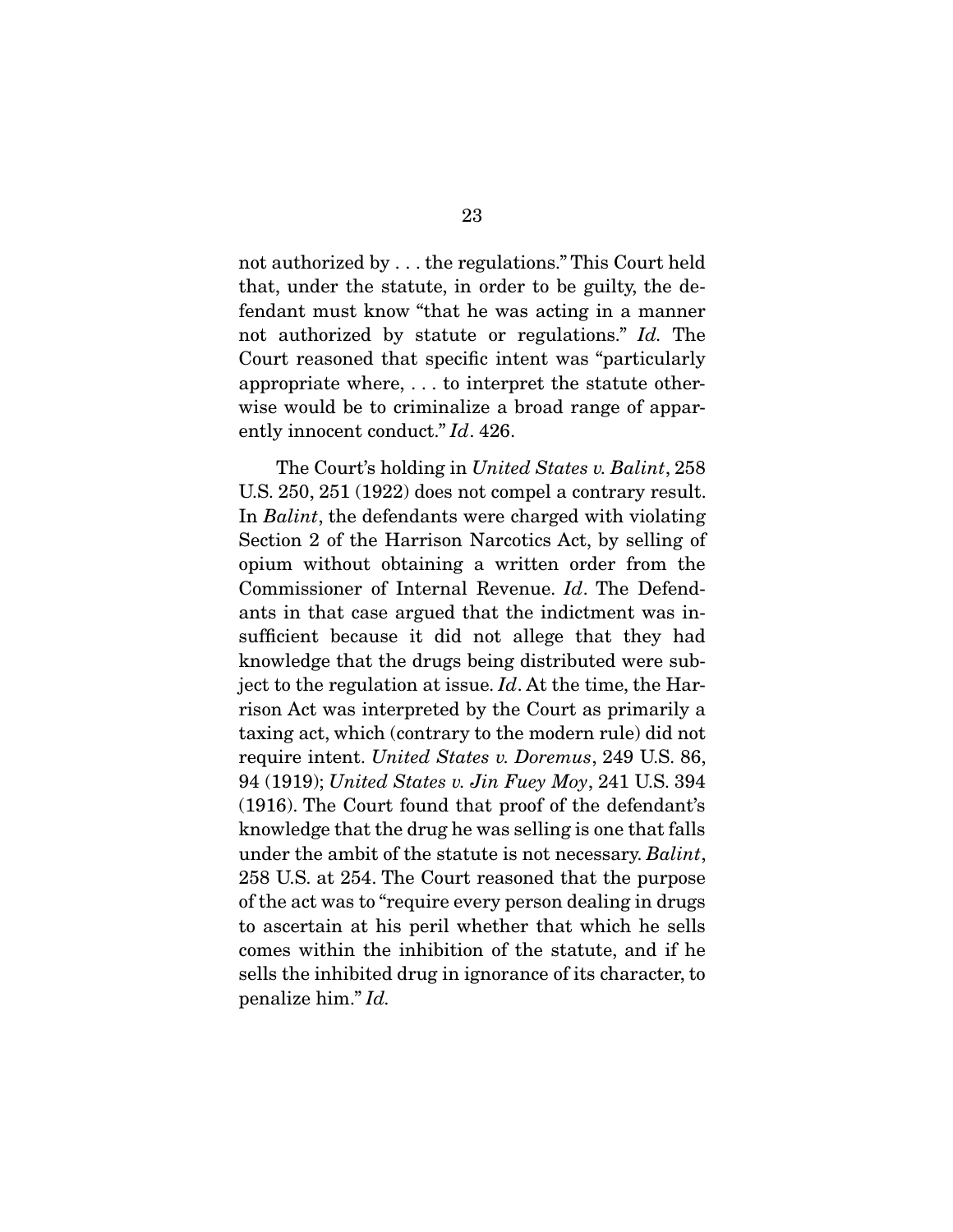The Harrison Act is not § 841. First, Section 2 of the Harrison Act does not have an explicit mens rea. Rather, that Act simply declared that distributing certain narcotics without an order from the Internal Revenue service was "unlawful." 38 Stat. 785, 786. By contrast, § 841 explicitly requires proof of the knowing distribution of a controlled substance. 21 U.S.C. § 841. This Court has interpreted § 841 to require, if not knowledge of the law, at least either knowledge of the actual substance being possessed, or knowledge that the substances was some controlled substance. McFadden, 576 U.S. at 188-89 ("We hold that  $\S 841(a)(1)$ requires the Government to establish that the defendant knew he was dealing with "a controlled substance.").

 Where Congress is explicit in applying a particular mens rea to some element of a statute, this Court imposes a "broadly applicable" scienter requirement imposing that same mens rea on every material element of the offense. *X-Citement Video, Inc.*, 513 U.S. at 70; Rehaif, 139 S. Ct. at 2195 ("[Presumption of scienter] applies with equal or greater force when Congress includes a general scienter provision in the statute itself.") (quoting ALI, Model Penal Code § 2.02(4), p. 22 (1985)); Elonis, 575 U.S. at 723 ("broadly applicable scienter requirements"); X-Citement Video, Inc., 513 U.S. at 79 (J. Stevens, concurring) ("Surely reading this provision to require proof of scienter for each fact that must be proved is far more reasonable than adding such a requirement to a statutory offense that contains no scienter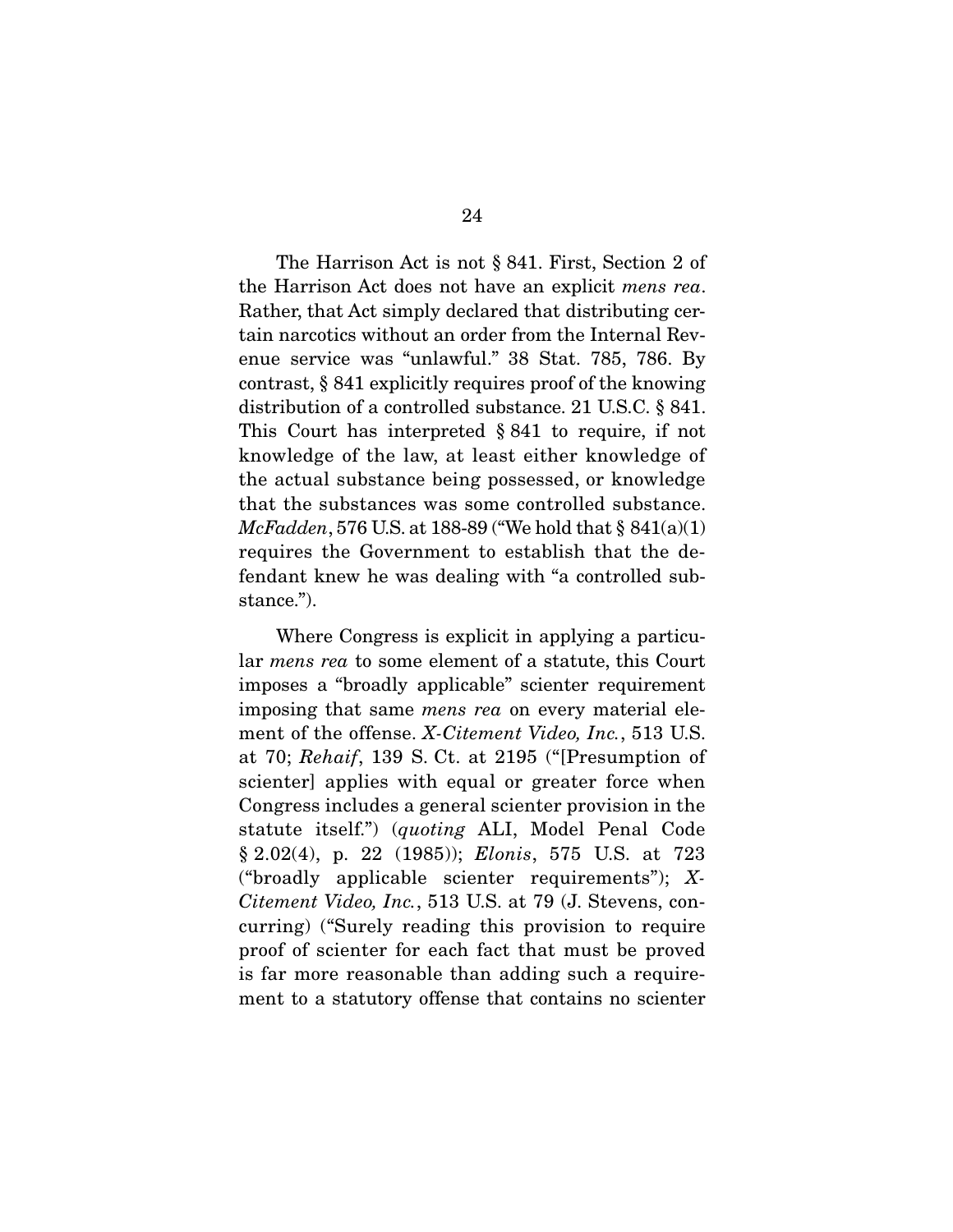requirement whatsoever."). This Court has "interpreted statutes to include a scienter requirement even where 'the most grammatical reading of the statute' does not support one." Rehaif, 139 S. Ct. at 2197; X-Citement Video, 513 U.S. at 70 ("Our reluctance to simply follow the most grammatical reading of the statute is heightened by our cases interpreting criminal statutes to include broadly applicable scienter requirements.").

 In addition, regardless of whether the Harrison Act imposed strict liability as to whether a substance fell under the ambit of the statute, at least as applied to the question of whether a doctor was acting outside the scope of professional practice, the Harrison Act did not impose strict liability. Rather, under the Harrison Act, defendants were often given the benefit of subjective good faith defenses, focusing on the doctors' subjective beliefs and intent in issuing the charged prescriptions. See Sec. III infra.

 The second, and perhaps more important difference between the Harrison Act and the section 841 is the sheer length of sentences available. The Harrison Act imposed a maximum sentence of five years for the offense. Five years and life imprisonment are very different outcomes. This Court has never held that application of the public welfare exception to the presumption of scienter turns exclusively on the nature of the item Congress seeks to regulate.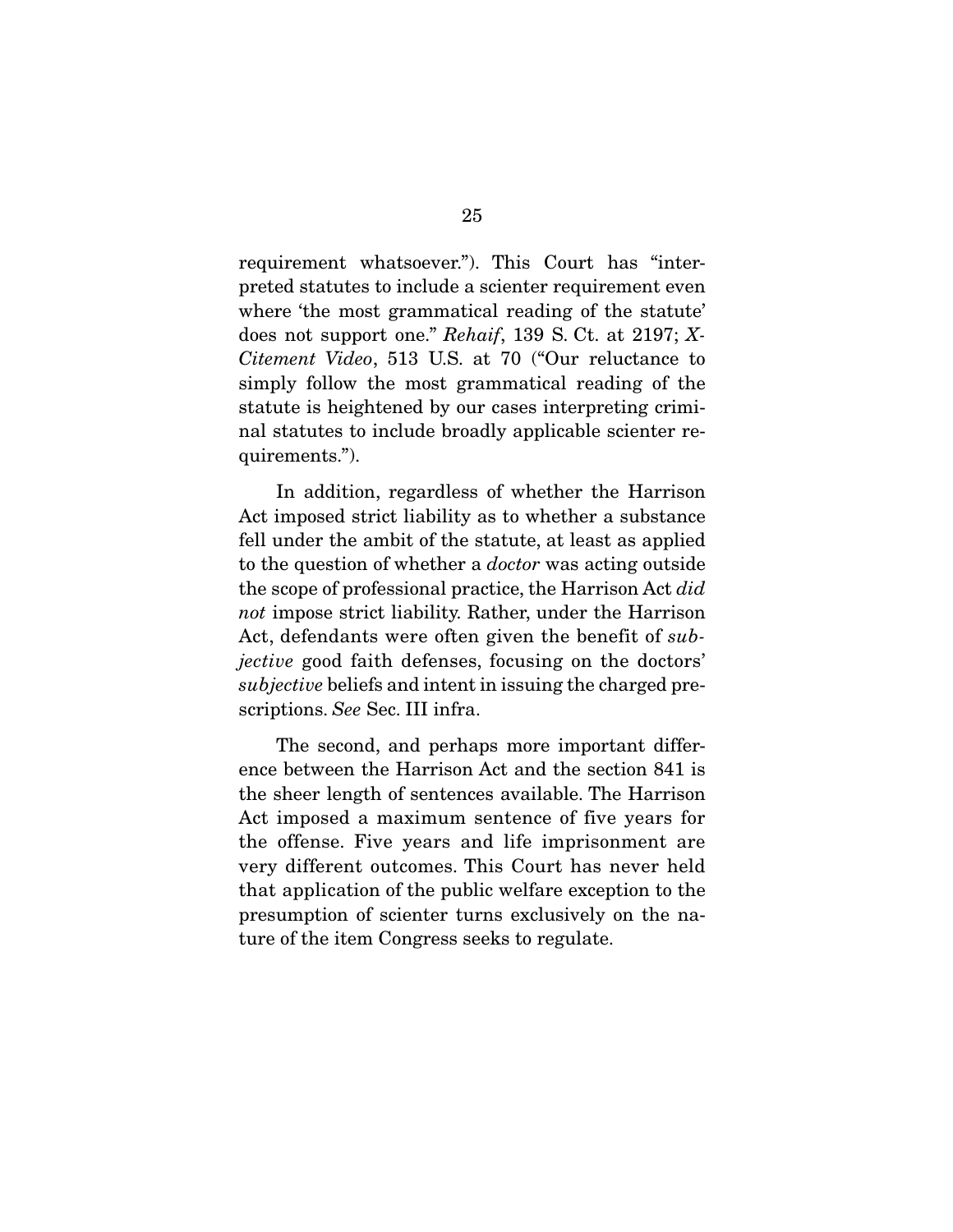### **B. The Structure And Legislative History Of The CSA Suggest That Congress Intended To Shield Medical Practitioners From Criminal Liability In The Absence Of Knowledge.**

 "Whether a criminal statute requires the Government to prove that the defendant acted knowingly is a question of congressional intent." Rehaif, 139 S. Ct. at 2195; Staples, 511 U.S. at 605 ("[S]ome indication of congressional intent, express or implied, is required to dispense with mens rea as an element of a crime."). The CSA, read as a whole, suggests that Congress intended to protect doctors from criminal sanctions for accidental and even negligent violations. Sections 842 and 843 list several requirements to which medical practitioners must adhere when issuing prescriptions.4 Congress was explicit in limiting liability for unintentional violations of § 842 to civil penalties. See 21 U.S.C. § 842(c)(1)(A) ("[A]ny person who violates this section shall, with respect to any such violation, be subject to

<sup>4</sup> While these provisions are sometimes described as "technical violations" some of the potential missteps constitute serious misconduct necessarily requiring reckless or negligent behavior. For example, § 842(2) makes it unlawful for registrants "to distribute or dispense a controlled substance not authorized by his registration to another registrant or other authorized person or to manufacture a controlled substance not authorized by his registration." § 842(2) (emphasis added). Similarly, § 842(11) makes it unlawful for a registrant "to distribute a laboratory supply to a person who uses, or attempts to use, that laboratory supply to manufacture a controlled substance or a listed chemical, in violation of this subchapter or subchapter II, with reckless disregard for the illegal uses to which such a laboratory supply will be put." § 842(11) (emphasis added).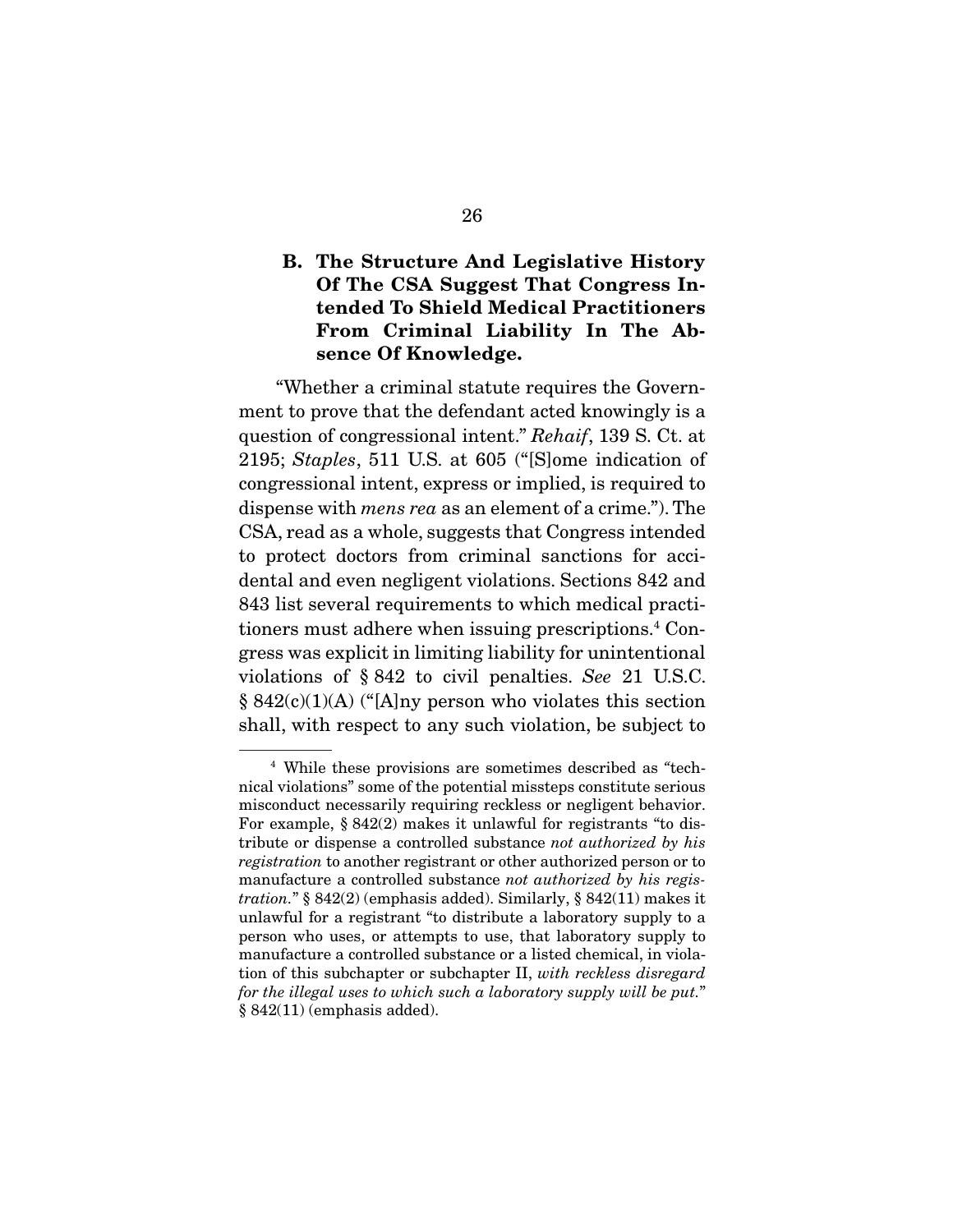a civil penalty of not more than \$25,000."). It is only where the violation is committed intentionally or knowingly that criminal sanctions (of one year) can attach. 21 U.S.C. § 842(c)(2)(A); 21 U.S.C. § 843 ("Except under the conditions specified in paragraph (2) of this subsection, a violation of this section does not constitute a crime, and a judgment for the United States and imposition of a civil penalty pursuant to paragraph (1) shall not give rise to any disability or legal disadvantage based on conviction for a criminal offense."). Similarly, even where a medical professional obtains a registration through fraud or obtains a controlled substance through fraud, knowledge is required. 21 U.S.C. § 843 (West) (four-year statutory maximum).

 It would be incongruous to assume that Congress, which was so careful and explicit in protecting doctors from the possibility of criminal sanctions for unintentional violations of these statutes, would have intended to subject doctors to far more draconian penalties under § 841 based on some lesser mens rea.

 Nothing in the legislative history suggests that Congress intended the CSA to permit the prosecution of doctors for unknowingly stepping outside the scope of professional practice. The House Interstate and Foreign Commerce Committee report suggests that Congress did not intend to regulate the methods of medical practice at all. The report suggests that drafters of the CSA were "Concerned about the appropriateness of having federal officials determine the appropriate method of the practice of medicine." H.R.Rep.No. 91- 1444, pp. 14-15 (emphasis added). The House Report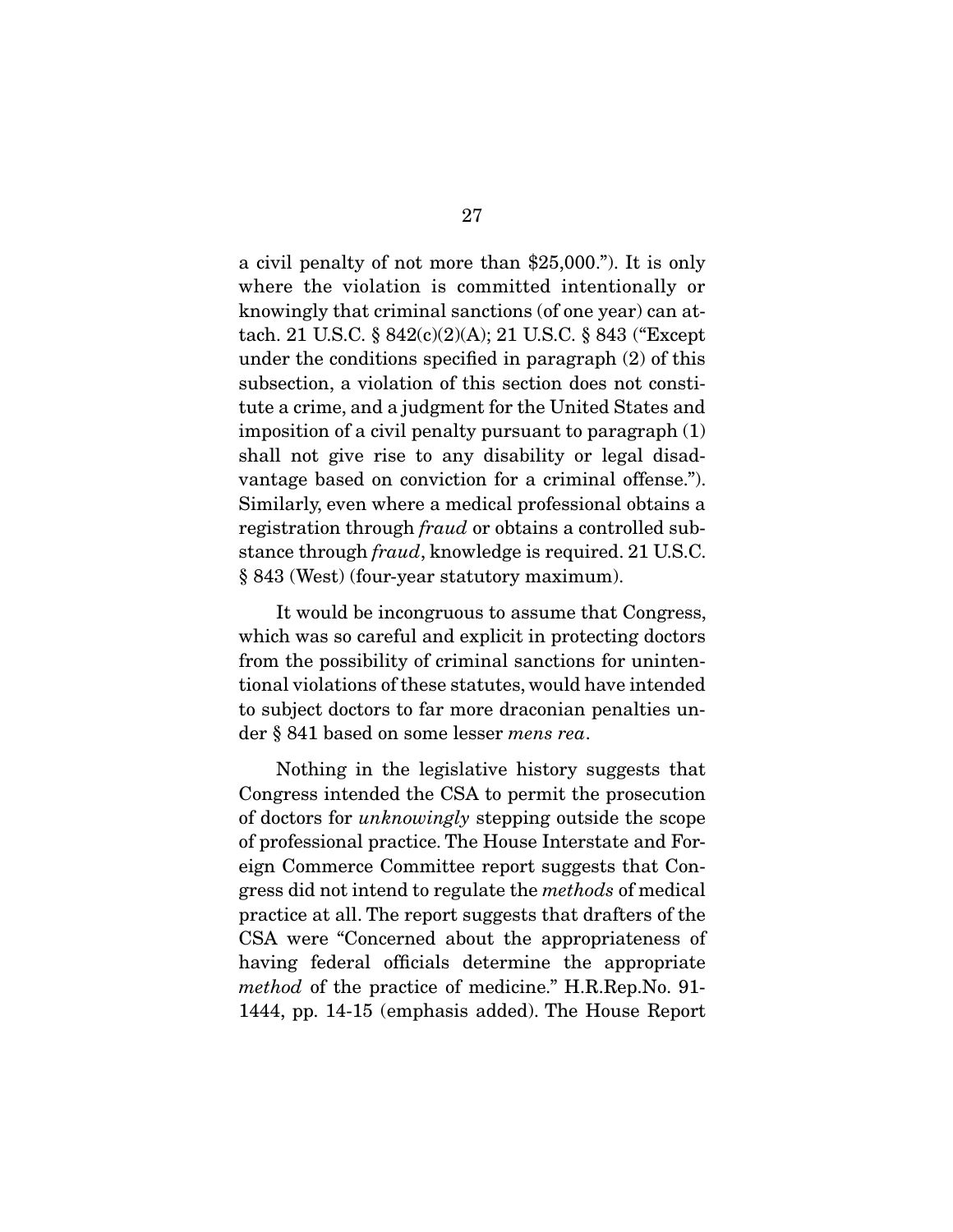noted that "There is no doubt that a physician may prescribe narcotic drugs for a patient suffering acute pain or from a painful and incurable disease. But a controversy has existed for 50 years over the extent to which narcotic drugs may be administered to an addict solely because he is an addict."). Id. (quoting Report of the President's Advisory Commission on Narcotic and Drug Abuse 56-57 (1963)). The Committee noted that these controversies and ambiguities in the case law had a chilling effect on the practice of medicine. Id. ("The practicing physician has thus been confused as to when he may prescribe narcotic drugs for an addict. Out of fear of prosecution many physicians refuse to use narcotics in the treatment of addicts . . . in most instances they shun addicts as patients."). That Congress did not have the intent to limit the methods of the practice of medicine is codified in 21 U.S.C.  $\S 823(g)(2)(H)(i)$  ("Nothing in such regulations or practice guidelines may authorize any Federal official or employee to exercise supervision or control over the practice of medicine or the manner in which medical services are provided.").

 There is no clear intent, either on the face of the CSA or in the legislative history, to hold medical practitioners liable under § 841 for unintentional deviations from the standard of care. In the absence of clear congressional intent to the contrary, this court's case law imposing a presumption of scienter requires that the government prove that the defendant knowingly acted outside the scope of professional practice.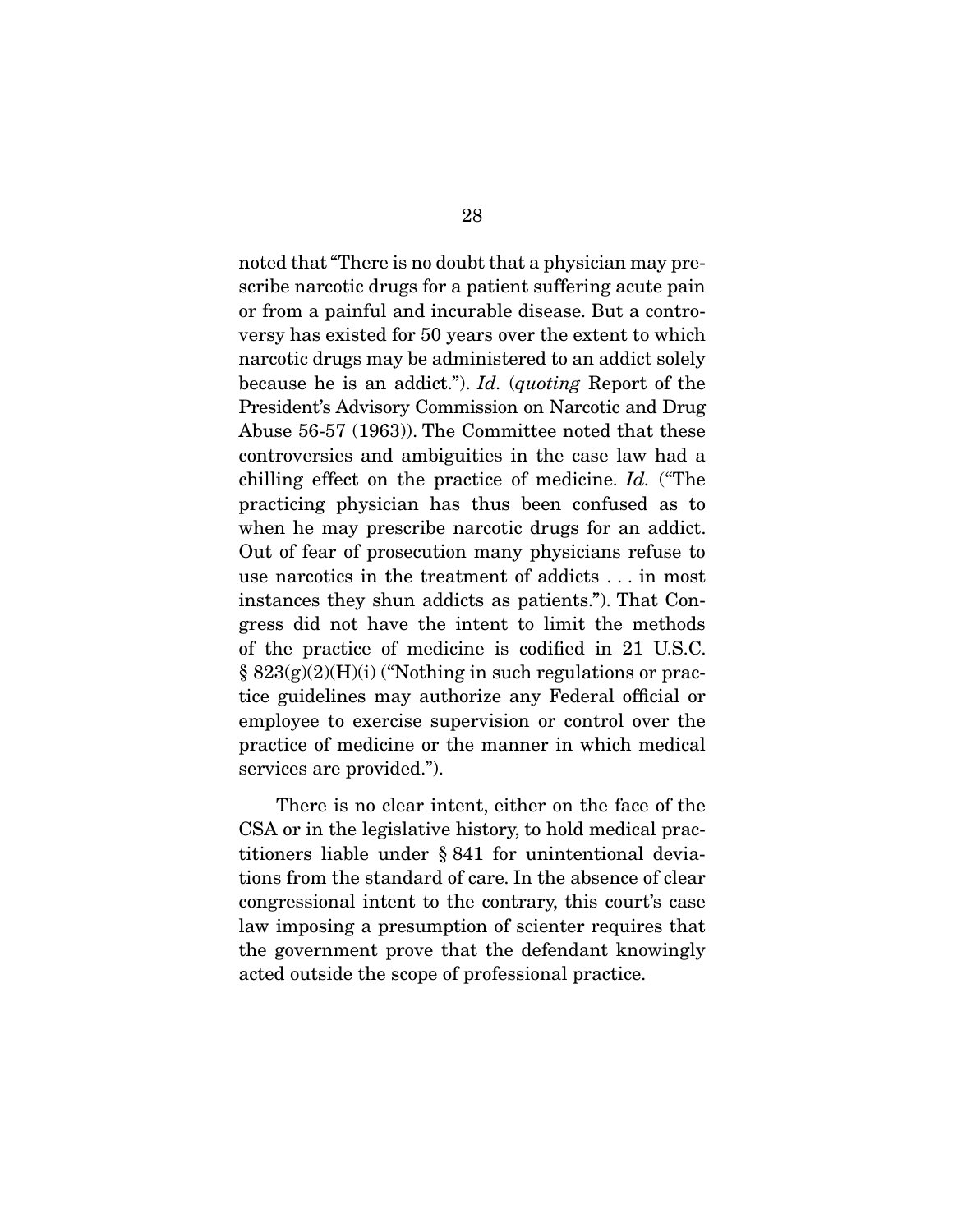## **II. Where A Medical Professional Is Charged With Acting Outside The Scope Of His Professional Practice, Good Faith Instructions Must Be Subjective.**

Instructions defining "good faith" as acting within the scope of what a doctor "reasonably believes" or "should reasonably believe" to be legitimate medical practice create, at best, a negligence standard that permits conviction under § 841 if a doctor negligently acts outside the usual course of medical practice even if he does not do so intentionally. As the Tenth Circuit recognized below, an "objective" good faith instruction is not a good faith instruction, at least as generally understood. Kahn, 989 F.3d at 825 ("Unlike other criminal offenses, good faith does not go to mens rea for § 841 offenses involving practitioners."). Good faith is a complete defense because it negates the mens rea element of an offense. Cheek, 498 U.S. at 201. Where a crime requires scienter greater than negligence, limiting a good faith defense to only those defendants whose beliefs are "objectively reasonable" effectively negates that element. Id.

 In Cheek, this Court vacated the defendant's conviction where, in a tax case requiring willfulness, the district court instructed the jury that good faith required that the defendant's beliefs be "objectively reasonable." *Id.* 202. In order to establish willfulness, the government was required to prove that the defendant knew of his legal duty. This Court found that limiting good faith to instances where the defendant's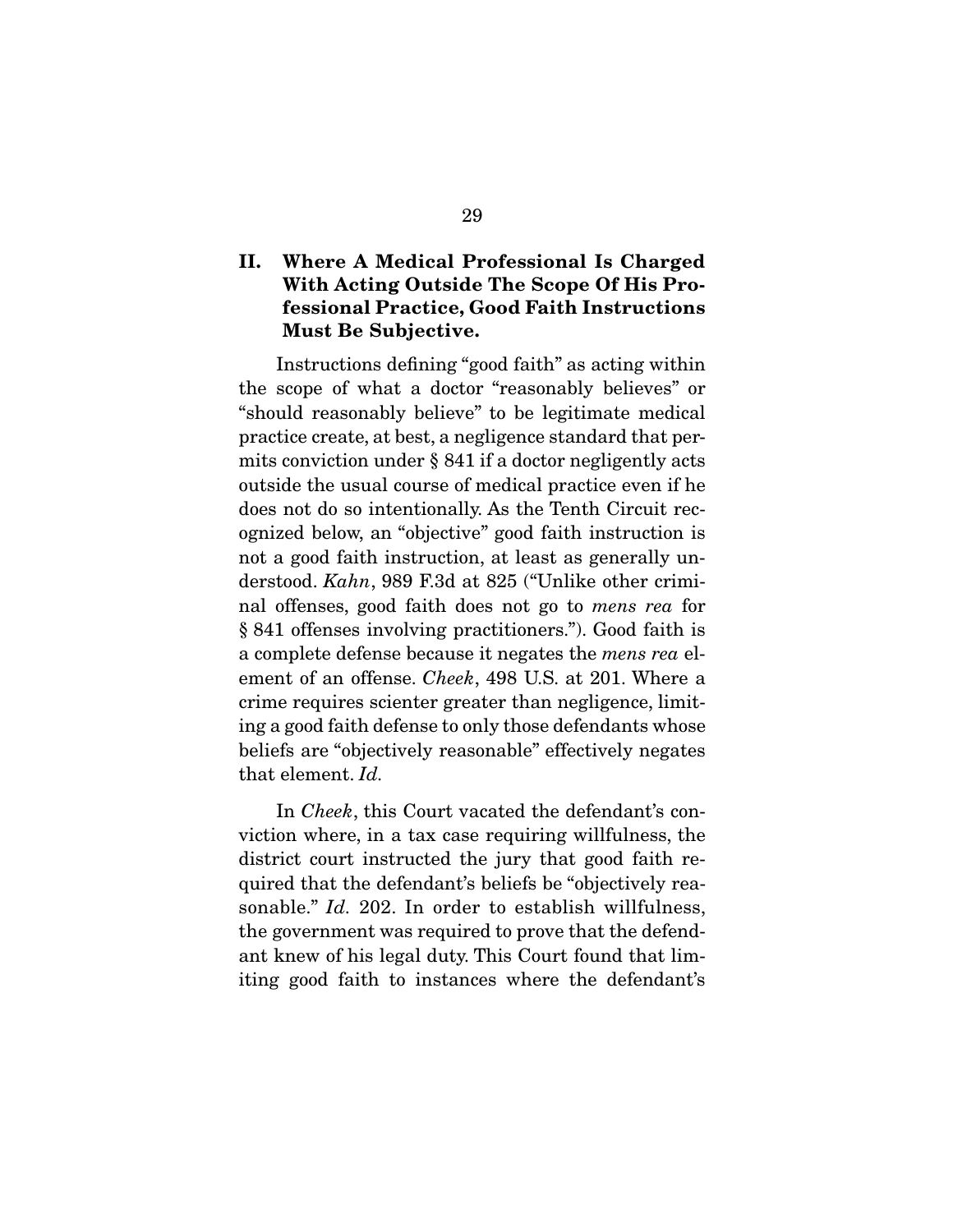belief was "objectively reasonable" was not consistent with the statute's requirement that the defendant act with actual knowledge of his legal duty. Id. ("In the end, the issue is whether, based on all the evidence, the Government has proved that the defendant was aware of the duty at issue, which cannot be true if the jury credits a good-faith misunderstanding and belief submission, whether or not the claimed belief or misunderstanding is objectively reasonable."). The error in Cheek was not cured simply because the elements instruction articulated the correct mens rea. Id.

 The same logic applies to the case at bar. As argued above (see Sec. I supra), § 841 requires that medical practitioners issue a prescription knowing it to be outside the usual course of professional practice. Like "willfulness," "knowledge" is a subjective standard. A person acts knowingly when " 'he is aware that [a] result is practically certain to follow from his conduct,' whatever his affirmative desire." Borden v. United States, 141 S. Ct. 1817, 1823 (quoting Bailey, 444 U.S. at 404). "A person who injures another knowingly, even though not affirmatively wanting the result, still makes a deliberate choice with full awareness of consequent harm." Borden, 141 S. Ct. at 1823 (emphasis added). Whether a defendant knows he is acting outside the scope of professional practice is a subjective question.

 As this Court has recognized, "a 'reasonable person' standard is a familiar feature of civil liability in tort law, but is inconsistent with 'the conventional requirement for criminal conduct—awareness of some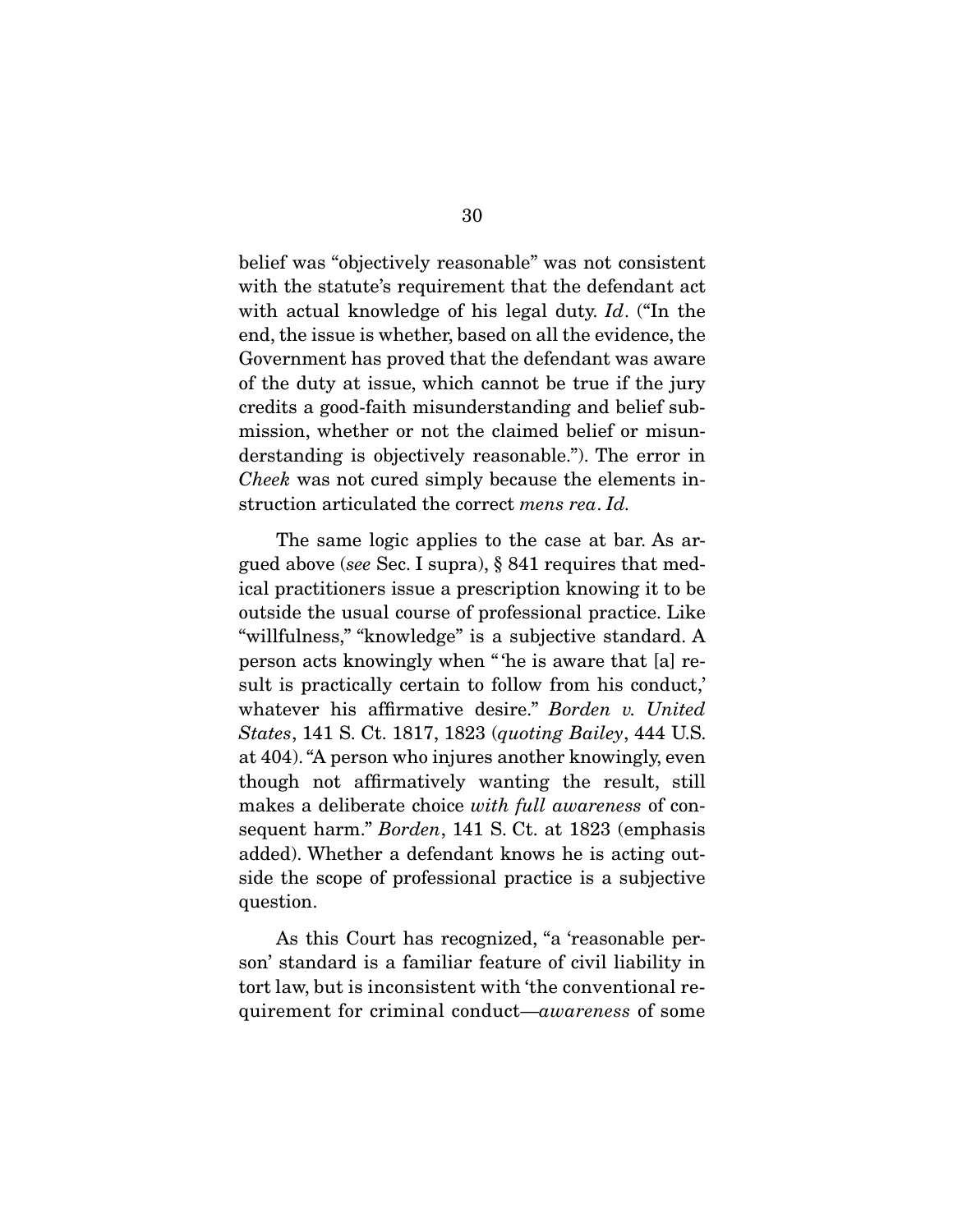wrongdoing.'" Elonis, 575 U.S. at 737-38 (emphasis added) (quoting Staples, 511 U.S. at 606-07). This Court has "long been reluctant to infer that a negligence standard was intended in criminal statutes." Id. 737-38 (quotations omitted); id. 745 (J. Alito, concurring) ("Whether negligence is morally culpable is an interesting philosophical question, but the answer is at least sufficiently debatable to justify the presumption that a serious offense against the person that lacks any clear common-law counterpart should be presumed to require more.").

 It does not appear that any of the Circuit Courts impose a recklessness standard. Nor is a recklessness standard consistent with the intent of the CSA. "When interpreting federal criminal statutes that are silent on the required mental state [this Court reads] into the statute only that mens rea which is necessary to separate wrongful conduct from 'otherwise innocent conduct.'"  $Id.$  at 736 (quoting Carter v. United States, 530 U.S. 255 (2000)); X-Citement Video, 513 U.S. at 72. The CSA is not entirely silent as to the mens rea required under § 841. Section 841 imposes a general knowledge requirement. McFadden, 576 U.S. at 188-89. Applying this scienter "broadly" requires that the government prove the defendant issued the prescription with knowledge that the prescription is outside the usual course of professional practice. X-Citement Video, 513 U.S. at 70.

 Regardless, "recklessness" is directed at the defendant's subjective state of mind. "A person acts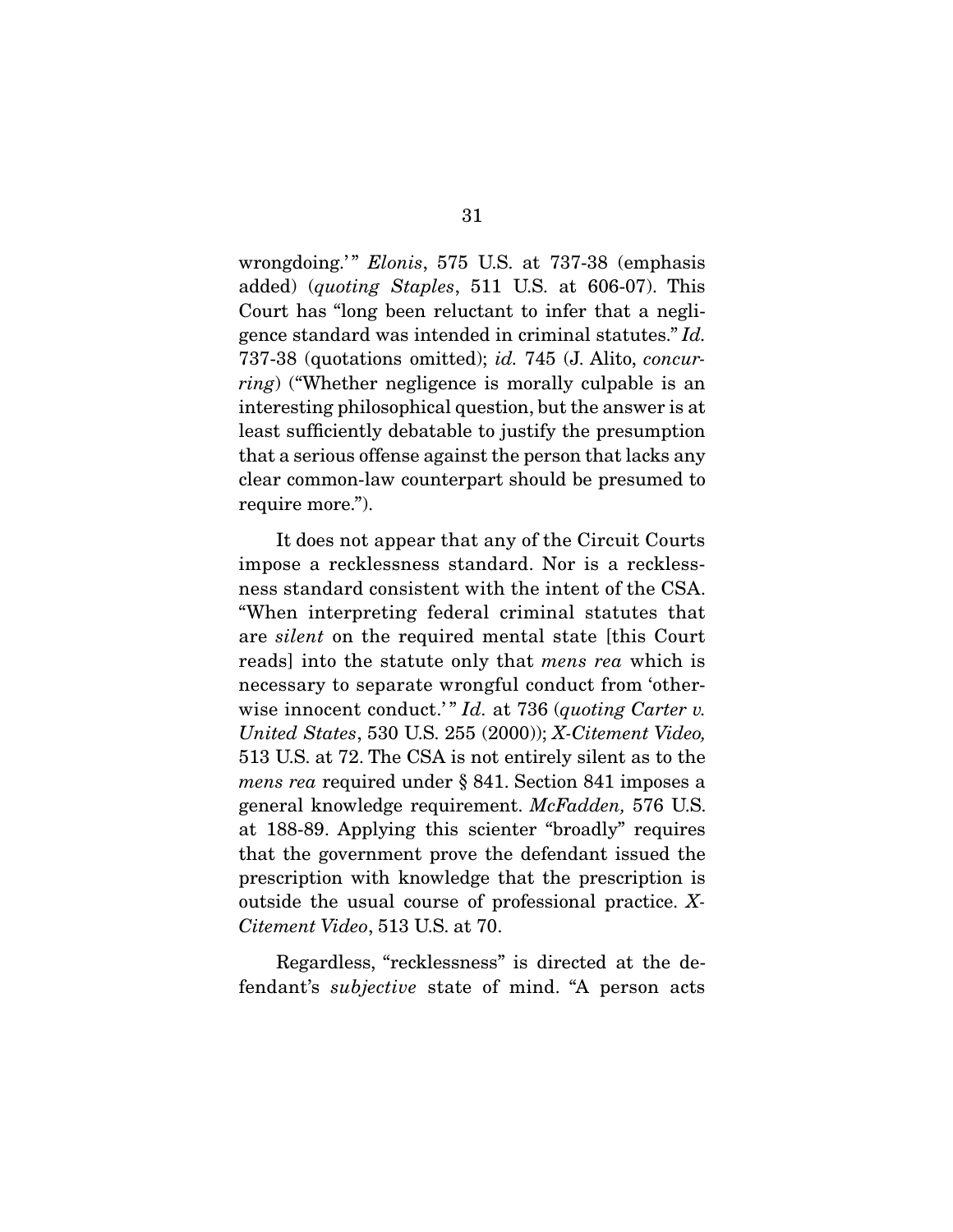recklessly, in the most common formulation, when he 'consciously disregards a substantial and unjustifiable risk.'" Borden, 141 S. Ct. at 1824 (quoting Model Penal Code  $\S 2.02(2)(c)$ . Even in recklessness cases, the defendant's subjective beliefs—whether reasonable or not—are still dispositive. The defendant must *actually* and subjectively believe, if not the certitude of the fact, at least the fact's probable likelihood. That is with actual "knowledge that the proscribed effects would most likely follow." Posters 'N' Things, 511 U.S. at 523 (emphasis added). Even in recklessness cases, the defendant's subjective beliefs—whether reasonable or not are still dispositive. The defendant must actually comprehend, if not the certitude of the fact, at least the fact's probable likelihood.

 The instructions in this case, like the instructions in Cheek, limited good faith to what the defendant "reasonably should have believed." R. 741 at 58-59. This sets forth, and is intended to set forth, an objective standard. Kahn, 989 F.3d at 825. The purpose and effect of this language is to make clear to the jury that any consideration of the defendant's purpose or knowledge is entirely irrelevant if he acts negligently—i.e., if a reasonable practitioner should know a prescription would be outside the "usual course," the defendant's intent or knowledge does not matter. Id. If this Court finds that § 841 requires the government to prove any mens rea above negligence when charging registered practitioners, the good faith instruction issued in Petitioner's case was in error.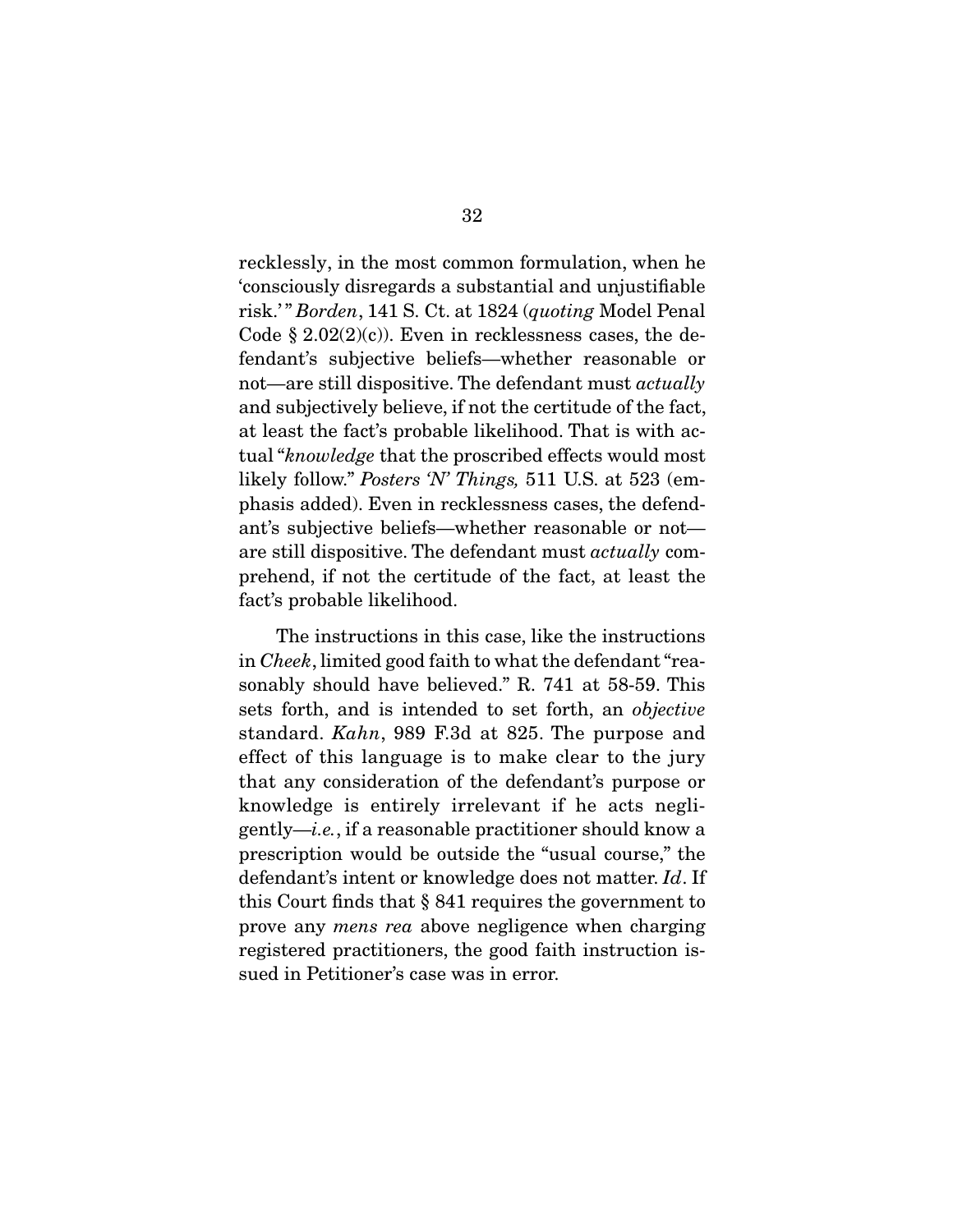## **III. The "Usual Course" And "Medical Purposes" Prongs Must Be Read In The Conjunctive. When Unmoored From The Purpose For Which A Prescription Was Issued, "Usual Course" Becomes Unconstitutionally Vague.**

As applied today, whether a doctor is acting "outside the scope of professional practice" and whether a doctor is acting "without a legitimate medical purpose" are two very distinct and separate questions. First, even those circuits finding that the "usual course" prong carries no scienter hold that the "medical purpose" prong requires the government to prove actual knowledge. Kahn, 989 F.3d at 825; United States v. Tobin, 676 F.3d 1264, 1283 (11th Cir. 2012); United States v. Norris, 780 F.2d 1207, 1209 (5th Cir. 1986). Second, the "usual course" prong does not consider whether the prescriptions were actually helping to treat a patient's pain. While "legitimate medical purpose" focuses on (1) a doctor's intent in issuing the prescription, and (2) whether the prescription was beneficial to the patient, "usual course of professional practice" focuses on the manner in which the prescription was issued, and the procedures employed: Did the doctor conduct only cursory physical examinations? Does the doctor provide patients with pain contracts? Does the doctor keep sufficiently complete medical records? United States v. Ruan, 966 F.3d 1101, 1139 (11th Cir. 2020) (cert. granted, and consolidated with the instant case, 142 S. Ct. 457 (2021) (U.S. Nov 5, 2021) (No. 20-1410)); United States v. Naum, 832 F. App'x 137, 142 (4th Cir.  $2020$ ) (petition pending before this Court, Naum v.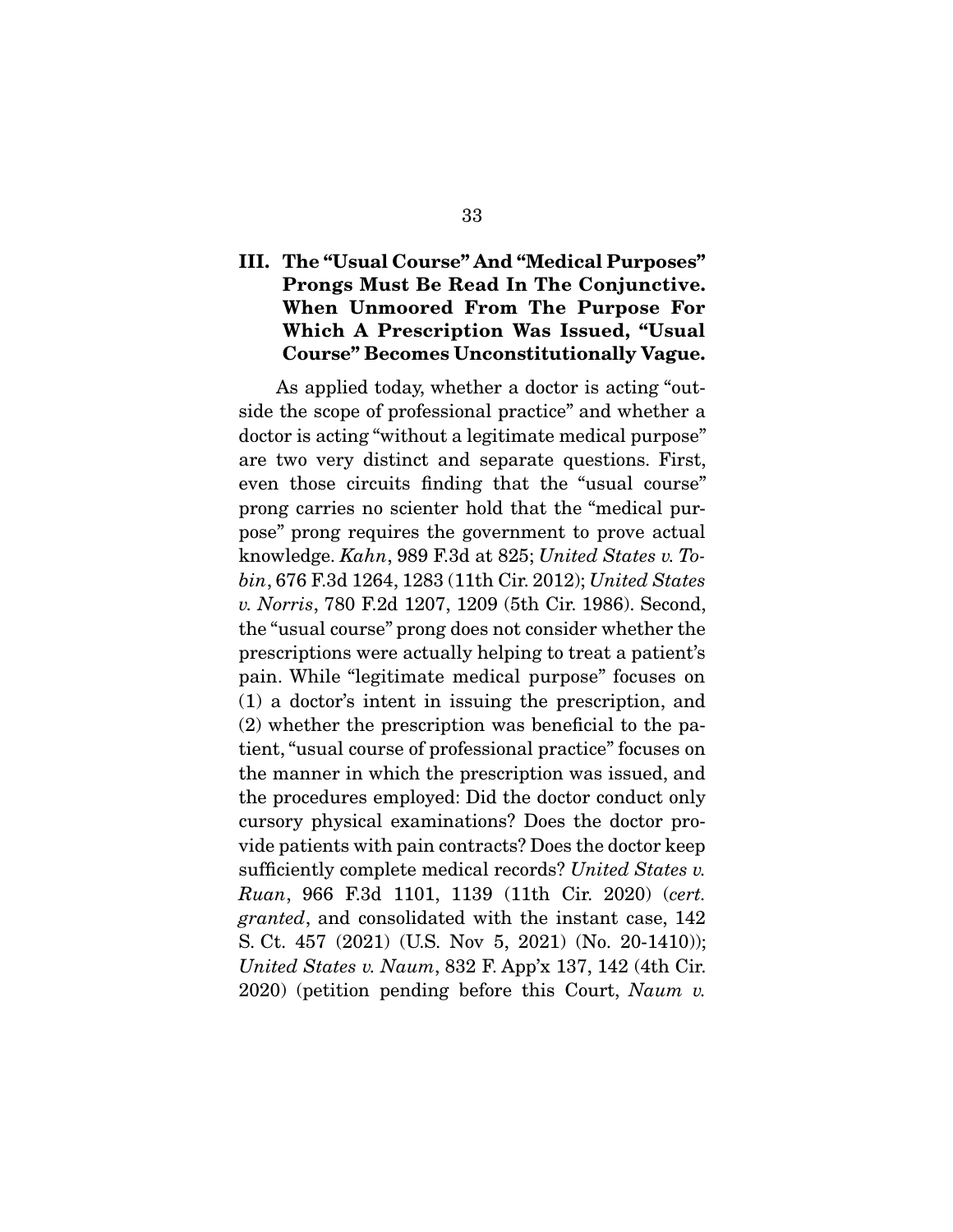United States, No. 20-1480). Defining "usual course" based exclusively on the procedures a doctor employs without any reference to "medical purpose" renders the phrase indeterminant as to both how the standard should be measured and the degree of compliance required. This dual indeterminacy is exactly the type of indeterminacy this court has found to be unconstitutionally vague. Johnson, 135 S. Ct. at 2558 ("By combining indeterminacy about how to measure the risk posed by a crime with indeterminacy about how much risk it takes for the crime to qualify as a violent felony, the residual clause produces more unpredictability and arbitrariness than the Due Process Clause tolerates.").

## **A. Historically "Medical Purpose" And "Usual Course" Were Considered Related Or Identical Concepts.**

The trend in recent decades has been to divorce legitimate medical purpose from usual course of professional practice. In all circuits to have decided the question, save arguably the Ninth (United States v. Feingold, 454 F.3d 1001, 1007 (9th Cir. 2006)), "legitimate medical purpose" and "usual course of professional practice" represent two distinct elements that the government may prove in the disjunctive. See Nelson, 383 F.3d 1227; Armstrong, 550 F.3d at 395- 401, overruled on other grounds by United States v. Guillermo Balleza, 613 F.3d 432, 433 n.1 (5th Cir. 2010); Bek, 493 F.3d at 798; Limberopoulos, 26 F.3d at 249-50; McIver, 470 F.3d at 559; Joseph, 709 F.3d at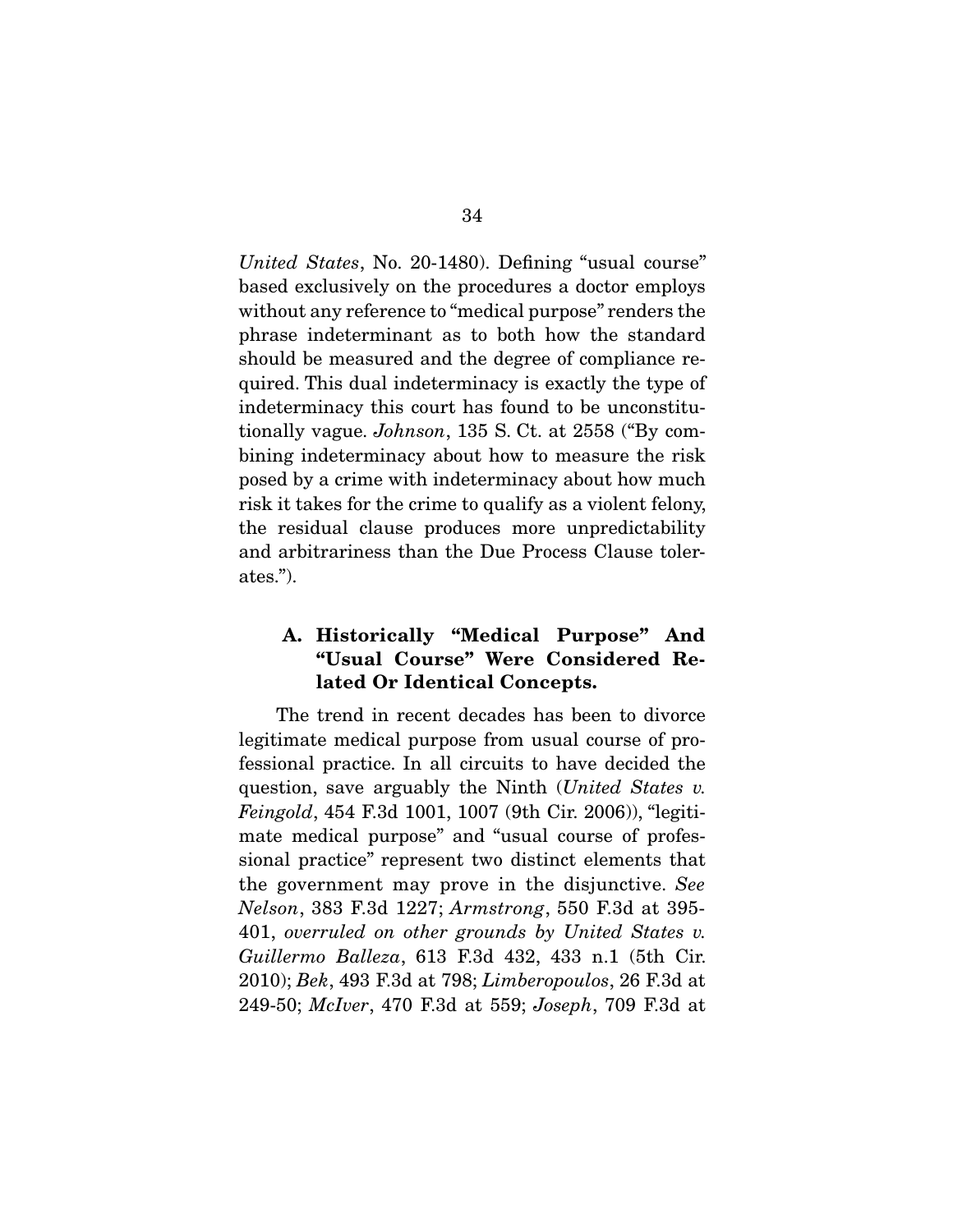1094.5 The Fourth Circuit appears to have recently interjected an additional iteration of the test indicating that "the Government may meet its burden by establishing that the physician's actions were not for legitimate medical purposes in the usual course of professional medical practice or were beyond the bounds

 $5$  In United States v. Boettjer, 569 F.2d 1078, 1081 (9th Cir. 1978), the Ninth Circuit held that "A close look at the pertinent regulation reveals that the requirements of 'legitimate medical purpose' and 'usual course' both must be met in order for a prescription to be validly issued. The absence of either would support a conviction under 21 U.S.C. § 841." The Ninth Circuit's reasoning was based on the conclusion that the "'usual course' standard itself imports considerations of medical legitimacy and accepted medical standards." Id. 1081 (citing Moore, 423 U.S. at 138-143). "Proof beyond a reasonable doubt that the prescriptions were not issued pursuant to a legitimate medical purpose suffices to place them beyond the activities authorized by the Controlled Substances Act." Id. The Ninth Circuit clarified that, as written, the jury instructions could be read to permit "a conviction where the doctor's conduct in issuing the prescriptions failed either to be 'in good faith for a legitimate medical purpose' or 'in accordance with medical standards generally recognized and accepted in the medical profession' . . . thereby condemning all conduct which fails to satisfy both tests." Such a reading "would theoretically permit a conviction where a practitioner had merely fallen below the standards 'generally recognized and accepted in the medical profession,' i.e., merely upon a showing of malpractice." As the Boettjer court recognized, that "result would clearly be contrary to the letter and spirit of the statute, and, to the extent the given instruction countenanced this result, it was deficient." Id. 1082. See Feingold, 454 F.3d at 1008 ("Simply put, to convict a practitioner under § 841(a), the government must prove  $\dots$  (2) that the distribution of those controlled substances was outside the usual course of professional practice and without a legitimate medical purpose, and (3) that the practitioner acted with intent to distribute the drugs and with intent to distribute them outside the course of professional practice.") (emphasis added).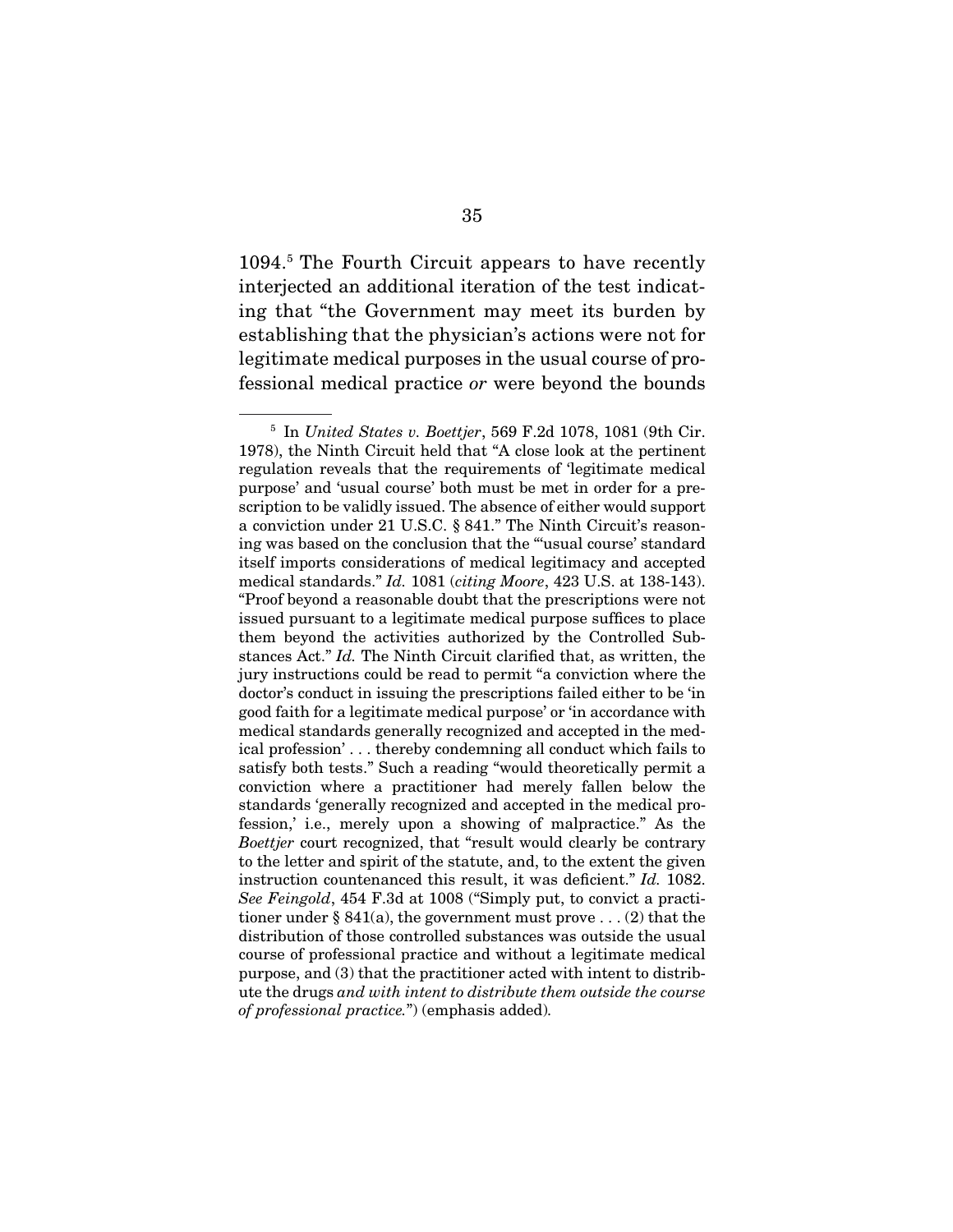of professional medical practice." Naum, 832 F. App'x at 142.

 While admittedly sparce and not entirely uniform, published Harrison Act cases generally defined whether a defendant was acting in the "course of his professional practice" as being dependent upon whether the doctor honestly believed that he was issuing a prescription in a sincere attempt to treat a medical condition. For example, in *Linder v. United States*, 268 U.S. 5, 22 (1925) this Court reversed a defendant's conviction because "the facts disclosed [in the indictment] indicate[d] no conscious design to violate the law, no cause to suspect that the recipient intended to sell or otherwise dispose of the drugs, and no real probability that she would not consume them." Id. In Boyd v. United States, 271 U.S. 104, 105 (1926), the good faith instruction issued by the district court defined good faith as "whether or not the defendant in prescribing morphine to his patients was honestly seeking to cure them of the morphine habit, while applying his curative remedies, it is not necessary for the jury to believe that defendant's treatment would cure the morphine habit, but it is sufficient if defendant honestly believed his remedy was a cure for this disease." Id. 107- 08 (emphasis added). That instruction was "in accord with what this court said in Linder." Id.

 Ten years later, a district court presiding over a bench trial issued a somewhat lengthy written opinion analyzing Linder. United States v. Anthony, 15 F. Supp. 553, 556 (S.D. Cal. 1936). The district court acquitted a physician-defendant who issued large amounts of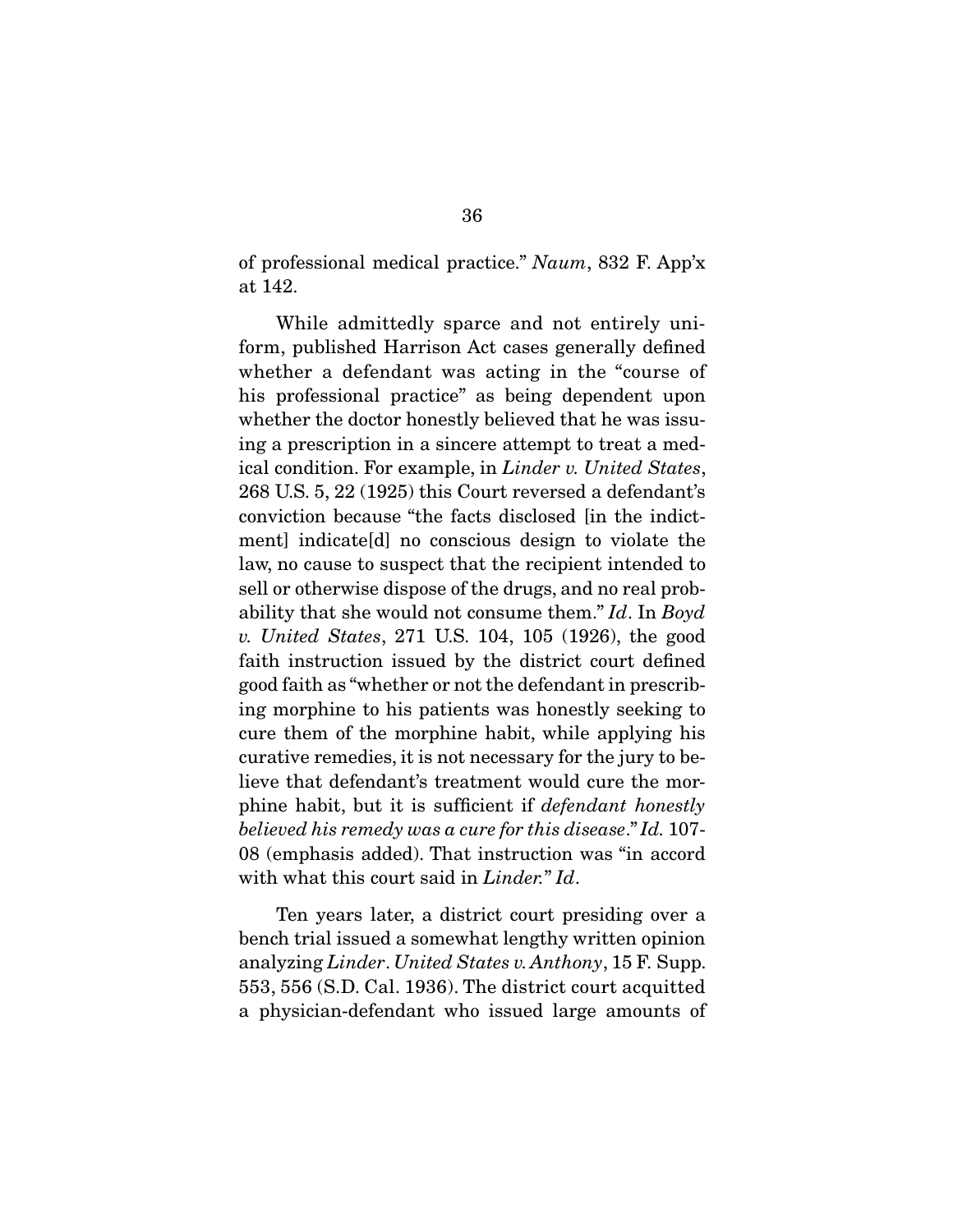narcotics to known addicts based on the government's failure to prove intent. "We would have a situation where the courts would arbitrarily say that, irrespective of the belief of the physician that he is effecting a cure or properly prescribing narcotics, the amount is excessive and is ipso facto a violation of the law." The Court indicated that under then-existing Supreme Court precedent, "What the law punishes is not bad judgment in a physician, but bad faith." Id. 559. The district court found that a judge's prior instructions in the same case were an accurate statement of the law. Those instructions read, in part, "Good faith on the part of the accused is an all-important element in the offenses charged—good faith according to fair or reasonable medical standards as understood by him." Id. (emphasis added).

 The district court in Anthony did not appear to be alone in determining a defendant's good faith based on whether the doctor subjectively believed the charged prescriptions were issued for a medical purpose. See DuVall v. United States, 82 F.2d 382, 384 (9th Cir. 1936) ("But if the prescriptions were not issued in good faith, but were issued to enable such person to obtain morphine sulphate to satisfy his appetite and cravings for such drugs only, and not in the treatment of his patient, then the issuance of such prescriptions would not be in good faith nor in the course of the defendant's professional practice as a physician, and the sale and dispensing upon such prescriptions would not be lawful."); Towbin v. United States, 93 F.2d 861, 865-66 (10th Cir. 1938) ("The fact that he made the record as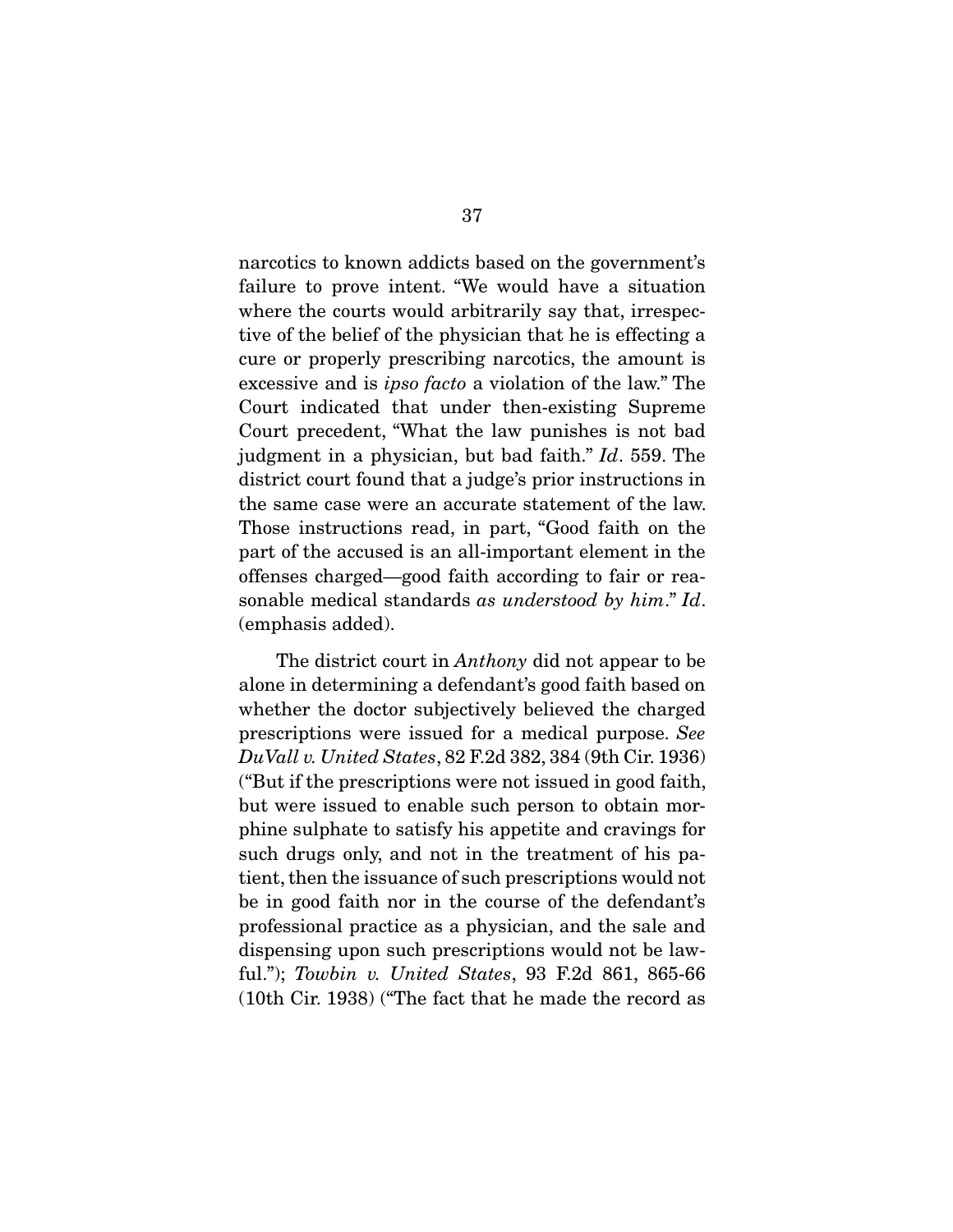to the date of the first dispensing, when the woman's pain was first relieved, indicates absence of any unlawful design."); Workin v. United States, 260 F. 137, 141 (2d Cir. 1919) ("Proof is ample to justify the conclusion that the plaintiffs in error conspired to violate this statute and used Dr. Corish to write prescriptions for narcotics without any relation to the prospect of curing the disease or its alleviation. The evidence is ample that the plaintiffs in error conspired that the prescriptions should not be issued in good faith."); United States v. Bush, 6 F.2d 303, 304 (W.D. La. 1925), aff 'd, 16 F.2d 709 (5th Cir. 1927) ("In other words, in my opinion, under the Linder Case, it would be lawful for a practicing physician, in treating a bona fide patient who had applied to him for that purpose, to prescribe what, in his professional opinion, in good faith was necessary for the alleviation of the pain and suffering incident to addiction, and, unless there appeared some lack of good faith or ulterior purpose calculated to defeat the collection of the tax, the courts would not be justified in condemning and regulating that discretion."); Heller v. United States, 104 F.2d 446, 447 (4th Cir. 1939) ("Without reviewing it in detail, we think there can be no doubt that it furnishes sufficient basis for a finding by the jury that Dr. Heller was giving prescriptions to drug addicts, not in the treatment of disease in the bona fide practice of his profession, but to enable them to secure the drug to gratify the cravings of their appetites; that Kuhn filled the prescriptions with knowledge of their fraudulent character.") (emphasis added); Teter v. United States, 12 F.2d 224, 225 (7th Cir. 1926) ("In the case at bar,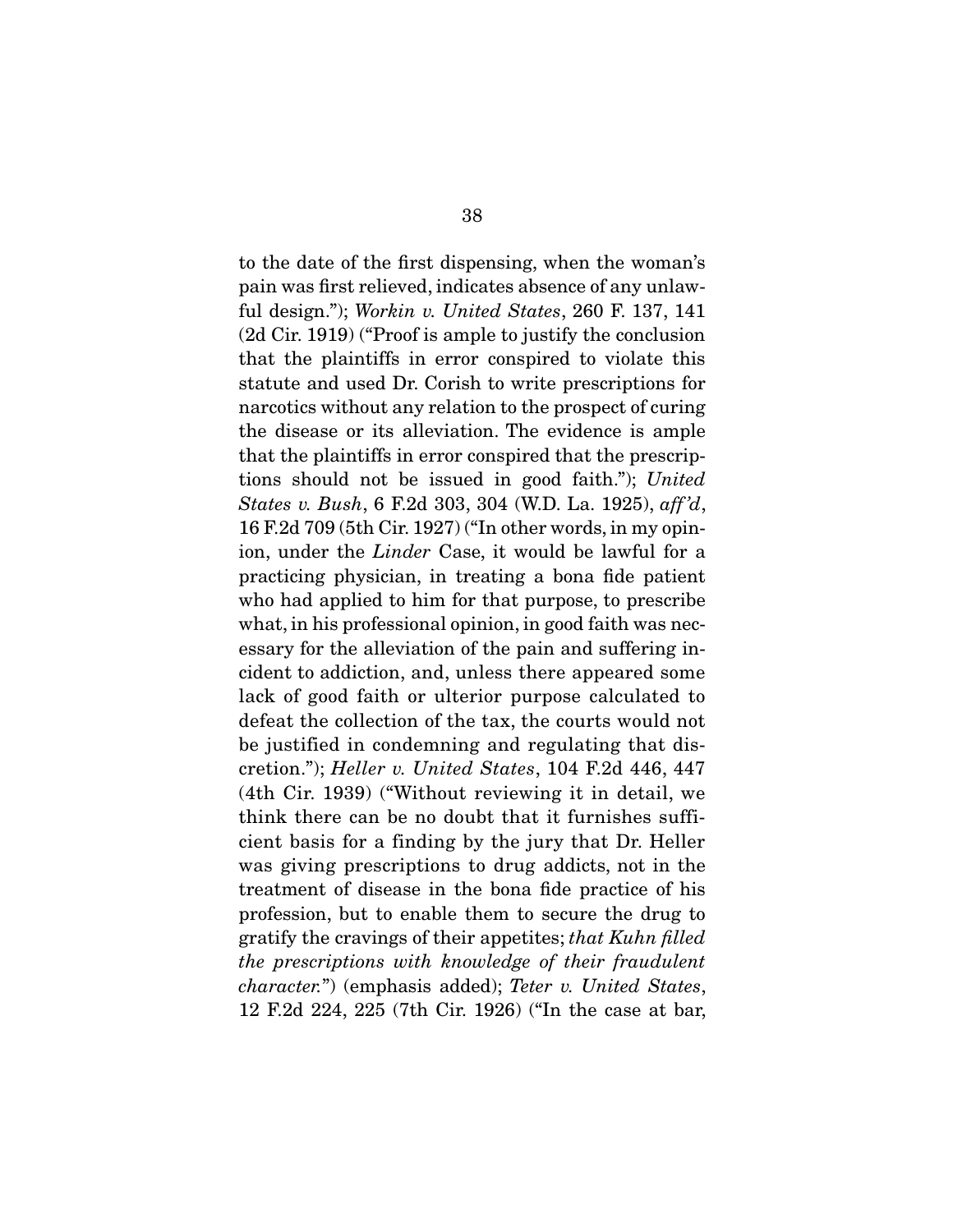while the quantity shown to have been sold was not large, nevertheless there was evidence tending to indicate that the sales were not in good faith from a physician's standpoint, and were for no other purpose than to enable this addict to further indulge her unfortunate propensities.") (emphasis added); Strader v. United States, 72 F.2d 589, 592 (10th Cir. 1934) ("Expert testimony . . . was admissible because of its bearing upon the intent and purpose with which the prescriptions were issued. . . . If appellant issued the prescriptions in good faith as a physician, believing [the receiver] to be a bona fide patient, for the purpose of curing disease or relieving suffering, he was not guilty.").6

<sup>&</sup>lt;sup>6</sup> Indeed, many cases defined good faith as dependent upon whether a medical practitioner was acting for the purpose of catering to and maintaining a patient's addiction for profit. DuVall, 82 F.2d at 384 ("If the prescriptions were issued in good faith and according to fair medical standards, in the curing of disease, and not merely to satisfy the cravings of the said persons for such drug, then they may be said to have been issued in the course of the defendant's professional practice only; but if the prescriptions were not issued in good faith, but were issued to enable such person to obtain morphine sulphate to satisfy his appetite and cravings for such drugs only, and not in the treatment of his patient, then the issuance of such prescriptions would . . . not be lawful."); White v. United States, 399 F.2d 813, 817 (8th Cir. 1968) (" . . . but who peddles prescriptions without regard to the health or safety of the individual to whom the prescription is given, and with profit as a motive, is not acting within the course of professional practice.").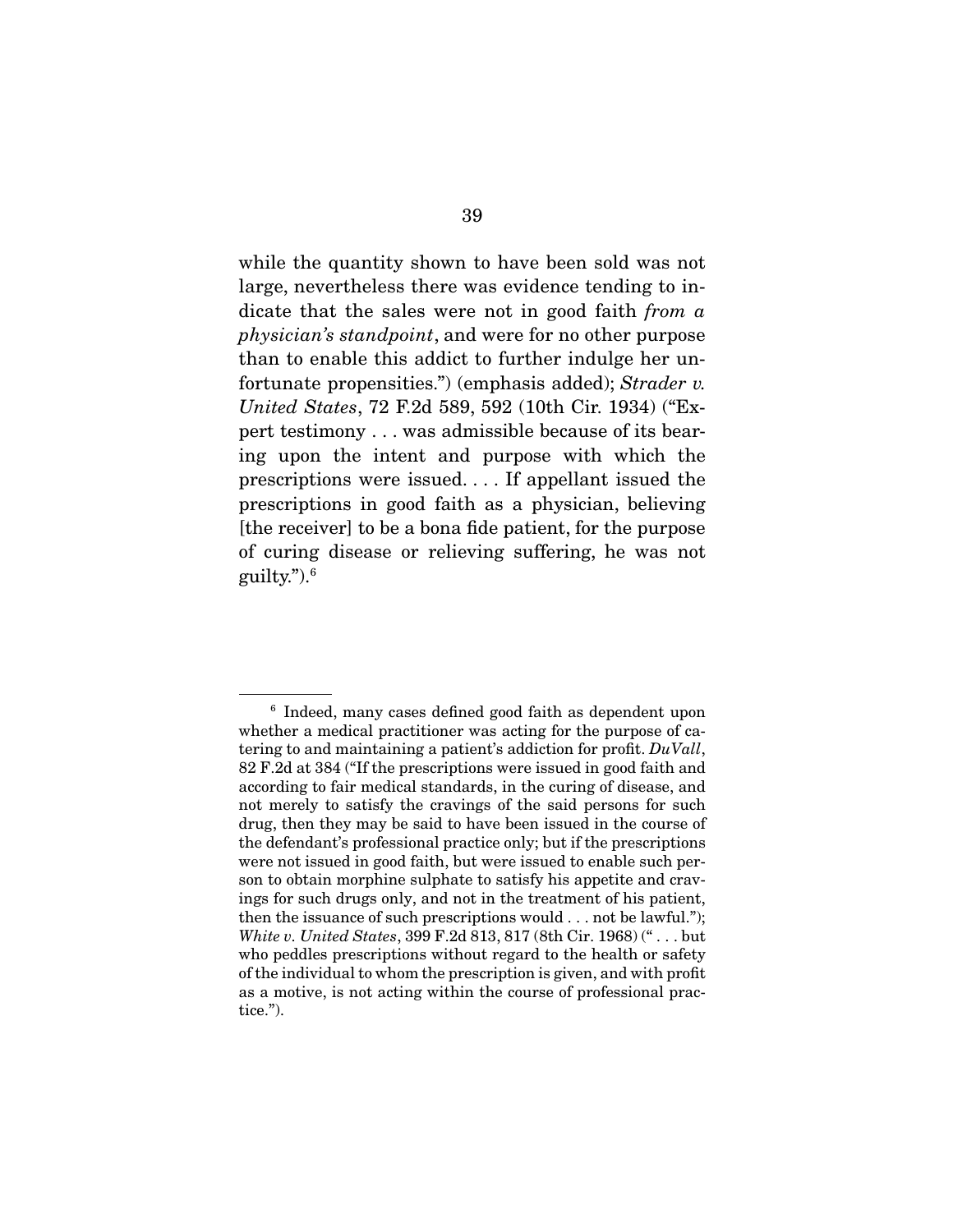Similarly, in early CSA cases, the Circuits interpreted the phrases "usual course" and "medical purpose" as meaning approximately the same thing.7 Where circuit courts first held that the "usual course" prong and "medical purpose" prong could be proved in the disjunctive, they recognized that there was little to no difference in meaning between the two.<sup>8</sup>

<sup>7</sup> United States v. Rosenberg, 515 F.2d 190, 197 (9th Cir. 1975) ("The language clearly means that a doctor is not exempt from the statute when he takes actions that he does not in good faith believe are for legitimate medical purposes.") (*cited with ap*proval in United States v. Plesons, 560 F.2d 890, 896-97 (8th Cir. 1977)); United States v. Jackson, 576 F.2d 46, 48 (5th Cir. 1978) ("Although the indictment does not state that Dr. Jackson acted outside the scope of professional practice, it does allege a more specific activity, i.e., that he dispensed drugs unlawfully 'under the guise and artifice of operating' his clinic. Even a casual reading of the indictment makes clear that Dr. Jackson was alleged to have utilized his clinic as a "front" for dealing drugs, and the language obviously embraces an activity lacking legitimate medical purpose."); United States v. Kirk, 584 F.2d 773, 784 (6th Cir. 1978) ("[T]here is no difference in the meanings of the statutory phrase, 'In the usual course of professional practice' and the regulations' phrase, 'legitimate medical purpose.' ").

<sup>8</sup> Nelson, 383 F.3d at 1231 ("We note initially that there is considerable room to doubt whether this dispute is of any importance."); United States v. Tran Trong Cuong, 18 F.3d 1132, 1137 (4th Cir. 1994) ("A criminal prosecution requires more that is, proof beyond a reasonable doubt that the doctor was acting outside the bounds of professional medical practice, as his authority to prescribe controlled substances was being used not for treatment of a patient, but for the purpose of assisting another in the maintenance of a drug habit or of dispensing controlled substances for other than a legitimate medical purpose, i.e., the personal profit of the physician."); Armstrong, 550 F.3d at 395-398 ("This language describes lawful conduct as including a doctor's intentional effort to prescribe for the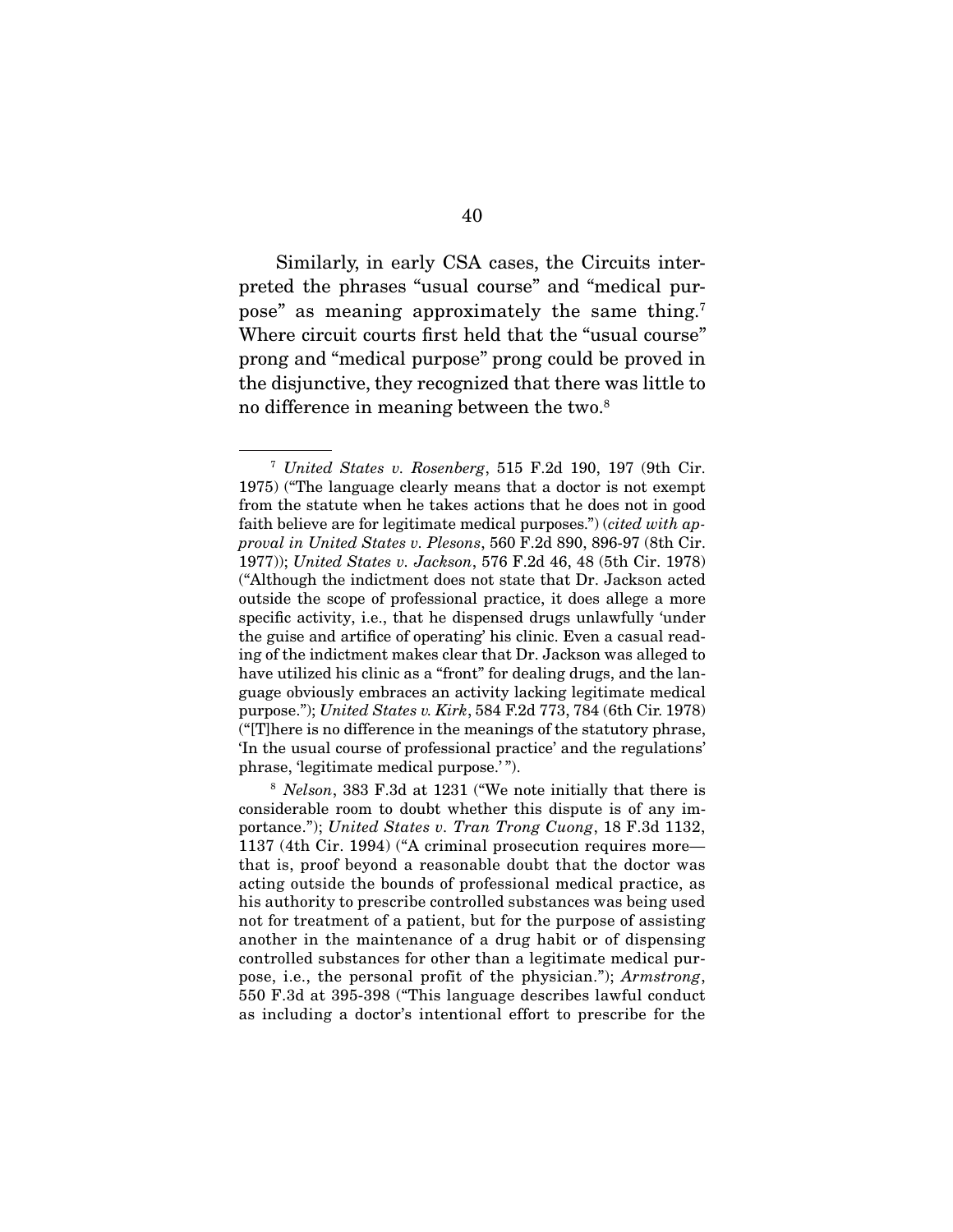Early CSA cases found that the phrase "usual course of professional practice" was not unduly vague. They did so, however, in the context of case law which tied "usual course of professional practice" with the doctor's intent in issuing prescriptions for a legitimate medical purpose. Rosenberg, 515 F.2d at 197 ("Here we think that the statute does give such fair notice. This language has been in the statute books since 1914 and no one has ever had problems with its interpretation. The language clearly means that a doctor is not exempt from the statute when he takes actions that he does not in good faith believe are for legitimate medical purposes."); United States v. Jobe, 487 F.2d 268, 269 (10th Cir. 1973) ("[T]he statute is not a model of clarity in this respect, but we decided this issue in a recent decision, United States v. Bartee, 479 F.2d 484 (10th Cir. 1973), where it was said that it is clear and inescapable 'that when a medical practitioner issues a prescription which is not for a legitimate medical purpose and is not in the usual course of his professional practice,' then he does violate the statute."); id. 489 ("in our view permit the inference that [the defendant] in thus prescribing was not acting for a legitimate medical purpose and as such was not within the usual

purpose of treating a patient's condition. As such, the district court essentially defined conduct 'in the usual course of professional practice' as conduct that is intended 'for a legitimate medical purpose.' "); Boettjer, 569 F.2d at 1082 ("Although it is difficult to imagine a situation in which a prescription could be found issued for a legitimate medical purpose, but yet not in accordance with medical standards.").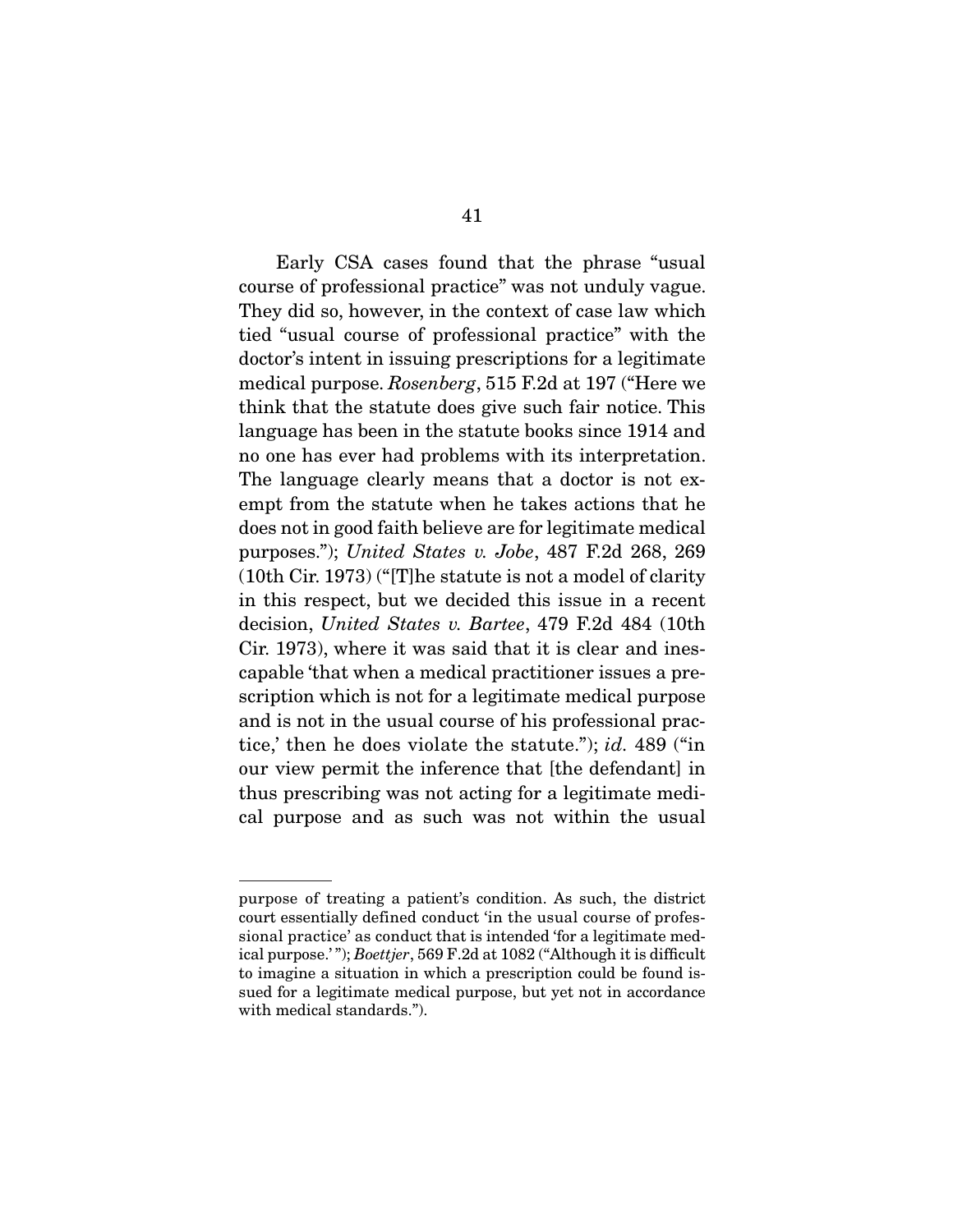course of his professional practice."); United States v. Collier, 478 F.2d 268, 272 (5th Cir. 1973) ("Similarly here the physician must make a professional judgment as to whether a patient's condition is such that a certain drug should be prescribed.").

When divorced from "medical purpose" it is not entirely clear what "usual course" means, or that it has any definitive meaning at all. If, as this Court said in Moore, Congress did not intend to lessen the obligations of medical practitioners in enacting the CSA, it also serves to reason that they did not intend to expand them. See Moore, 423 U.S. at 132.

### **B. Absent Medical Purpose "Usual Course" Is Unconstitutionally Vague.**

When divorced from "legitimate medical purpose," the "usual course" prong becomes hopelessly vague. This is especially true if doctors can be held strictly liable for acting outside the scope of professional practice. Colautti v. Franklin, 439 U.S. 379, 395 (1979) ("This Court has long recognized that the constitutionality of a vague statutory standard is closely related to whether that standard incorporates a requirement of mens rea.").

 "[T]he Government violates [the due process] guarantee by taking away someone's life, liberty, or property under a criminal law so vague that it fails to give ordinary people fair notice of the conduct it punishes, or so standardless that it invites arbitrary enforcement." Johnson, 135 S. Ct. at 2556. "As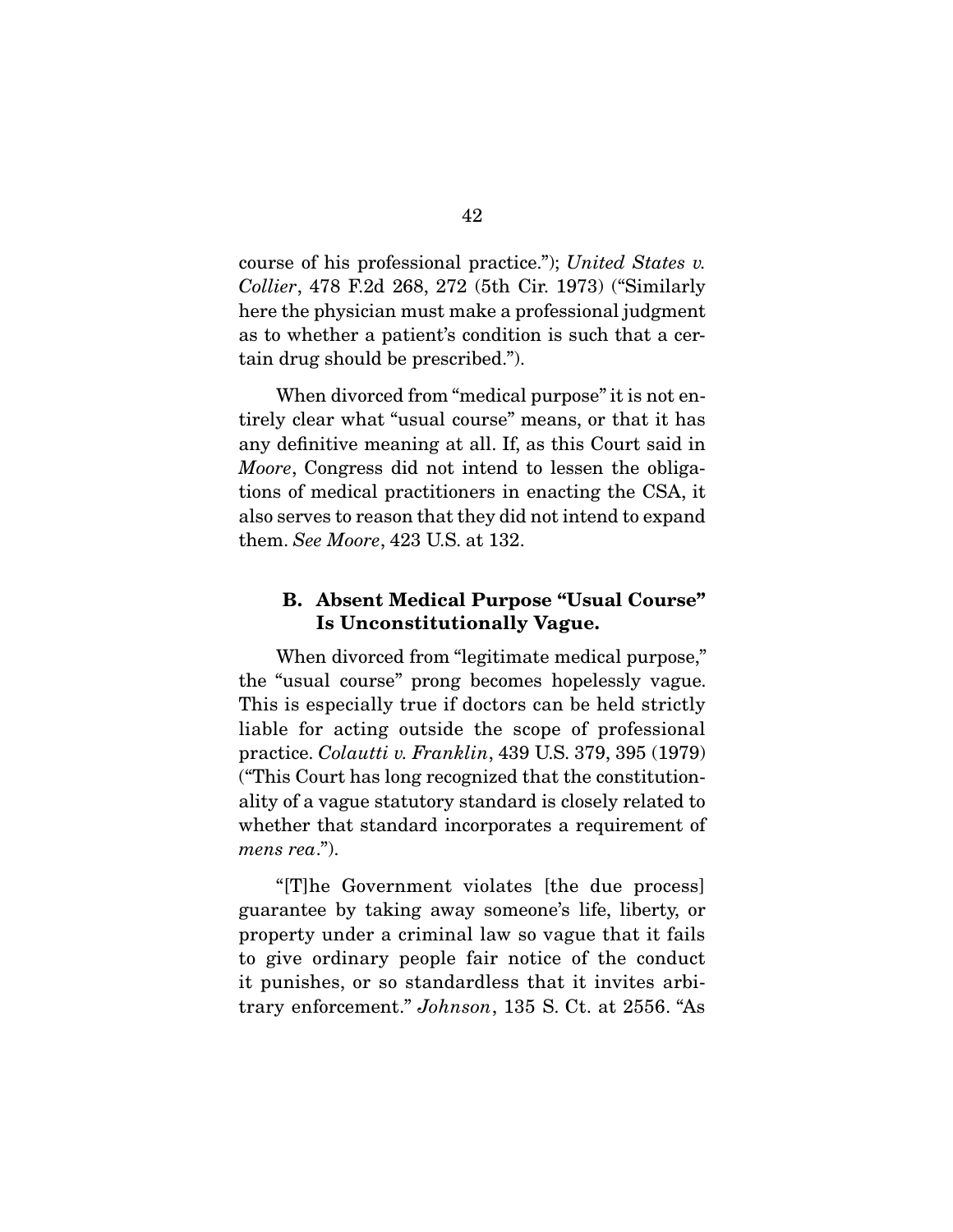generally stated, the void-for-vagueness doctrine requires that a penal statute define the criminal offense with sufficient definiteness that ordinary people can understand what conduct is prohibited, and in a manner that does not encourage arbitrary and discriminatory enforcement." Kolender v. Lawson, 461 U.S. 352, 357 (1983). The "doctrine guards against arbitrary or discriminatory law enforcement by insisting that a statute provide standards to govern the actions of police officers, prosecutors, juries, and judges." Sessions v. Dimaya, 138 S. Ct. 1204, 1212 (2018).

 The "usual course" prong suffers from two different forms of indeterminacy. It is indeterminate as to how it should be measured because there is no clear way to determine the standard by which "usual course of professional practice" is to be determined. Gonzales, 546 U.S. at 257 ("Who decides whether a particular activity is in 'the course of professional practice' or done for a 'legitimate medical purpose?' "). It is also indeterminate as to degree, because it is not clear how "usual" or by what percentage of physicians a practice must be "generally accepted" before deviation becomes criminal.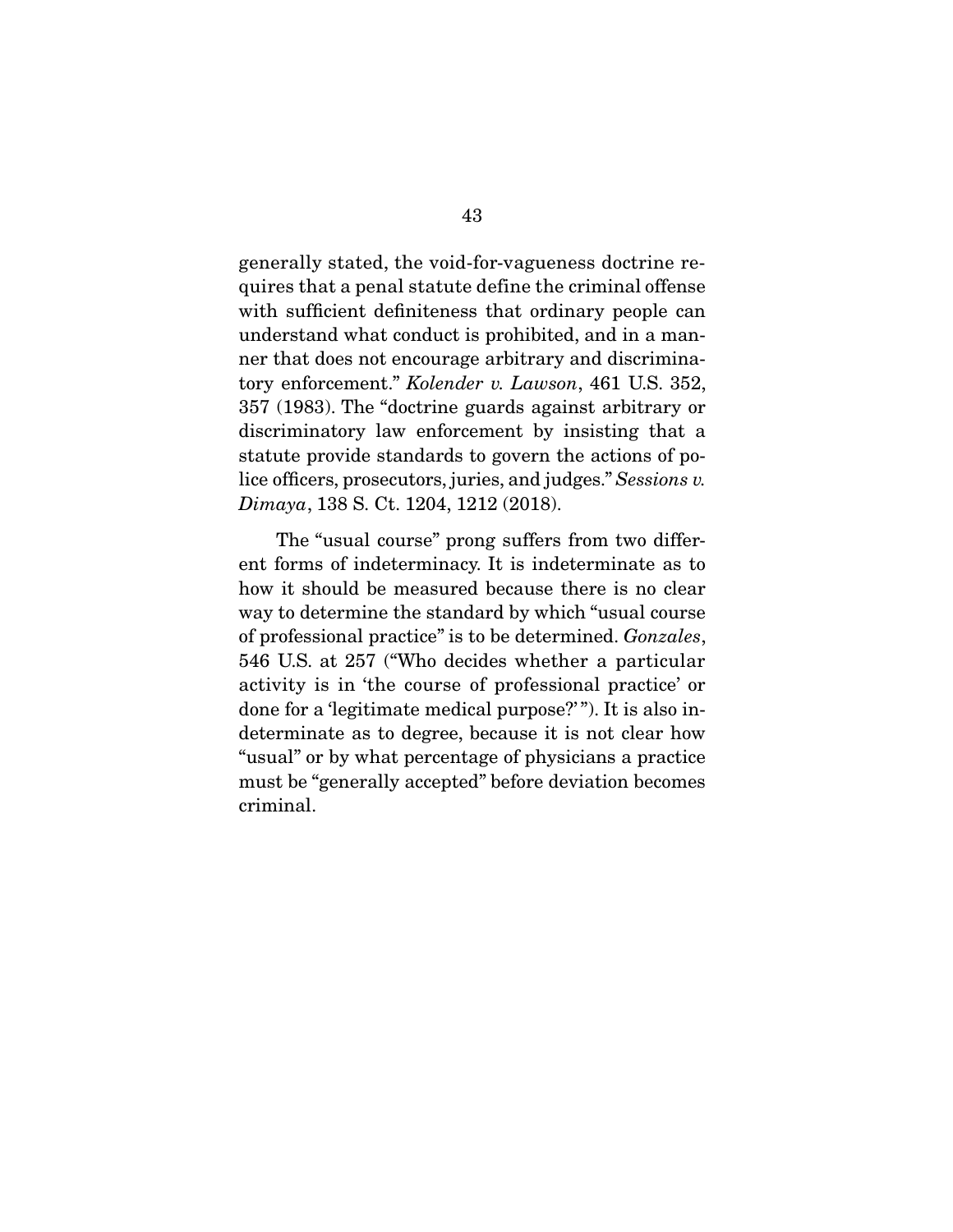## **1. When Unmoored From Medical Purpose, The "Usual Course" Prong Becomes Unconstitutionally Vague Because It Provides Little To No Guidance To Juries Or Prosecutors In Determining How "Usual Course" Should Be Measured.**

The circuits recognize that "[t]here are no specific guidelines concerning what is required to support a conclusion that an accused acted outside the usual course of professional practice." United States v. August, 984 F.2d 705, 713 (6th Cir. 1992); Kirk, 584 F.2d at 784. The phrase "usual course of professional practice" is not amenable to precise definition. United States v. Singh, 54 F.3d 1182, 1187 (4th Cir. 1995).

 However, there is generally consensus that a violation of state or federal laws, regulations, or ethical standards, while certainly relevant to the question of a doctor's good faith, is not sufficient, by itself, to render a defendant guilty under § 841.9 Further, the Circuit

 $9$  See, e.g., United States v. Abovyan, 988 F.3d 1288, 1305 (11th Cir. 2021) (acknowledging that prescribing buprenorphine without an X Number as required by 21 U.S.C.  $\S$  823(g)(2)(E)(i) is not a "*per se* violation of  $\S$  841(a), and, more importantly, this alone does not support a  $\S 841(a)$  conviction."). United States v. Goldstein, 695 F.2d 1228, 1233 (10th Cir. 1981) (pharmacist dispensing from unregistered location not automatically guilty under § 841); United States v. Temeck, No. 1:17CR050, 2018 WL 3609503 at \*11 (S.D. Ohio July 27, 2018) ("Moreover, the Government has not provided, and the Court has not found, any cases where an unknowing violation of the DEA registration requirement formed the basis of a violation of the Controlled Substance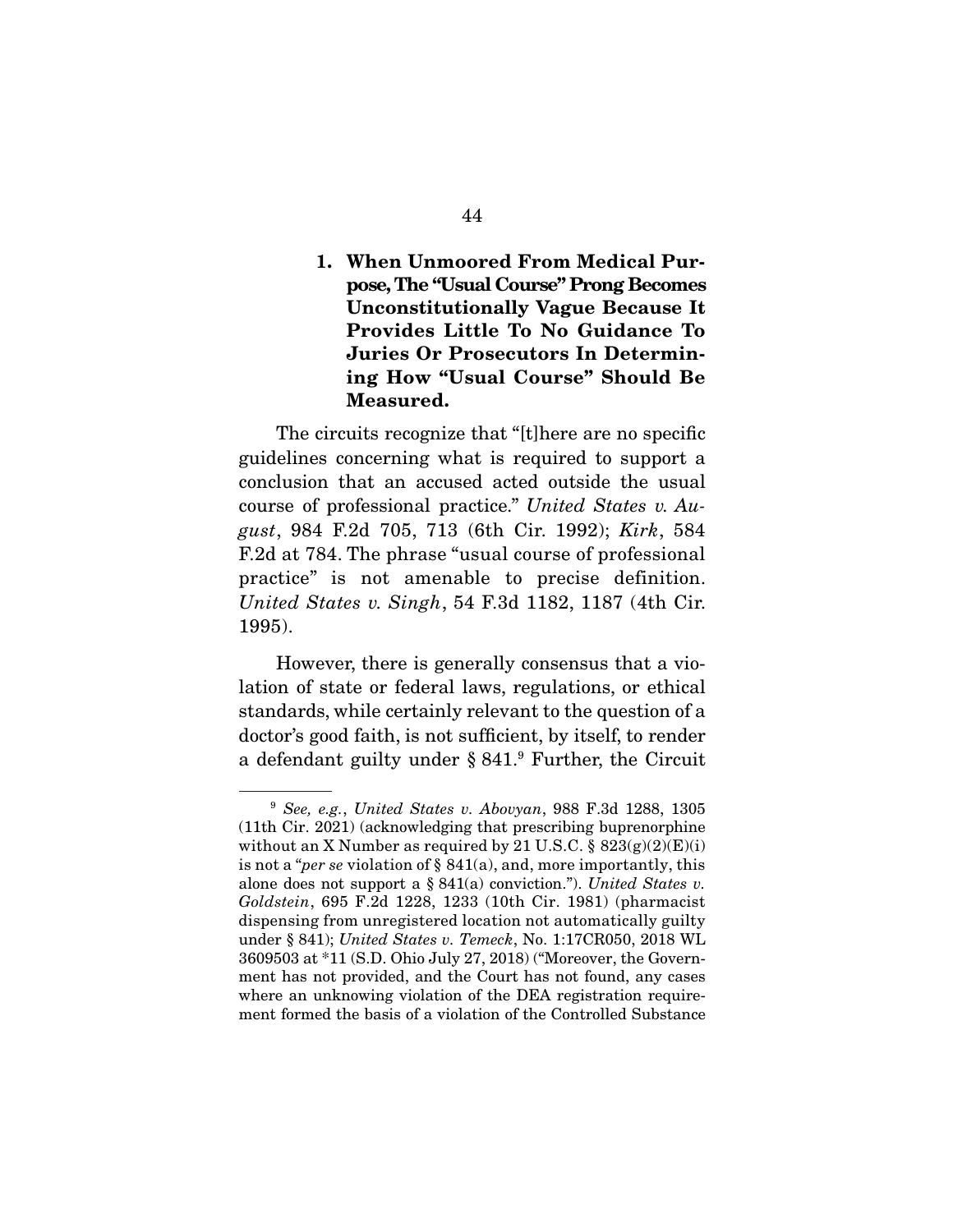Courts generally agree that, whatever "usual course of professional practice" means, it requires more than even an intentional deviation from the civil duty of care.10

 A given practitioner is acting in the "course of professional practice" only when "the physician prescribes medicine in accordance with a standard of medical practice generally recognized and accepted in the United States." Merrill, 513 F.3d at 1306; see also Feingold, 454 F.3d at 1011 n.3; Norris, 780 F.2d at 1209; United States v. Hurwitz, 459 F.3d 463, 480 (4th Cir. 2006); United States v. Vamos, 797 F.2d 1146, 1153 (2d Cir. 1986); United States v. Smith, 573 F.3d 639, 647-48 (8th Cir. 2009). No circuit has articulated how "generally recognized and accepted in the United States" can possibly serve to distinguish criminal from civil standards. Sandra H. Johnson, Customary Standards of Care, 43 HASTINGS CTR. REP. 6 (2013).

Act."); Joseph, 709 F.3d at 1102 ("Although we agree with Green and Mack that a violation of section 1306.05 does not constitute a per se violation of section 841. . . ."); Naum, 832 F. App'x at 145 ("the state regulations were just one factor in determining the legitimacy of prescriptions."); Humphreys v. Drug Enf 't Admin., 96 F.3d 658, 662 (3d Cir. 1996). Conversely, a defendant's adherence to state regulations does not necessarily constitute a defense. United States v. Leal, 75 F.3d 219, 227 (6th Cir. 1996), abrogated by United States v. Kennedy, 107 F. App'x 518 (6th Cir. 2004) (unpublished).

 $10$  Sabean, 885 F.3d 27; Wexler, 522 F.3d at 206; Feingold, 454 F.3d at 1007; Tran Trong Cuong, 18 F.3d at 1137; United States v. Stump, 735 F.2d 273, 276 (7th Cir. 1984).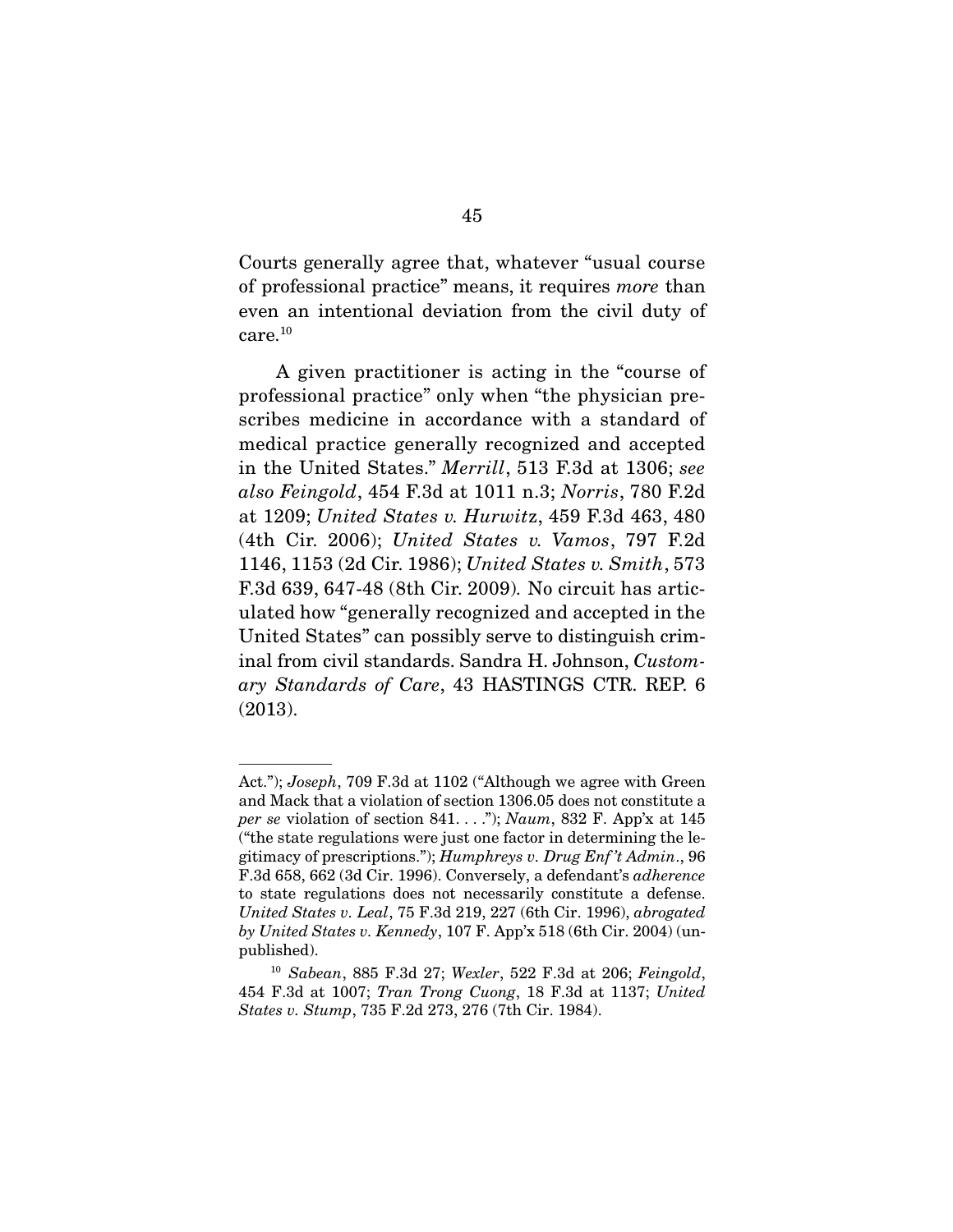As a result, the "usual course" prong tends to focus on procedural failures such as incomplete medical records or failure to conduct sufficiently thorough physical examinations.<sup>11</sup> In Naum, for example, the Fourth Circuit held that where the government charges only the "scope of professional practice" element, evidence of the defendant's intent, or even the medical efficaciousness of the prescriptions, is irrelevant. 832 F. App'x at 142 ("Because the issue of whether [the defendant's] treatment was for a legitimate medical purpose was not an element in this case, [the defendant's] contention that he acted with a legitimate medical purpose was not a viable defense. In fact, there was no dispute at trial that [the defendant's] patients suffered from addiction and required

 $11$  Of course, whether a doctor keeps medical records, or employs pain contracts, or conducts a thorough physical examination is certainly relevant to determining the doctor's intent. McBride v. United States, 225 F.2d 249, 252 (5th Cir. 1955) ("Evidence of the failure to follow standard medical practices shows a lack of good faith. So also, as bearing on good faith is the evidence on appellant's unorthodox attitude toward narcotics and addiction."); Boettjer, 569 F.2d at 1082 ("Evidence which tended to show that Dr. [defendant's] methods and consultation procedures fell short of acceptable medical standards was not offered to establish malpractice, but rather to support the absence of any legitimate medical purpose in his prescription of controlled substances."); Stump, 735 F.2d at 275-76 ("The sheer number of prescriptions written to any one of several individuals in this case were themselves substantial evidence that the defendant knew that he was prescribing drugs improperly.") (emphasis added); Tran Trong Cuong, 18 F.3d at 1140; However, these types of facts, by themselves, should not render a doctor definitionally guilty of being a drug dealer.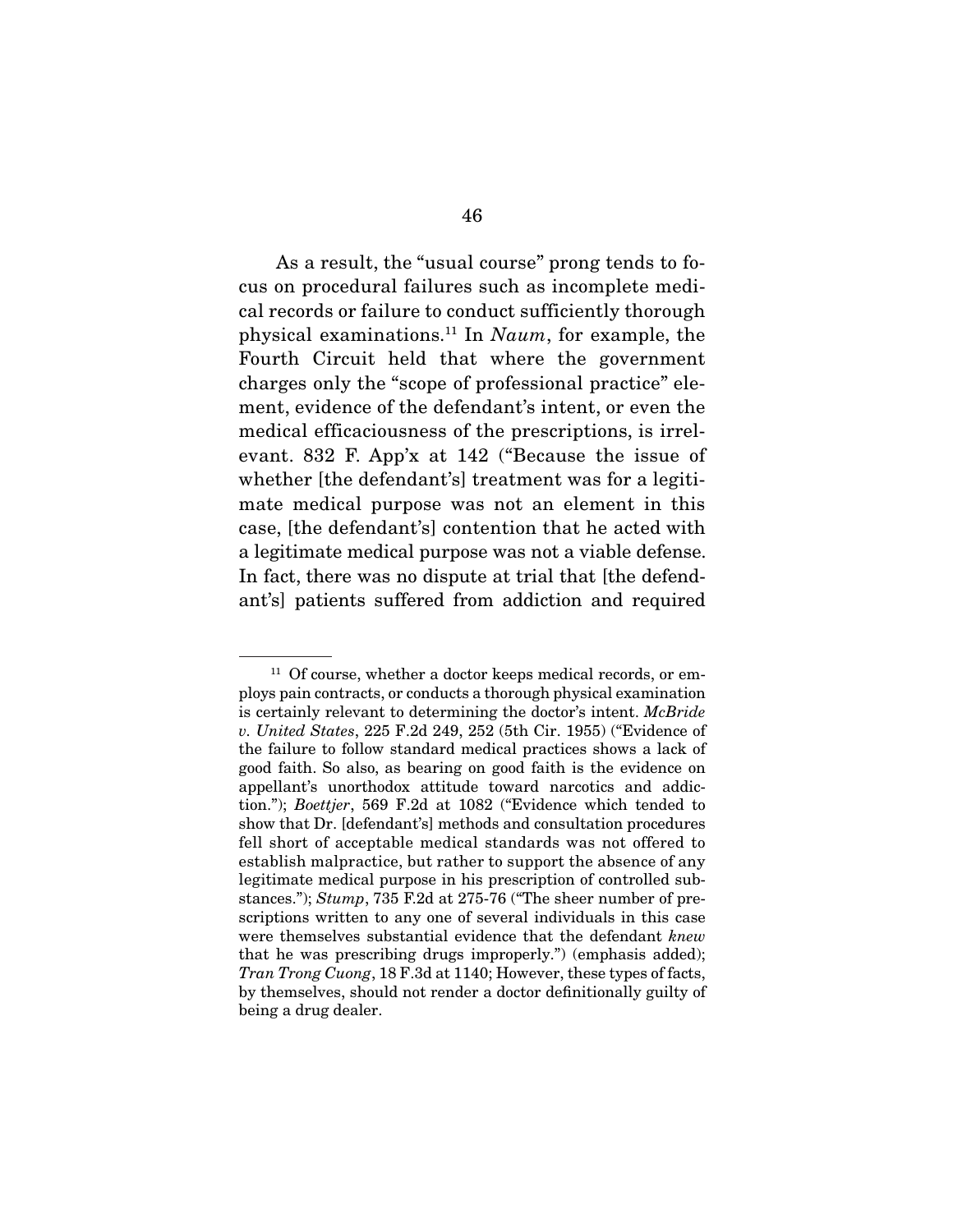treatment."); Ruan, 966 F.3d at 1139 ("And even if [the testifying patient] felt that she benefitted from the medications [the defendant] prescribed, a reasonable jury could nonetheless conclude that the manner in which [the defendant] prescribed them was outside the usual course of professional practice.") (emphasis added).

 The circuit court law is unclear as to what group or by what standards a physician's procedures should be judged. Should whether a given prescription is consistent with medical practices "generally recognized throughout the United States" be measured by the standards advocated by professional medical organizations, adherence to advisory state or federal guidelines for the treatment of pain, compliance with state medical boards, or perhaps by what most physicians actually do in practice?

 Pain management is not an area where medical professionals are in unanimous agreement as to the correct method of treating patients. Deborah Hellman, Prosecuting Doctors for Trusting Patients, 16 Geo. Mason L. Rev. 701, 710 (2009) ("what constitutes standard or accepted practice in the treatment of patients in chronic pain is evolving at great speed."). PBS News Hour, "A 'civil war' over painkillers rips apart the medical community," available at https://www.pbs.org/ newshour/health/painkillers-controversy-doctors) (Jan. 21, 2017); Anna Lembke, Why Doctors Prescribe Opioids to Known Opioid Abusers, 367 NEW ENG. J. MED. 1580, 1580-82 (2012); Rima J. Oken, Curing Healthcare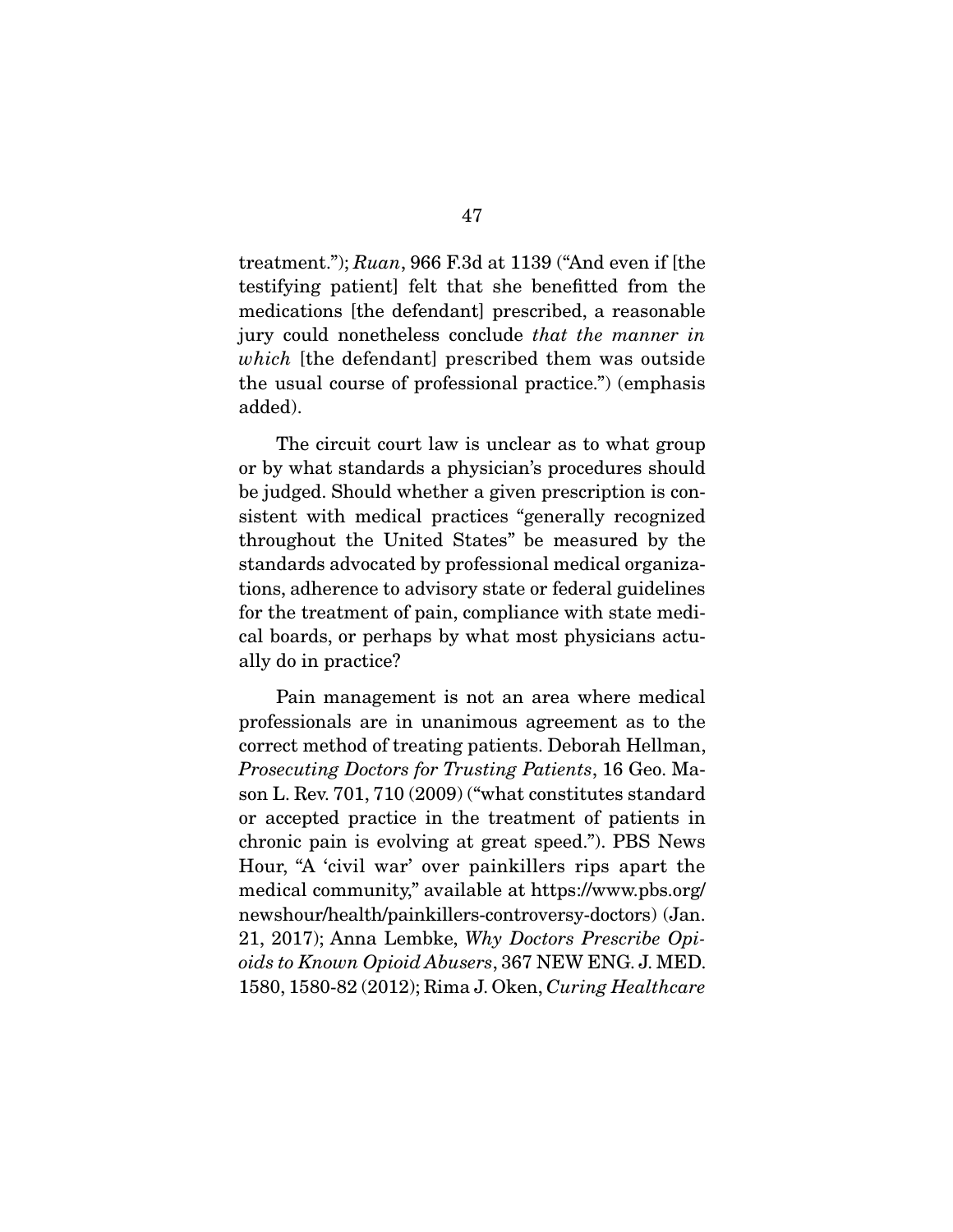Providers' Failure to Administer Opioids in the Treatment of Severe Pain, 23 Cardozo L. Rev. 1917, 1984 (2002). As the expert in Dr. Kahn's case recognized, the CDC guidelines as to prescription amount and best practices are not mandatory and have been heavily criticized in the medical community. R. 910 at 255.

 Uncertainty as to how "usual course" ought to be measured is sufficient to give rise to significant vagueness concerns. In Johnson, this Court held that the residual clause of the of the ACCA was unconstitutionally vague because of "grave uncertainty about how to estimate the risk posed by a crime." 576 U.S. at 597. With the substitution of just a couple of words, the Court's reasoning in Johnson is equally applicable here: "How does one go about deciding what kind of conduct is within the [usual course of professional practice]? "A statistical analysis [of doctors]? A survey? Expert evidence? Google? Gut instinct?" Id. Similarly, in *Colautti*, this Court held a statute criminalizing abortion to be unconstitutionally vague because it did not indicate whether "sufficient reason" should be judged from the perspective of the treating physician or a "cross-section of the medical community." 439 U.S. at 393-94. Unless one can identify the standards by which a doctor is to be judged, it is difficult to understand how a physician has " 'fair notice' of the conduct" that renders a prescription criminal. Papachristou v. Jacksonville, 405 U.S. 156, 162 (1972).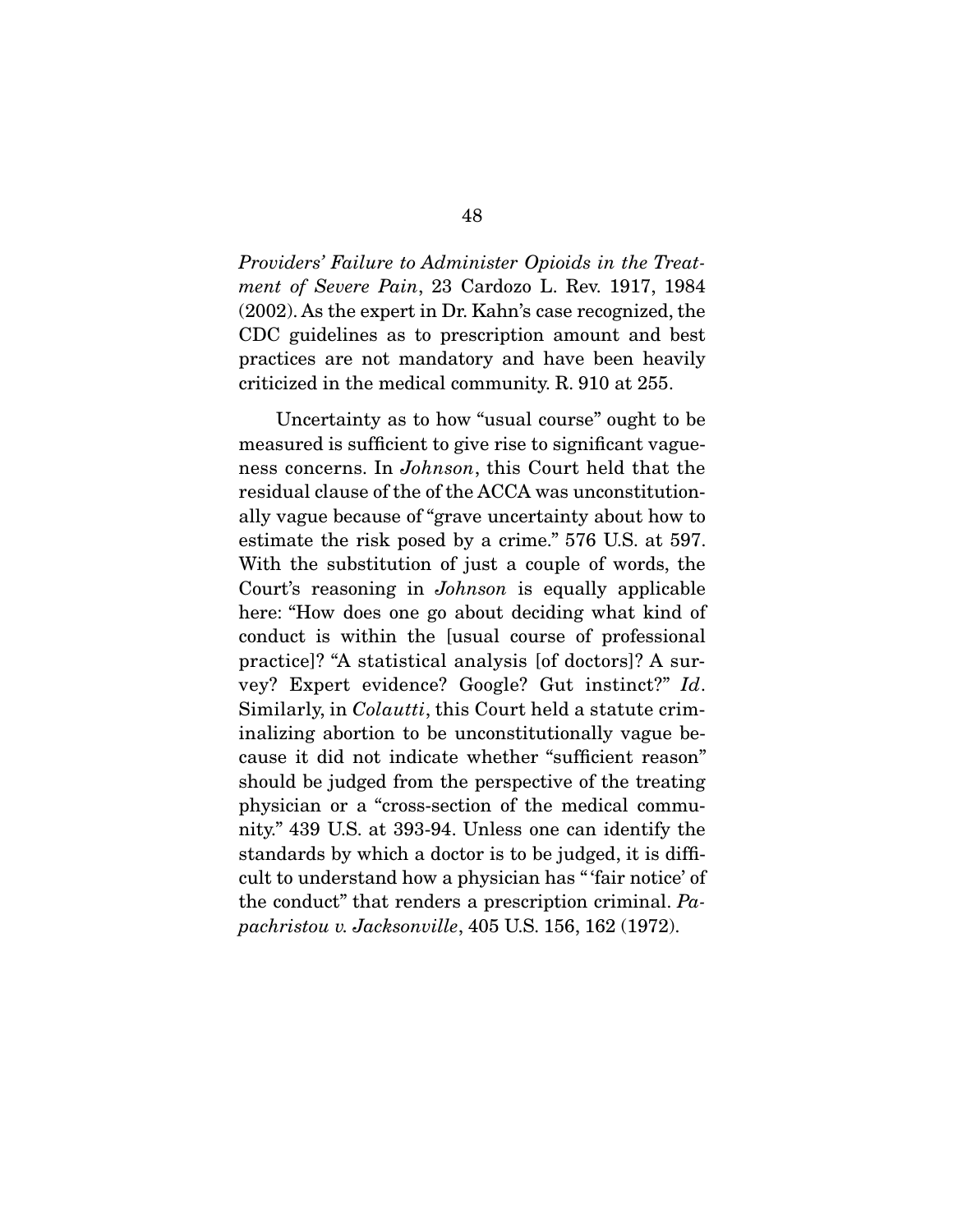## **2. Defining The "Usual Course" Prong Exclusively Based On The Procedures A Doctor Utilizes Renders The Standard Indeterminant As To The Degree Of Compliance Necessary.**

Even if one could identify some universal set of procedures agreed on by all pain specialists, the phrase "usual course" would still be indeterminate because it does not establish a degree of compliance necessary before a prescription becomes criminal. The expert testimony in petitioner's trial illustrates this problem. Dr. Shay relied heavily on the Federation of State Medical Boards Model Guidelines For Pain Treatment. R. 910 at 22, 70. The Federation of State Medical Boards Model Guidelines direct medical boards evaluating the sufficiency of a doctor's pain practice to analyze whether there was  $(1)$  "inadequate monitoring,"  $(2)$  "inadequate attention" to informed consent, (3) "unjustified dosage increases," (4) "excessive" reliance on opioids and (5) failure to make use of available tools for risk mitigation. Id. 20-22. Dr. Shay seemed to acknowledge that a single deviation from this standard would not render a doctor outside the "usual course." Rather he looks for a general "impression" of a doctor's compliance based on the medical records. Id. 81. The guidelines recommended by the Federation of State Medical Boards do not indicate how much attention to informed consent or monitoring is required for a doctor's prescriptions to be "adequate," or how much reliance on opioids is "excessive." Which risk mitigation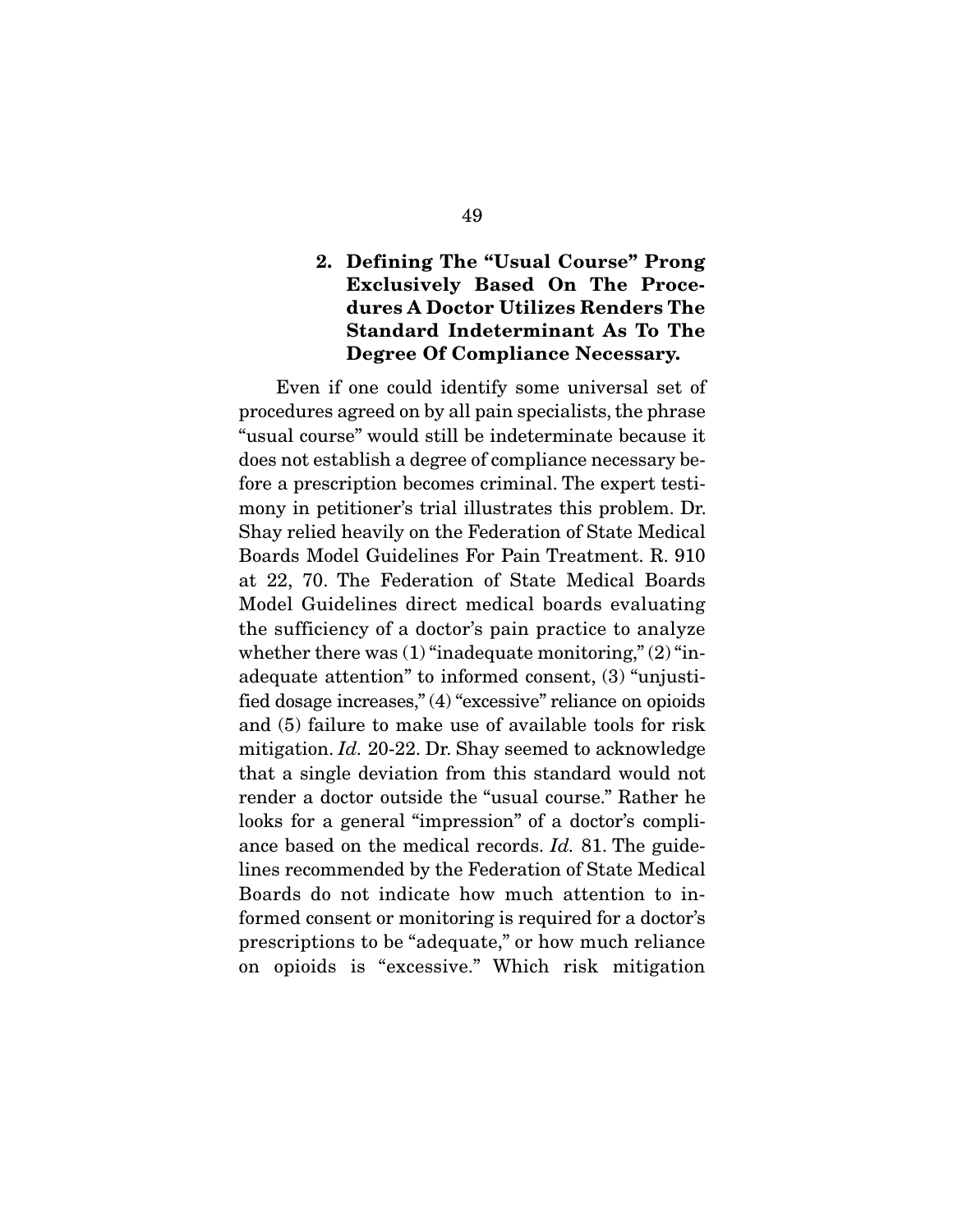procedures must a doctor employ, how often, and to what degree are also not indicated by these guidelines.

As in *Johnson* and *Dimaya*, measuring "usual course" by a practitioner's compliance with general models of conduct leaves "unclear what threshold level" of compliance is required. Dimaya, 138 S. Ct. at 1214. Without some basis for determining the threshold level of compliance necessary, nearly every doctor is at risk of prosecution. This "impermissibly delegate[s] basic policy matters" to prosecutors and juries for "resolution on an ad hoc and subjective basis." Grayned v. City of Rockford, 408 U.S. 104, 108-09 (1972). Unmoored from "medical purpose," the "usual course" prong allows "criminal sanctions . . . [to be] used, not to punish conscious and calculated wrongdoing at odds with statutory proscriptions, but instead simply to regulate business practices regardless of the intent with which they were undertaken." Gypsum Co., 438 U.S. at 442.

 It is the inability of doctors to determine when their conduct falls inside or outside the scope of medical practice that has led to a chilling effect well documented in the literature. Rima J. Oken, Curing Healthcare Providers' Failure to Administer Opioids in the Treatment of Severe Pain, 23 Cardozo L. Rev. 1917, 1944 (2002); MM. Reidenberg & O. Willis, Prosecution of Physicians for Prescribing Opioids to Patients, 81 CLINICAL PHARMACOLOGY & THERAPEUTICS 903, 903 (2007). ("When doctors must continually be suspicious of patients claiming to be in pain because being deceived can lead to criminal prosecution, their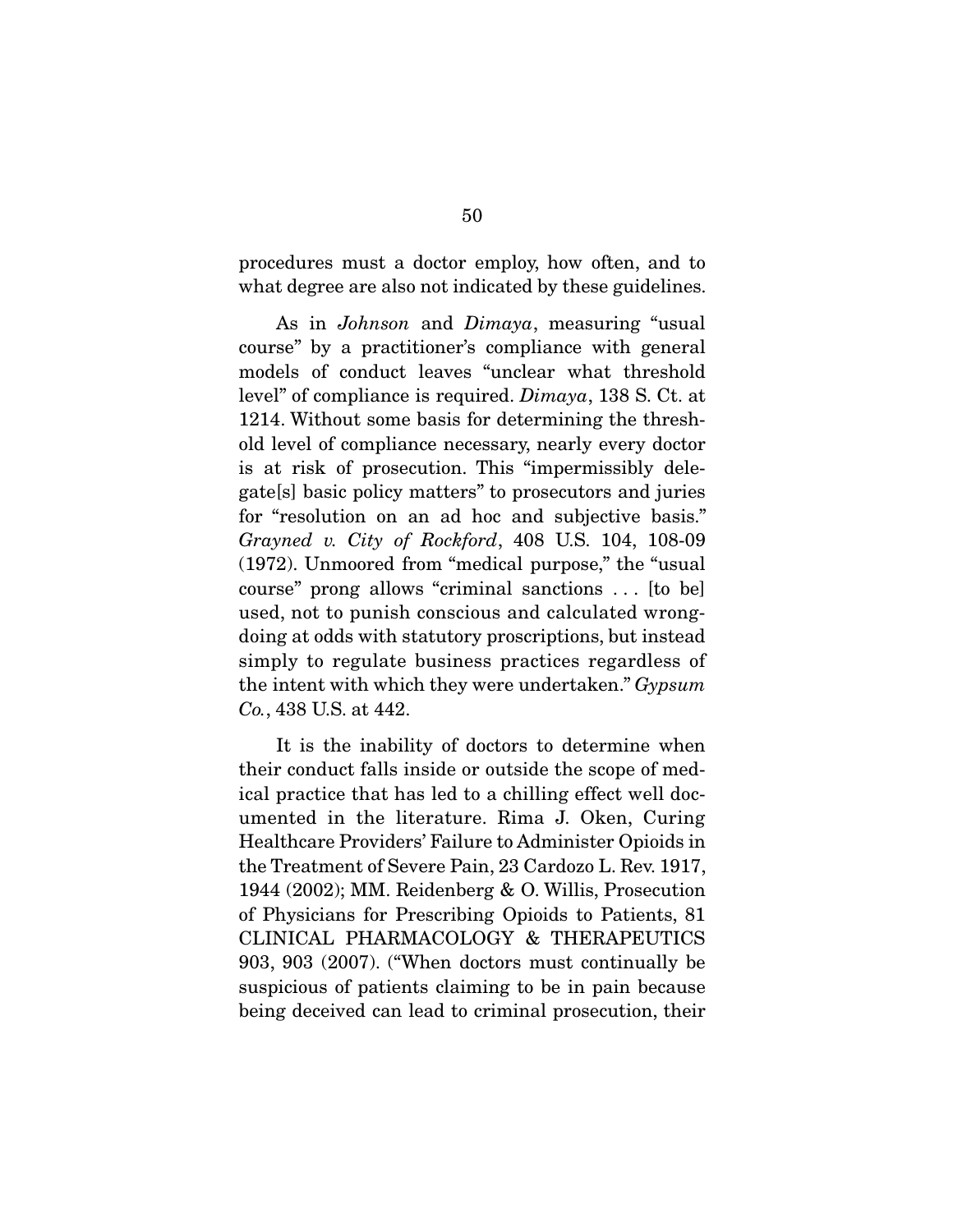willingness to treat patients in pain with opioids diminishes."); Kelly K. Dineen, Addressing Prescription Opioid Abuse Concerns in Context: Synchronizing Policy Solutions to Multiple Complex Public Health Problems, 40 Law & Psychol. Rev. 1, 51 (2016); Steven E. Stark, Bio-Ethics and Physician Liability: The Liability Effects of Developing Pain Management Standards, 14 St. Thomas L. Rev. 601, 638 (2002) ("If that trend continues, however, the emerging standards on pain management will come increasingly from legislatures and regulators on a state and national level, and not the medical profession itself."). Without any mooring, the "usual course" prong allows prosecutors to choose which practices a doctor must follow without any regard to the medical efficaciousness or the intent of the physicians being prosecuted.

 Obviously, there are doctors who knowingly abuse their registration status to issue prescriptions to addicts knowing that those prescriptions serve no legitimate medical purpose. Petitioner is not advocating a standard that will prohibit the government from prosecuting those individuals. As noted by the Fifth Circuit, willful blindness instructions are common in prosecution of medical professionals. United States v. Lee, 966 F.3d 310, 323 (5th Cir. 2020). Doctors may not intentionally blind themselves to patients' abuse of medication. However, in the absence of any tie to legitimate medical purpose, the usual course prong allows doctors who intended no harm, and provided prescriptions that successfully aided their patients, to be subjected to the threat of significant criminal sanctions for